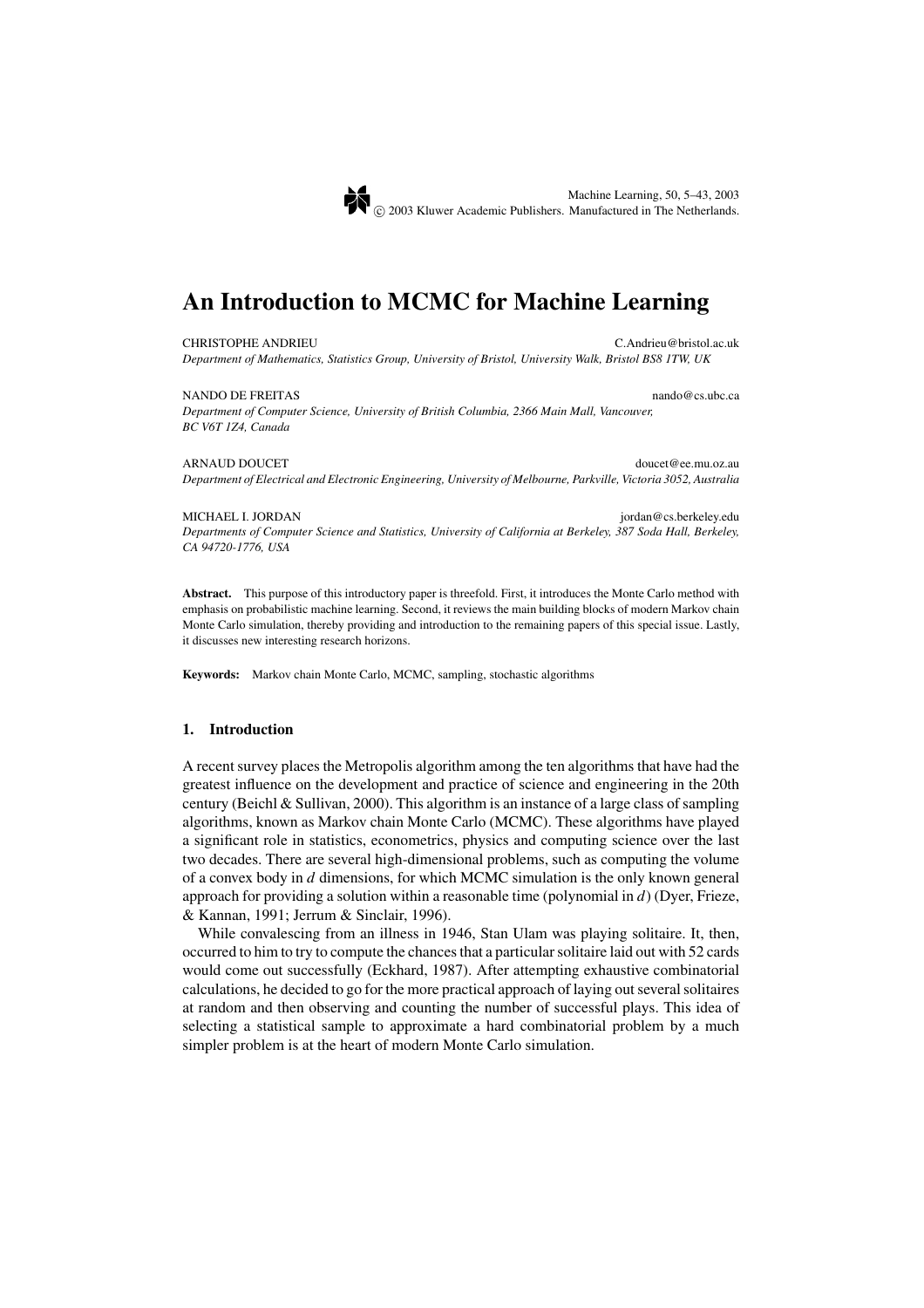Stan Ulam soon realised that computers could be used in this fashion to answer questions of neutron diffusion and mathematical physics. He contacted John Von Neumann, who understood the great potential of this idea. Over the next few years, Ulam and Von Neumann developed many Monte Carlo algorithms, including importance sampling and rejection sampling. Enrico Fermi in the 1930's also used Monte Carlo in the calculation of neutron diffusion, and later designed the FERMIAC, a Monte Carlo mechanical device that performed calculations (Anderson, 1986). In the 1940's Nick Metropolis, a young physicist, designed new controls for the state-of-the-art computer (ENIAC) with Klari Von Neumann, John's wife. He was fascinated with Monte Carlo methods and this new computing device. Soon he designed an improved computer, which he named the MANIAC in the hope that computer scientists would stop using acronyms. During the time he spent working on the computing machines, many mathematicians and physicists (Fermi, Von Neumann, Ulam, Teller, Richtmyer, Bethe, Feynman, & Gamow) would go to him with their work problems. Eventually in 1949, he published the first public document on Monte Carlo simulation with Stan Ulam (Metropolis & Ulam, 1949). This paper introduces, among other ideas, Monte Carlo particle methods, which form the basis of modern sequential Monte Carlo methods such as bootstrap filters, condensation, and survival of the fittest algorithms (Doucet, de Freitas, & Gordon, 2001). Soon after, he proposed the Metropolis algorithm with the Tellers and the Rosenbluths (Metropolis et al., 1953).

Many papers on Monte Carlo simulation appeared in the physics literature after 1953. From an inference perspective, the most significant contribution was the generalisation of the Metropolis algorithm by Hastings in 1970. Hastings and his student Peskun showed that Metropolis and the more general Metropolis-Hastings algorithms are particular instances of a large family of algorithms, which also includes the Boltzmann algorithm (Hastings, 1970; Peskun, 1973). They studied the optimality of these algorithms and introduced the formulation of the Metropolis-Hastings algorithm that we adopt in this paper. In the 1980's, two important MCMC papers appeared in the fields of computer vision and artificial intelligence (Geman & Geman, 1984; Pearl, 1987). Despite the existence of a few MCMC publications in the statistics literature at this time, it is generally accepted that it was only in 1990 that MCMC made the first significant impact in statistics (Gelfand & Smith, 1990). In the neural networks literature, the publication of Neal (1996) was particularly influential.

In the introduction to this special issue, we focus on describing algorithms that we feel are the main building blocks in modern MCMC programs. We should emphasize that in order to obtain the best results out of this class of algorithms, it is important that we do not treat them as black boxes, but instead try to incorporate as much domain specific knowledge as possible into their design. MCMC algorithms typically require the design of proposal mechanisms to generate candidate hypotheses. Many existing machine learning algorithms can be adapted to become proposal mechanisms (de Freitas et al., 2001). This is often essential to obtain MCMC algorithms that converge quickly. In addition to this, we believe that the machine learning community can contribute significantly to the solution of many open problems in the MCMC field. For this purpose, we have outlined several "hot" research directions at the end of this paper. Finally, readers are encouraged to consult the excellent texts of Chen, Shao, and Ibrahim (2001), Gilks, Richardson, and Spiegelhalter (1996), Liu (2001), Meyn and Tweedie (1993), Robert and Casella (1999) and review papers by Besag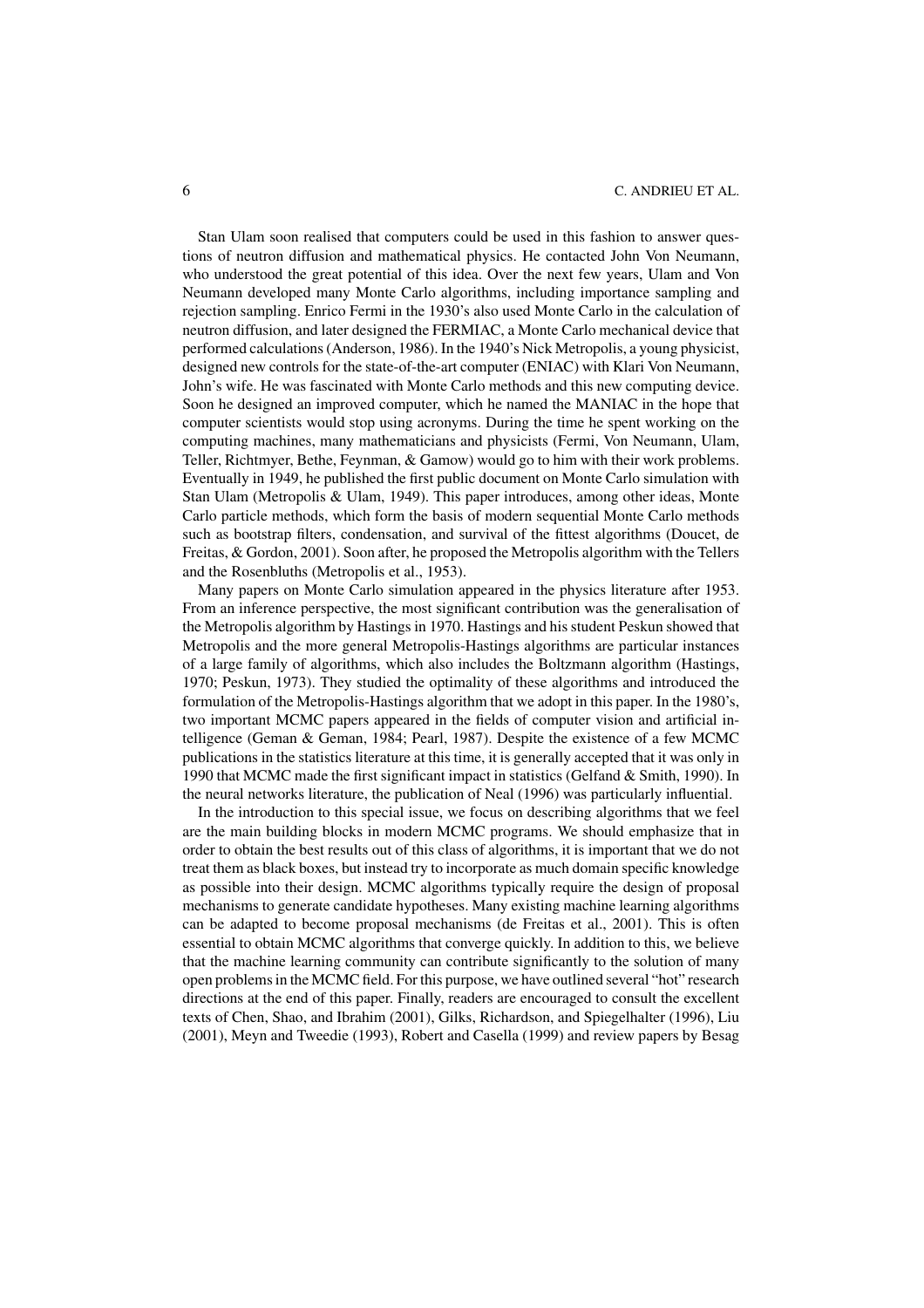et al. (1995), Brooks (1998), Diaconis and Saloff-Coste (1998), Jerrum and Sinclair (1996), Neal (1993), and Tierney (1994) for more information on MCMC.

The remainder of this paper is organised as follows. In Part 2, we outline the general problems and introduce simple Monte Carlo simulation, rejection sampling and importance sampling. Part 3 deals with the introduction of MCMC and the presentation of the most popular MCMC algorithms. In Part 4, we describe some important research frontiers. To make the paper more accessible, we make no notational distinction between distributions and densities until the section on reversible jump MCMC.

## **2. MCMC motivation**

MCMC techniques are often applied to solve integration and optimisation problems in large dimensional spaces. These two types of problem play a fundamental role in machine learning, physics, statistics, econometrics and decision analysis. The following are just some examples.

- 1. *Bayesian inference and learning*. Given some unknown variables  $x \in \mathcal{X}$  and data  $y \in \mathcal{Y}$ , the following typically intractable integration problems are central to Bayesian statistics
	- (a) *Normalisation*. To obtain the posterior  $p(x | y)$  given the prior  $p(x)$  and likelihood  $p(y | x)$ , the normalising factor in Bayes' theorem needs to be computed

$$
p(x \mid y) = \frac{p(y \mid x)p(x)}{\int_{\mathcal{X}} p(y \mid x')p(x') dx'}.
$$

(b) *Marginalisation*. Given the joint posterior of  $(x, z) \in \mathcal{X} \times \mathcal{Z}$ , we may often be interested in the marginal posterior

$$
p(x \mid y) = \int_{\mathcal{Z}} p(x, z \mid y) dz.
$$

(c) *Expectation*. The objective of the analysis is often to obtain summary statistics of the form

$$
\mathbb{E}_{p(x|y)}(f(x)) = \int_{\mathcal{X}} f(x)p(x | y) dx
$$

for some function of interest  $f : \mathcal{X} \to \mathbb{R}^{n_f}$  integrable with respect to  $p(x | y)$ . Examples of appropriate functions include the conditional mean, in which case  $f(x) = x$ , or the conditional covariance of *x* where  $f(x) = xx' - \mathbb{E}_{p(x|y)}(x)\mathbb{E}_{p(x|y)}'(x)$ .

2. *Statistical mechanics*. Here, one needs to compute the partition function *Z* of a system with states *s* and Hamiltonian *E*(*s*)

$$
Z = \sum_{s} \exp \bigg[ -\frac{E(s)}{kT} \bigg],
$$

where *k* is the Boltzmann's constant and *T* denotes the temperature of the system. Summing over the large number of possible configurations is prohibitively expensive (Baxter, 1982). Note that the problems of computing the partition function and the normalising constant in statistical inference are analogous.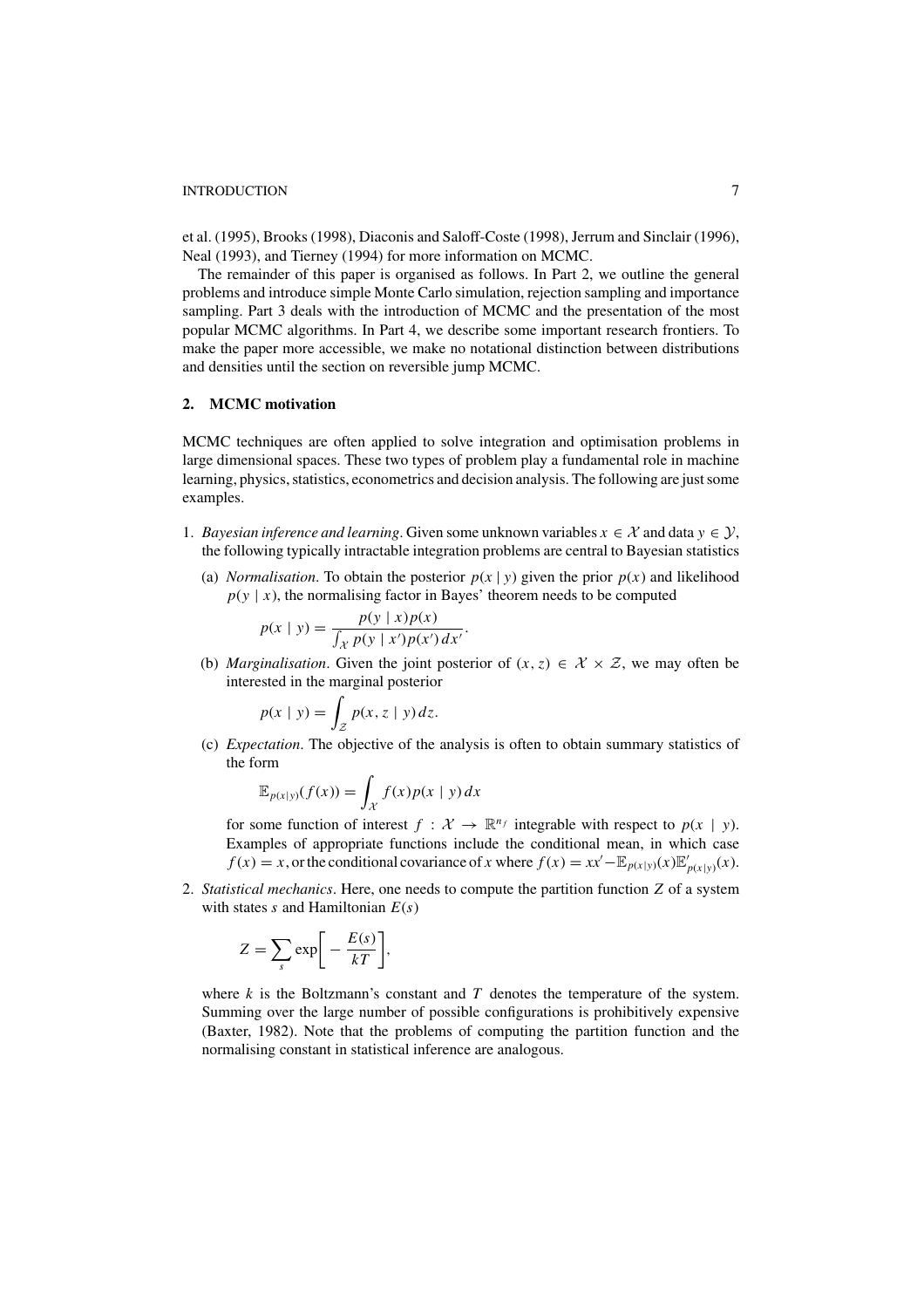- 3. *Optimisation*. The goal of optimisation is to extract the solution that minimises some objective function from a large set of feasible solutions. In fact, this set can be continuous and unbounded. In general, it is too computationally expensive to compare all the solutions to find out which one is optimal.
- 4. *Penalised likelihood model selection*. This task typically involves two steps. First, one finds the maximum likelihood (ML) estimates for each model separately. Then one uses a penalisation term (for example MDL, BIC or AIC) to select one of the models. The problem with this approach is that the initial set of models can be very large. Moreover, many of those models are of not interest and, therefore, computing resources are wasted.

Although we have emphasized integration and optimisation, MCMC also plays a fundamental role in the simulation of physical systems. This is of great relevance in nuclear physics and computer graphics (Chenney & Forsyth, 2000; Kalos & Whitlock, 1986; Veach & Guibas, 1997).

# *2.1. The Monte Carlo principle*

The idea of Monte Carlo simulation is to draw an i.i.d. set of samples  $\{x^{(i)}\}_{i=1}^N$  from a target density  $p(x)$  defined on a high-dimensional space  $\mathcal{X}$  (e.g. the set of possible configurations of a system, the space on which the posterior is defined, or the combinatorial set of feasible solutions). These *N* samples can be used to approximate the target density with the following empirical point-mass function

$$
p_N(x) = \frac{1}{N} \sum_{i=1}^{N} \delta_{x^{(i)}}(x),
$$

where  $\delta_{x^{(i)}}(x)$  denotes the delta-Dirac mass located at  $x^{(i)}$ . Consequently, one can approximate the integrals (or very large sums)  $I(f)$  with tractable sums  $I_N(f)$  that converge as follows

$$
I_N(f) = \frac{1}{N} \sum_{i=1}^N f(x^{(i)}) \xrightarrow[N \to \infty]{a.s.} I(f) = \int_{\mathcal{X}} f(x) p(x) dx.
$$

That is, the estimate  $I_N(f)$  is unbiased and by the strong law of large numbers, it will almost surely  $(a.s.)$  converge to  $I(f)$ . If the variance (in the univariate case for simplicity) of  $f(x)$  satisfies  $\sigma_f^2 \triangleq \mathbb{E}_{p(x)}(f^2(x)) - I^2(f) < \infty$ , then the variance of the estimator  $I_N(f)$  is equal to var $(I_N(f)) = \frac{\sigma_f^2}{N}$  and a central limit theorem yields convergence in distribution of the error

$$
\sqrt{N}(I_N(f) - I(f)) \underset{N \to \infty}{\Longrightarrow} \mathcal{N}(0, \sigma_f^2),
$$

where  $\implies$  denotes convergence in distribution (Robert & Casella, 1999; Section 3.2). The advantage of Monte Carlo integration over deterministic integration arises from the fact that the former positions the integration grid (samples) in regions of high probability.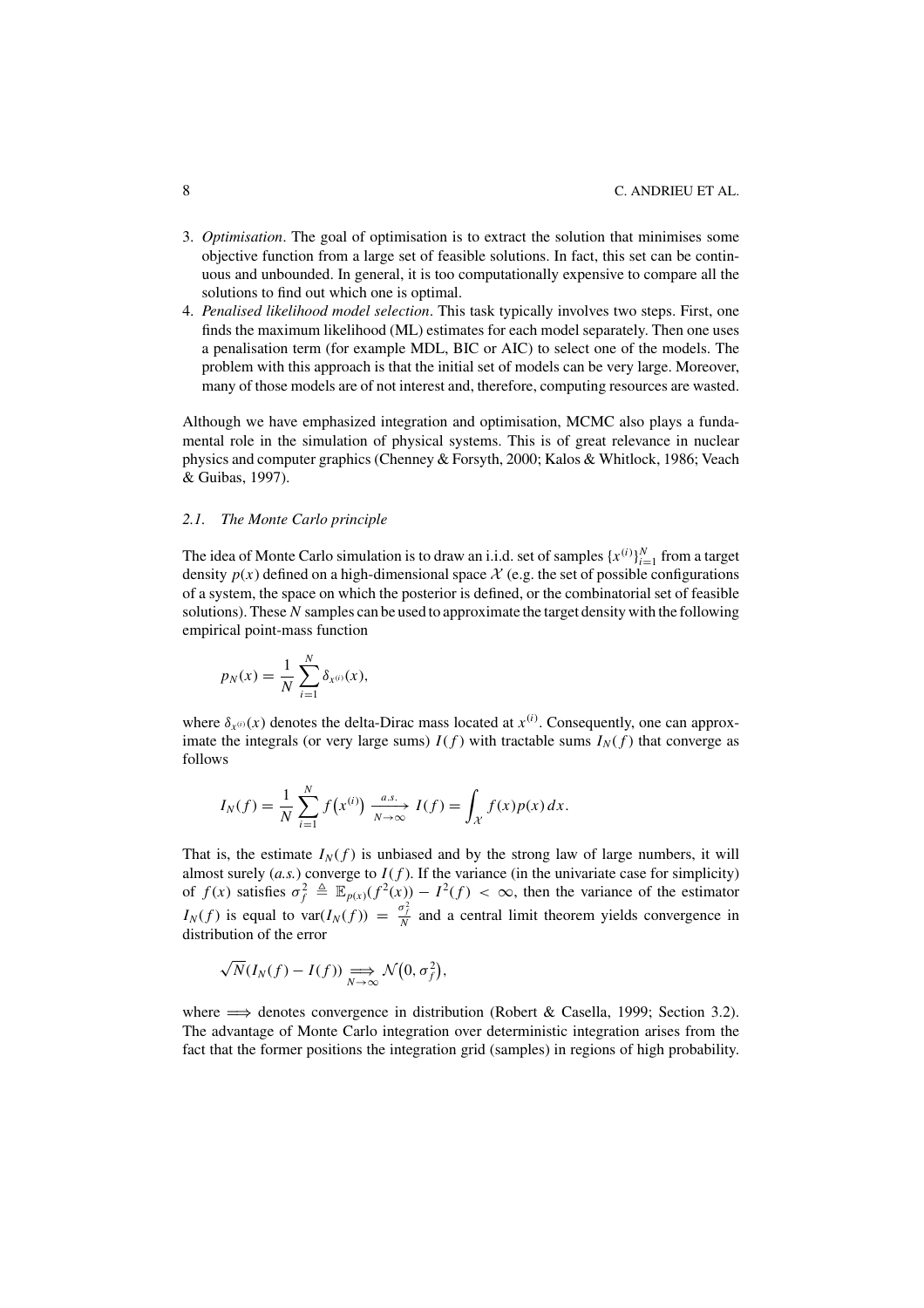The *N* samples can also be used to obtain a maximum of the objective function  $p(x)$  as follows

$$
\hat{x} = \underset{x^{(i)}; i=1,\dots,N}{\arg \max} p(x^{(i)})
$$

However, we will show later that it is possible to construct simulated annealing algorithms that allow us to sample approximately from a distribution whose support is the set of global maxima.

When  $p(x)$  has standard form, e.g. Gaussian, it is straightforward to sample from it using easily available routines. However, when this is not the case, we need to introduce more sophisticated techniques based on rejection sampling, importance sampling and MCMC.

# *2.2. Rejection sampling*

We can sample from a distribution  $p(x)$ , which is known up to a proportionality constant, by sampling from another easy-to-sample proposal distribution  $q(x)$  that satisfies  $p(x) \leq$  $Mq(x)$ ,  $M < \infty$ , using the accept/reject procedure describe in figure 1 (see also figure 2). The accepted  $x^{(i)}$  can be easily shown to be sampled with probability  $p(x)$  (Robert &

> Set  $i=1$ Repeat until  $i = N$ 1. Sample  $x^{(i)} \sim q(x)$  and  $u \sim \mathcal{U}_{(0,1)}$ . 2. If  $u < \frac{p(x^{(i)})}{Mq(x^{(i)})}$  then accept  $x^{(i)}$  and increment the counter i by 1. Otherwise, reject.

*Figure 1*. Rejection sampling algorithm. Here, *u* ∼  $U_{(0,1)}$  denotes the operation of sampling a uniform random variable on the interval (0, 1).



*Figure 2.* Rejection sampling: Sample a candidate  $x^{(i)}$  and a uniform variable *u*. Accept the candidate sample if  $uMq(x^{(i)}) < p(x^{(i)})$ , otherwise reject it.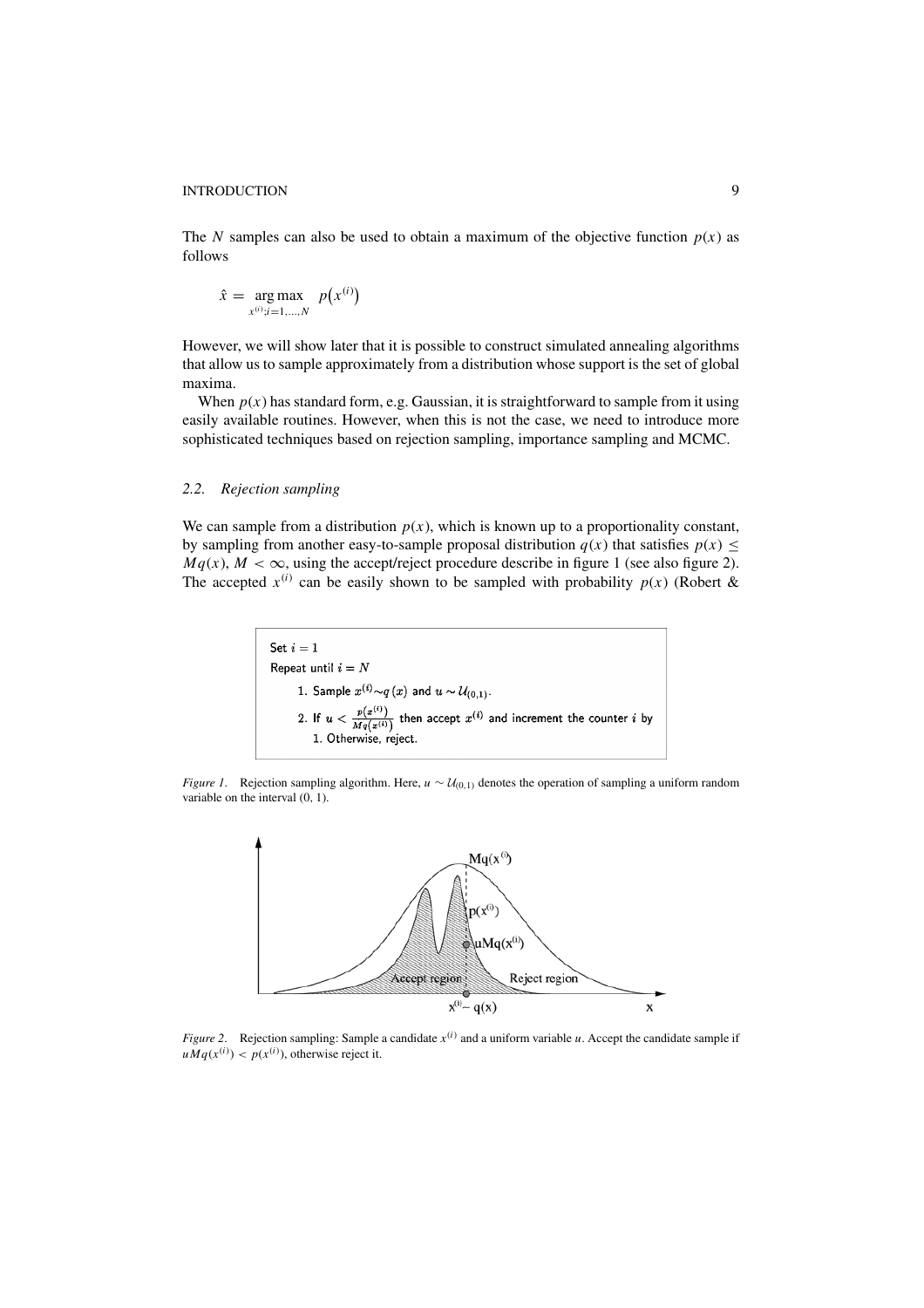Casella, 1999, p. 49). This simple method suffers from severe limitations. It is not always possible to bound  $p(x)/q(x)$  with a reasonable constant *M* over the whole space X. If *M* is too large, the acceptance probability

$$
Pr(x \text{ accepted}) = Pr\left(u < \frac{p(x)}{Mq(x)}\right) = \frac{1}{M}
$$

will be too small. This makes the method impractical in high-dimensional scenarios.

#### *2.3. Importance sampling*

*Importance sampling* is an alternative "classical" solution that goes back to the 1940's; see for example (Geweke, 1989; Rubinstein, 1981). Let us introduce, again, an arbitrary importance proposal distribution  $q(x)$  such that its support includes the support of  $p(x)$ . Then we can rewrite  $I(f)$  as follows

$$
I(f) = \int f(x) w(x) q(x) dx
$$

where  $w(x) \triangleq \frac{p(x)}{q(x)}$  is known as the *importance weight*. Consequently, if one can simulate *N* i.i.d. samples  $\{x^{(i)}\}_{i=1}^N$  according to  $q(x)$  and evaluate  $w(x^{(i)})$ , a possible Monte Carlo estimate of  $I(f)$  is

$$
\hat{I}_N(f) = \sum_{i=1}^N f(x^{(i)}) w(x^{(i)})
$$

This estimator is unbiased and, under weak assumptions, the strong law of large numbers applies, that is  $\hat{I}_N(f) \xrightarrow[N \to \infty]{a.s.} I(f)$ . It is clear that this integration method can also be interpreted as a sampling method where the posterior density  $p(x)$  is approximated by

$$
\hat{p}_N(x) = \sum_{i=1}^N w(x^{(i)}) \, \delta_{x^{(i)}}(x)
$$

and  $\hat{I}_N(f)$  is nothing but the function  $f(x)$  integrated with respect to the empirical measure  $\hat{p}_N(x)$ .

Some proposal distributions  $q(x)$  will obviously be preferable to others. An important criterion for choosing an optimal proposal distribution is to find one that minimises the variance of the estimator  $\hat{I}_N(f)$ . The variance of  $f(x)w(x)$  with respect to  $q(x)$  is given by

$$
var_{q(x)}(f(x)w(x)) = \mathbb{E}_{q(x)}(f^{2}(x)w^{2}(x)) - I^{2}(f)
$$
\n(8)

The second term on the right hand side does not depend on  $q(x)$  and hence we only need to minimise the first term, which according to Jensen's inequality has the following lower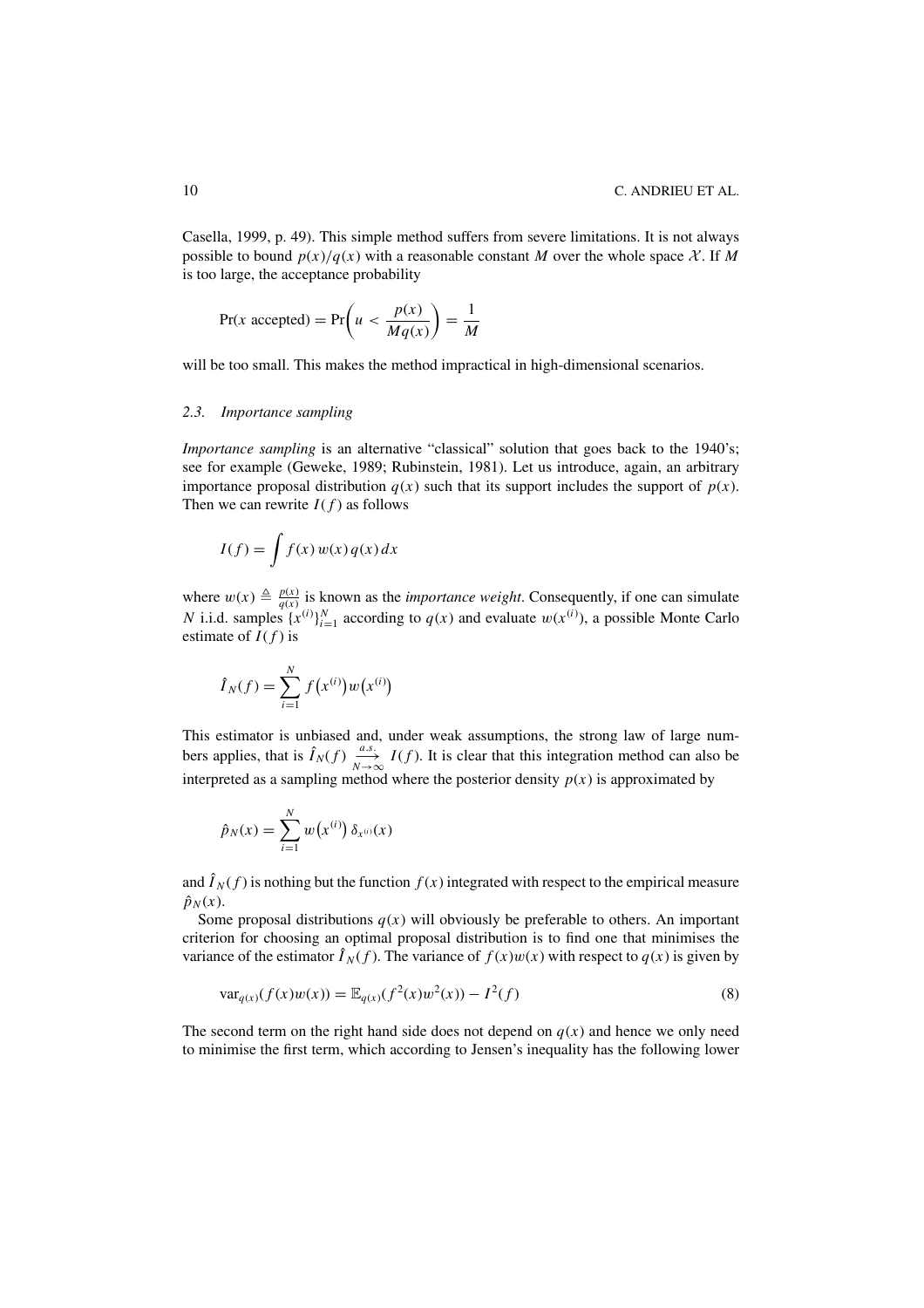bound

$$
\mathbb{E}_{q(x)}(f^2(x)w^2(x)) \ge \left(\mathbb{E}_{q(x)}(|f(x)|w(x))\right)^2 = \left(\int |f(x)|p(x)dx\right)^2
$$

This lower bound is attained when we adopt the following *optimal importance distribution*

$$
q^*(x) = \frac{|f(x)|p(x)}{\int |f(x)|p(x) dx}
$$

The optimal proposal is not very useful in the sense that it is not easy to sample from  $| f(x)| p(x)$ . However, it tells us that high sampling efficiency is achieved when we focus on sampling from  $p(x)$  in the important regions where  $|f(x)|p(x)$  is relatively large; hence the name importance sampling.

This result implies that importance sampling estimates can be super-efficient. That is, for a a given function  $f(x)$ , it is possible to find a distribution  $q(x)$  that yields an estimate with a lower variance than when using a perfect Monte Carlo method, i.e. with  $q(x) = p(x)$ . This property is often exploited to evaluate the probability of rare events in communication networks (Smith, Shafi, & Gao, 1997). There the quantity of interest is a tail probability (bit error rate) and hence  $f(x) = \mathbb{I}_E(x)$  where  $\mathbb{I}_E(x) = 1$  if  $x \in E$  and 0 otherwise (see figure 3). One could estimate the bit error rate more efficiently by sampling according to  $q(x) \propto \mathbb{I}_E(x)p(x)$  than according to  $q(x) = p(x)$ . That is, it is wasteful to propose candidates in regions of no utility. In many applications, the aim is usually different in the sense that



*Figure 3*. Importance sampling: one should place more importance on sampling from the state space regions that matter. In this particular example one is interested in computing a tail probability of error (detecting infrequent abnormalities).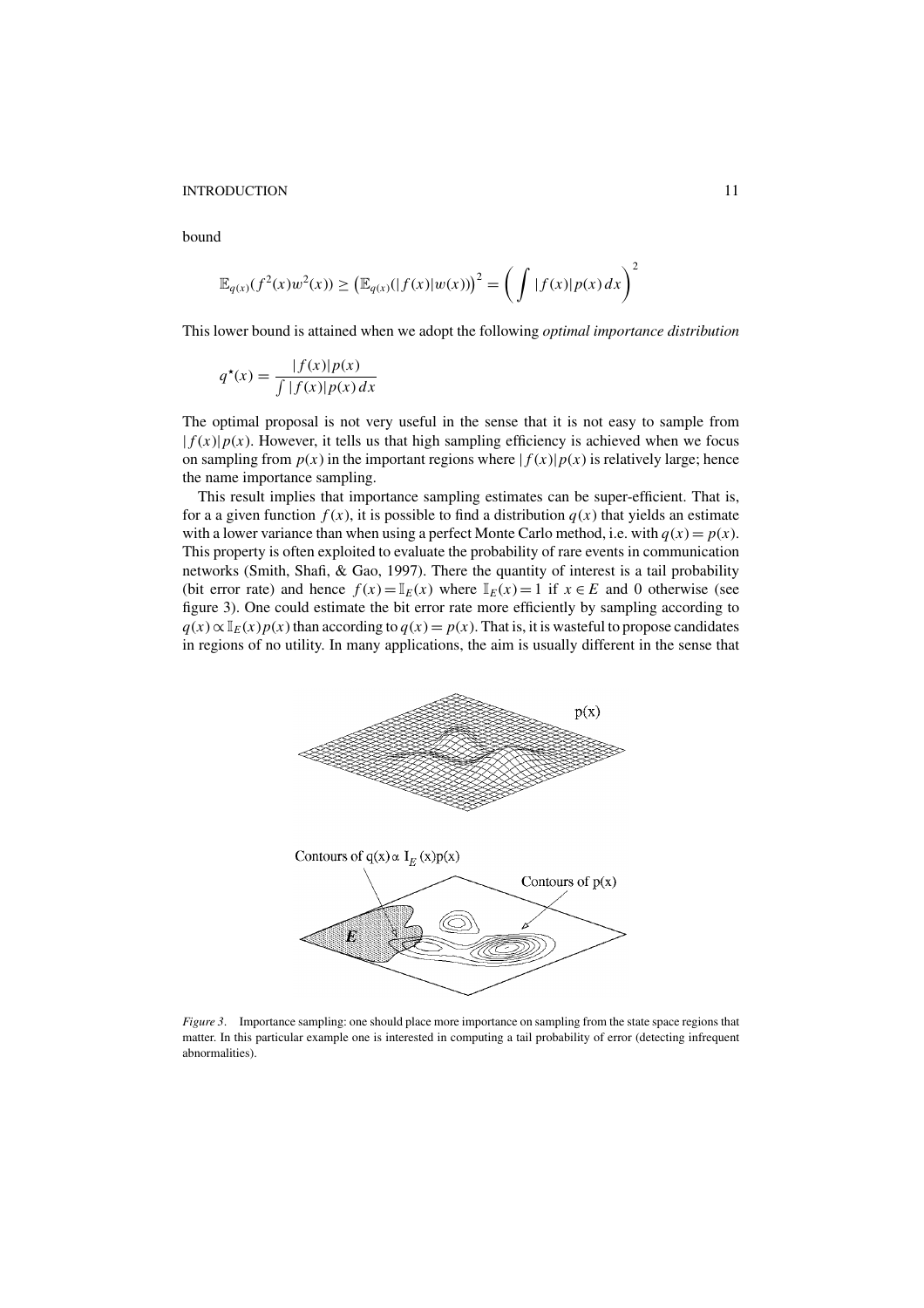one wants to have a good approximation of  $p(x)$  and not of a particular integral with respect to  $p(x)$ , so we often seek to have  $q(x) \simeq p(x)$ .

As the dimension of the *x* increases, it becomes harder to obtain a suitable  $q(x)$  from which to draw samples. A sensible strategy is to adopt a parameterised  $q(x, \theta)$  and to adapt θ during the simulation. *Adaptive importance sampling* appears to have originated in the structural safety literature (Bucher, 1988), and has been extensively applied in the communications literature (Al-Qaq, Devetsikiotis, & Townsend, 1995; Remondo et al., 2000). This technique has also been exploited recently in the machine learning community (de Freitas et al., 2000; Cheng & Druzdzel, 2000; Ortiz & Kaelbling, 2000; Schuurmans & Southey, 2000). A popular adaptive strategy involves computing the derivative of the first term on the right hand side of Eq. (8)

$$
D(\theta) = \mathbb{E}_{q(x,\theta)}\bigg(f^2(x)w(x,\theta)\frac{\partial w(x,\theta)}{\partial \theta}\bigg)
$$

and then updating the parameters as follows

$$
\theta_{t+1} = \theta_t - \alpha \frac{1}{N} \sum_{i=1}^N f^2(x^{(i)}) w(x^{(i)}, \theta_t) \frac{\partial w(x^{(i)}, \theta_t)}{\partial \theta_t}
$$

where  $\alpha$  is a learning rate and  $x^{(i)} \sim q(x, \theta)$ . Other optimisation approaches that make use of the Hessian are also possible.

When the normalising constant of  $p(x)$  is unknown, it is still possible to apply the importance sampling method by rewriting  $I(f)$  as follows:

$$
I(f) = \frac{\int f(x)w(x)q(x)dx}{\int w(x)q(x)dx}
$$

where  $w(x) \propto \frac{p(x)}{q(x)}$  is now only known up to a normalising constant. The Monte Carlo estimate of  $I(f)$  becomes

$$
\tilde{I}_N(f) = \frac{\frac{1}{N} \sum_{i=1}^N f(x^{(i)}) w(x^{(i)})}{\frac{1}{N} \sum_{j=1}^N w(x^{(i)})} = \sum_{i=1}^N f(x^{(i)}) \tilde{w}(x^{(i)})
$$

where  $\tilde{w}(x^{(i)})$  is a normalised importance weight. For *N* finite,  $\tilde{I}_N(f)$  is biased (ratio of two estimates) but asymptotically, under weak assumptions, the strong law of large numbers applies, that is  $\tilde{I}_N(f) \xrightarrow[N \to \infty]{a.s.} I(f)$ . Under additional assumptions a central limit theorem can be obtained (Geweke, 1989). The estimator  $\tilde{I}_N(f)$  has been shown to perform better than  $\hat{I}_N(f)$  in some setups under squared error loss (Robert & Casella, 1999).

If one is interested in obtaining *M* i.i.d. samples from  $\hat{p}_N(x)$ , then an asymptotically  $(N/M \rightarrow \infty)$  valid method consists of resampling *M* times according to the discrete distribution  $\hat{p}_N(x)$ . This procedure results in *M* samples  $\tilde{x}^{(i)}$  with the possibility that  $\tilde{x}^{(i)} = \tilde{x}^{(j)}$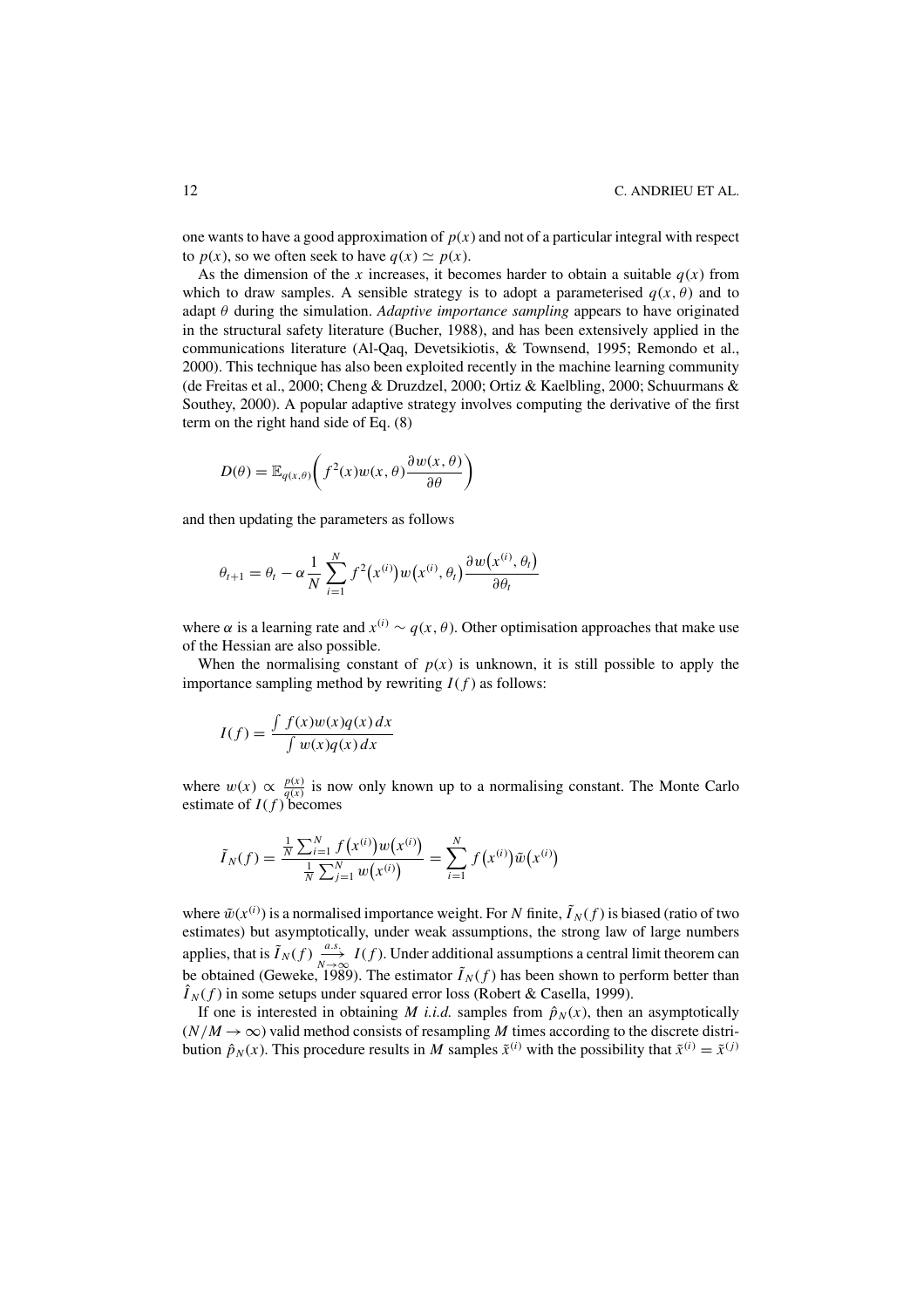for  $i \neq j$ . This method is known as *sampling importance resampling* (*SIR*) (Rubin, 1988). After resampling, the approximation of the target density is

$$
\tilde{p}_M(x) = \frac{1}{M} \sum_{i=1}^{M} \delta_{\tilde{x}^{(i)}}(x)
$$
\n(13)

The resampling scheme introduces some additional Monte Carlo variation. It is, therefore, not clear whether the SIR procedure can lead to practical gains in general. However, in the sequential Monte Carlo setting described in Section 4.3, it is essential to carry out this resampling step.

We conclude this section by stating that even with adaptation, it is often impossible to obtain proposal distributions that are easy to sample from and good approximations at the same time. For this reason, we need to introduce more sophisticated sampling algorithms based on Markov chains.

## **3. MCMC algorithms**

MCMC is a strategy for generating samples  $x^{(i)}$  while exploring the state space X using a Markov chain mechanism. This mechanism is constructed so that the chain spends more time in the most important regions. In particular, it is constructed so that the samples  $x^{(i)}$ mimic samples drawn from the target distribution  $p(x)$ . (We reiterate that we use MCMC when we cannot draw samples from  $p(x)$  directly, but can evaluate  $p(x)$  up to a normalising constant.)

It is intuitive to introduce Markov chains on finite state spaces, where  $x^{(i)}$  can only take *s* discrete values  $x^{(i)} \in \mathcal{X} = \{x_1, x_2, \ldots, x_s\}$ . The stochastic process  $x^{(i)}$  is called a Markov chain if

$$
p(x^{(i)} | x^{(i-1)}, \ldots, x^{(1)}) = T(x^{(i)} | x^{(i-1)}),
$$

The chain is *homogeneous* if  $T \triangleq T(x^{(i)} | x^{(i-1)})$  remains invariant for all *i*, with  $\sum_{x^{(i)}} T(x^{(i)} | x^{(i-1)})$  $x^{(i-1)}$ ) = 1 for any *i*. That is, the evolution of the chain in a space X depends solely on the current state of the chain and a fixed transition matrix.

As an example, consider a Markov chain with three states  $(s = 3)$  and a transition graph as illustrated in figure 4. The transition matrix for this example is

$$
T = \begin{bmatrix} 0 & 1 & 0 \\ 0 & 0.1 & 0.9 \\ 0.6 & 0.4 & 0 \end{bmatrix}
$$

If the probability vector for the initial state is  $\mu(x^{(1)}) = (0.5, 0.2, 0.3)$ , it follows that  $\mu(x^{(1)})T = (0.2, 0.6, 0.2)$  and, after several iterations (multiplications by *T*), the product  $\mu(x^{(1)})T^t$  converges to  $p(x) = (0.2, 0.4, 0.4)$ . No matter what initial distribution  $\mu(x^{(1)})$ we use, the chain will stabilise at  $p(x) = (0.2, 0.4, 0.4)$ . This stability result plays a fundamental role in MCMC simulation. For any starting point, the chain will convergence to the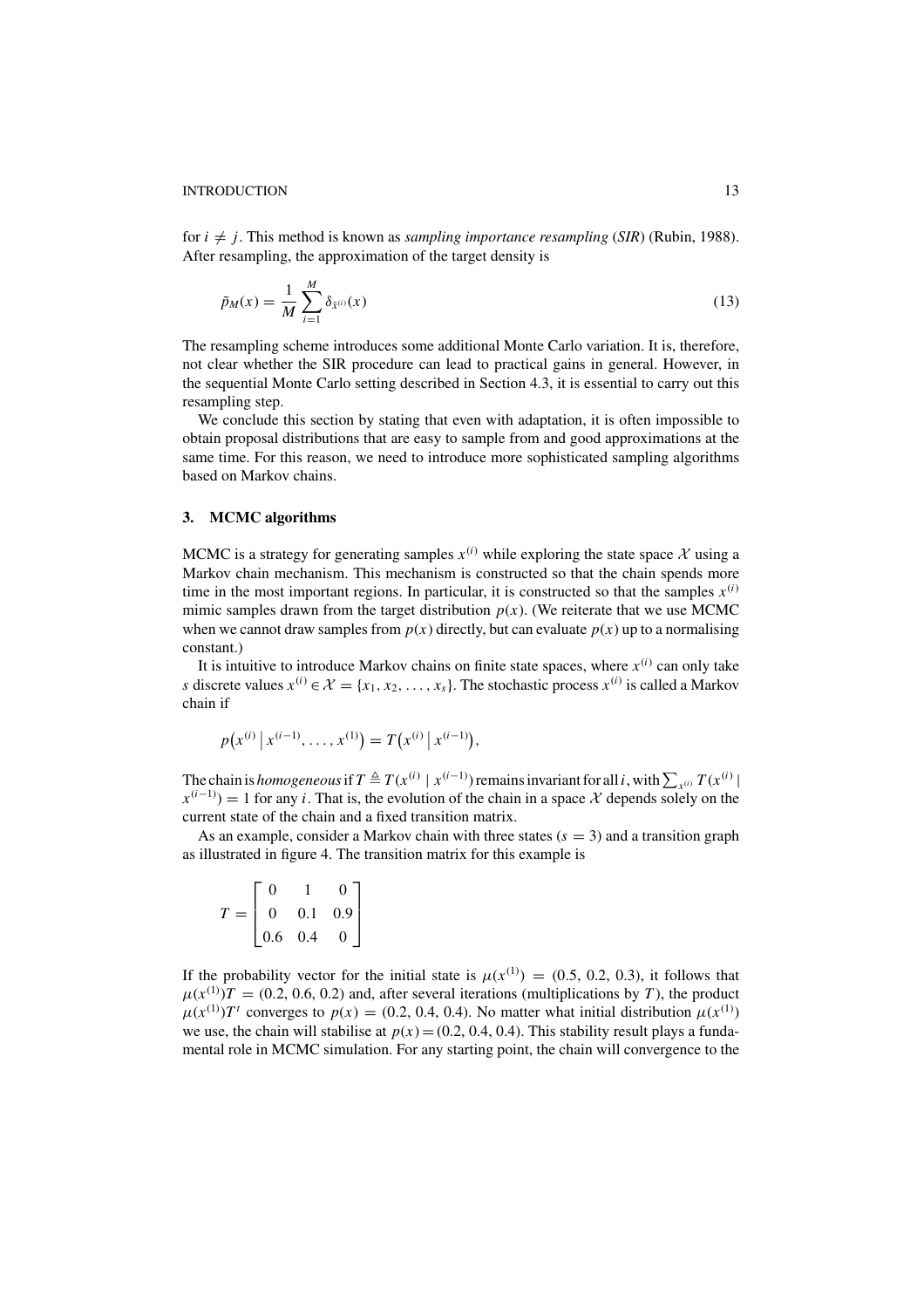

*Figure 4.* Transition graph for the Markov chain example with  $\mathcal{X} = \{x_1, x_2, x_3\}$ .

invariant distribution  $p(x)$ , as long as *T* is a stochastic transition matrix that obeys the following properties:

- 1. *Irreducibility*. For any state of the Markov chain, there is a positive probability of visiting all other states. That is, the matrix  $T$  cannot be reduced to separate smaller matrices, which is also the same as stating that the transition graph is connected.
- 2. *Aperiodicity*. The chain should not get trapped in cycles.

A sufficient, but not necessary, condition to ensure that a particular  $p(x)$  is the desired invariant distribution is the following reversibility (detailed balance) condition

$$
p(x^{(i)})T(x^{(i-1)} | x^{(i)}) = p(x^{(i-1)})T(x^{(i)} | x^{(i-1)}).
$$

Summing both sides over  $x^{(i-1)}$ , gives us

$$
p(x^{(i)}) = \sum_{x^{(i-1)}} p(x^{(i-1)}) T(x^{(i)} | x^{(i-1)}).
$$

MCMC samplers are irreducible and aperiodic Markov chains that have the target distribution as the invariant distribution. One way to design these samplers is to ensure that detailed balance is satisfied. However, it is also important to design samplers that converge quickly. Indeed, most of our efforts will be devoted to increasing the convergence speed.

Spectral theory gives us useful insights into the problem. Notice that  $p(x)$  is the left eigenvector of the matrix *T* with corresponding eigenvalue 1. In fact, the Perron-Frobenius theorem from linear algebra tells us that the remaining eigenvalues have absolute value less than 1. The second largest eigenvalue, therefore, determines the rate of convergence of the chain, and should be as small as possible.

The concepts of irreducibility, aperiodicity and invariance can be better appreciated once we realise the important role that they play in our lives. When we search for information on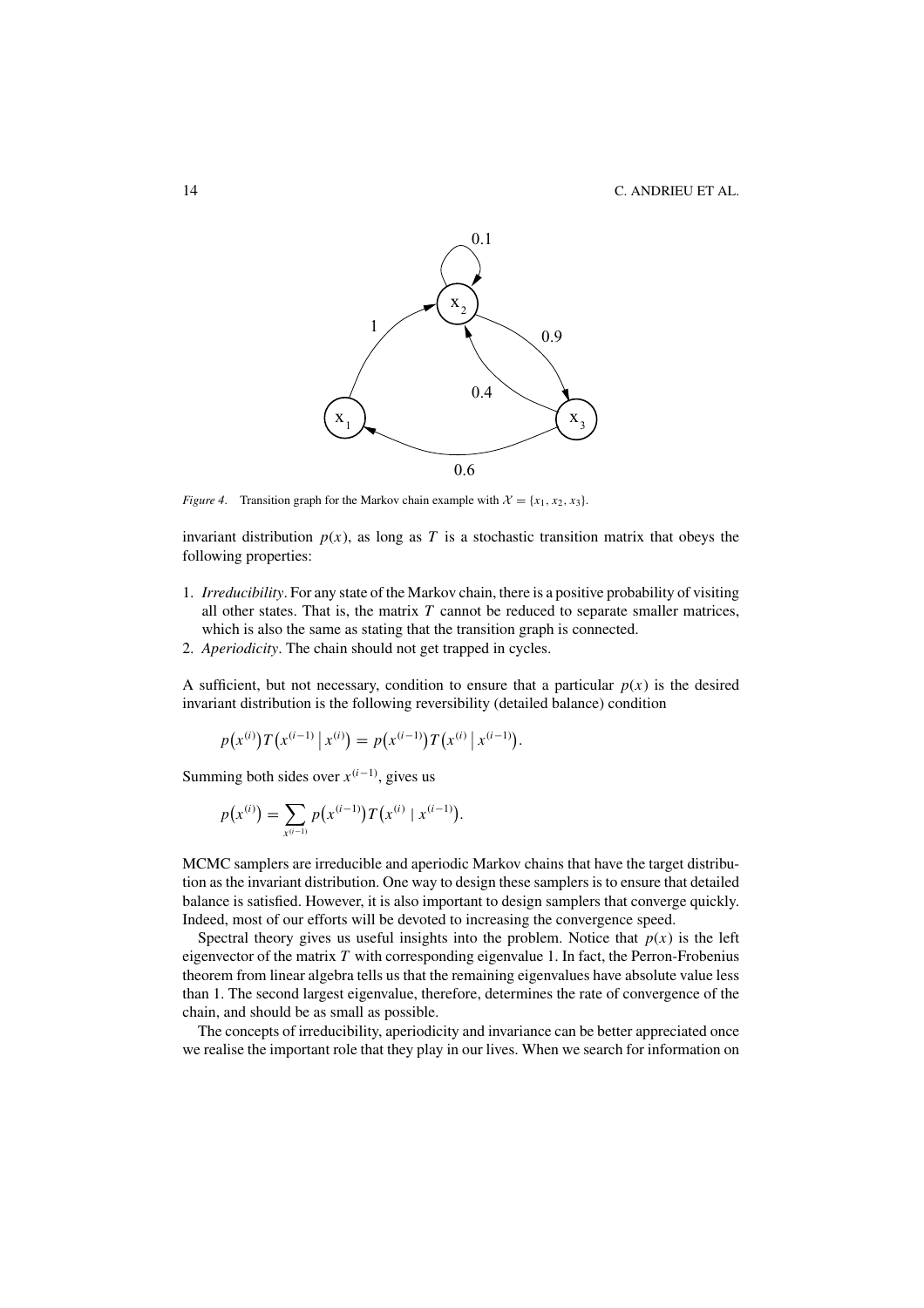the World-Wide Web, we typically follow a set of links (Berners-Lee et al., 1994). We can interpret the webpages and links, respectively, as the nodes and directed connections in a Markov chain transition graph. Clearly, we (say, the random walkers on the Web) want to avoid getting trapped in cycles (aperiodicity) and want to be able to access all the existing webpages (irreducibility). Let us consider, now, the popular information retrieval algorithm used by the search engine Google, namely PageRank (Page et al., 1998). PageRank requires the definition of a transition matrix with two components  $T = L + E$ . *L* is a large link matrix with rows and columns corresponding to web pages, such that the entry  $L_{i,j}$  represents the normalised number of links from web page *i* to web page *j*. *E* is a uniform random matrix of small magnitude that is added to *L* to ensure irreducibility and aperiodicity. That is, the addition of noise prevents us from getting trapped in loops, as it ensures that there is always some probability of jumping to anywhere on the Web. From our previous discussion, we have

$$
p(x^{(i+1)})[L+E] = p(x^i)
$$

where, in this case, the invariant distribution (eigenvector)  $p(x)$  represents the rank of a webpage *x*. Note that it is possible to design more interesting transition matrices in this setting. As long as one satisfies irreducibility and aperiodicity, one can incorporate terms into the transition matrix that favour particular webpages or that bias the search in useful ways.

In continuous state spaces, the transition matrix *T* becomes an integral kernel *K* and  $p(x)$  becomes the corresponding eigenfunction

$$
\int p(x^{(i)}) K(x^{(i+1)} | x^{(i)}) dx^{(i)} = p(x^{(i+1)}).
$$

The kernel *K* is the conditional density of  $x^{(i+1)}$  given the value  $x^{(i)}$ . It is a mathematical representation of a Markov chain algorithm. In the following subsections we describe various of these algorithms.

#### *3.1. The Metropolis-Hastings algorithm*

The *Metropolis-Hastings* (MH) algorithm is the most popular MCMC method (Hastings, 1970; Metropolis et al., 1953). In later sections, we will see that most practical MCMC algorithms can be interpreted as special cases or extensions of this algorithm.

An MH step of invariant distribution  $p(x)$  and proposal distribution  $q(x^* | x)$  involves sampling a candidate value  $x^*$  given the current value *x* according to  $q(x^* | x)$ . The Markov chain then moves towards  $x^*$  with acceptance probability  $A(x, x^*) = \min\{1, [p(x)q(x^*)]$  $f(x)$ ]<sup>-1</sup>  $p(x^*)q(x | x^*)$ }, otherwise it remains at *x*. The pseudo-code is shown in figure 5, while figure 6 shows the results of running the MH algorithm with a Gaussian proposal distribution  $q(x^* | x^{(i)}) = \mathcal{N}(x^{(i)}, 100)$  and a bimodal target distribution  $p(x) \propto 0.3 \exp(-0.2x^2) +$  $0.7 \exp(-0.2(x - 10)^2)$  for 5000 iterations. As expected, the histogram of the samples approximates the target distribution.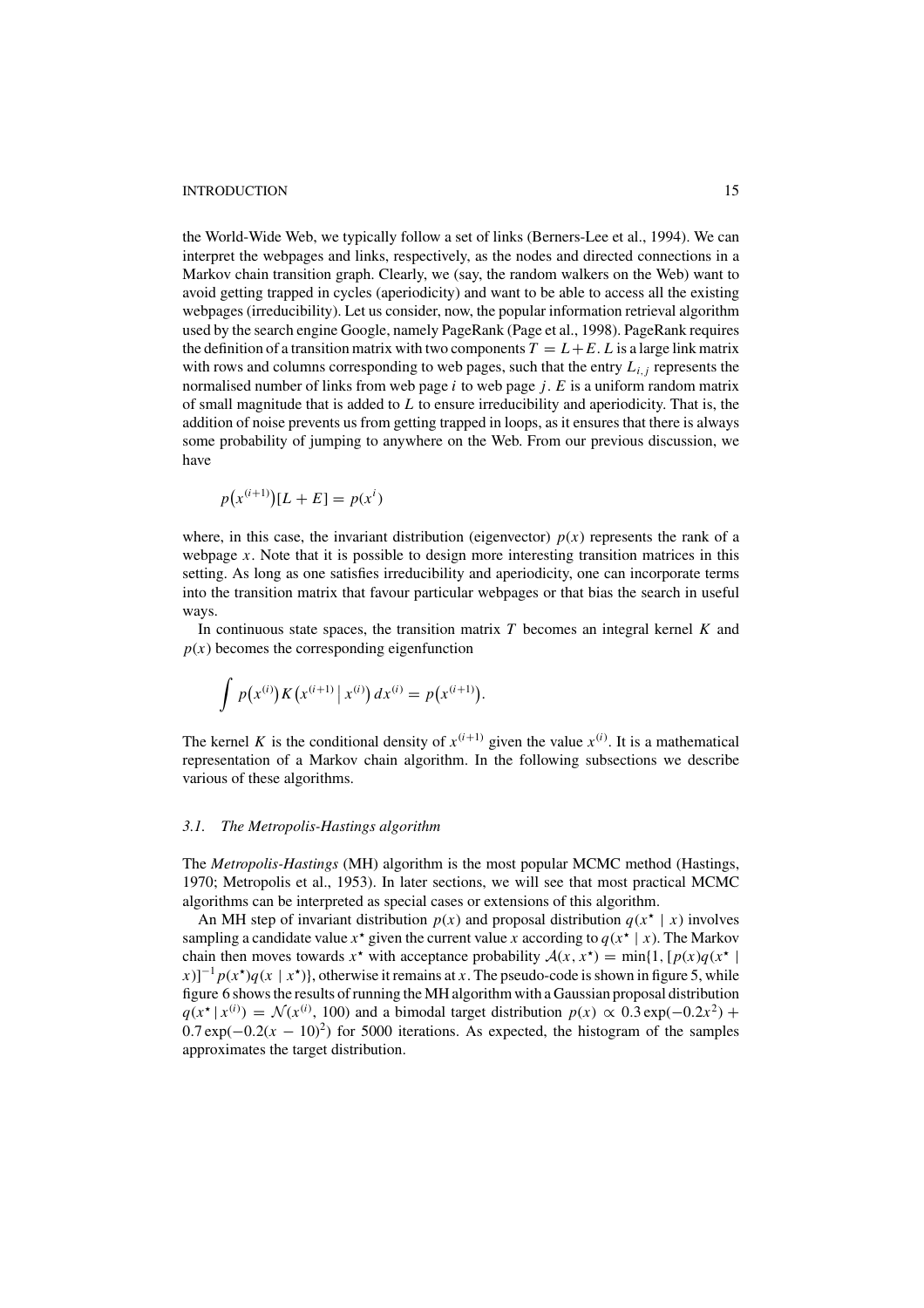

*Figure 5*. Metropolis-Hastings algorithm.



*Figure 6*. Target distribution and histogram of the MCMC samples at different iteration points.

The MH algorithm is very simple, but it requires careful design of the proposal distribution  $q(x^* | x)$ . In subsequent sections, we will see that many MCMC algorithms arise by considering specific choices of this distribution. In general, it is possible to use suboptimal inference and learning algorithms to generate data-driven proposal distributions.

The transition kernel for the MH algorithm is

$$
K_{\text{MH}}(x^{(i+1)} | x^{(i)}) = q(x^{(i+1)} | x^{(i)}) \mathcal{A}(x^{(i)}, x^{(i+1)}) + \delta_{x^{(i)}}(x^{(i+1)}) r(x^{(i)}),
$$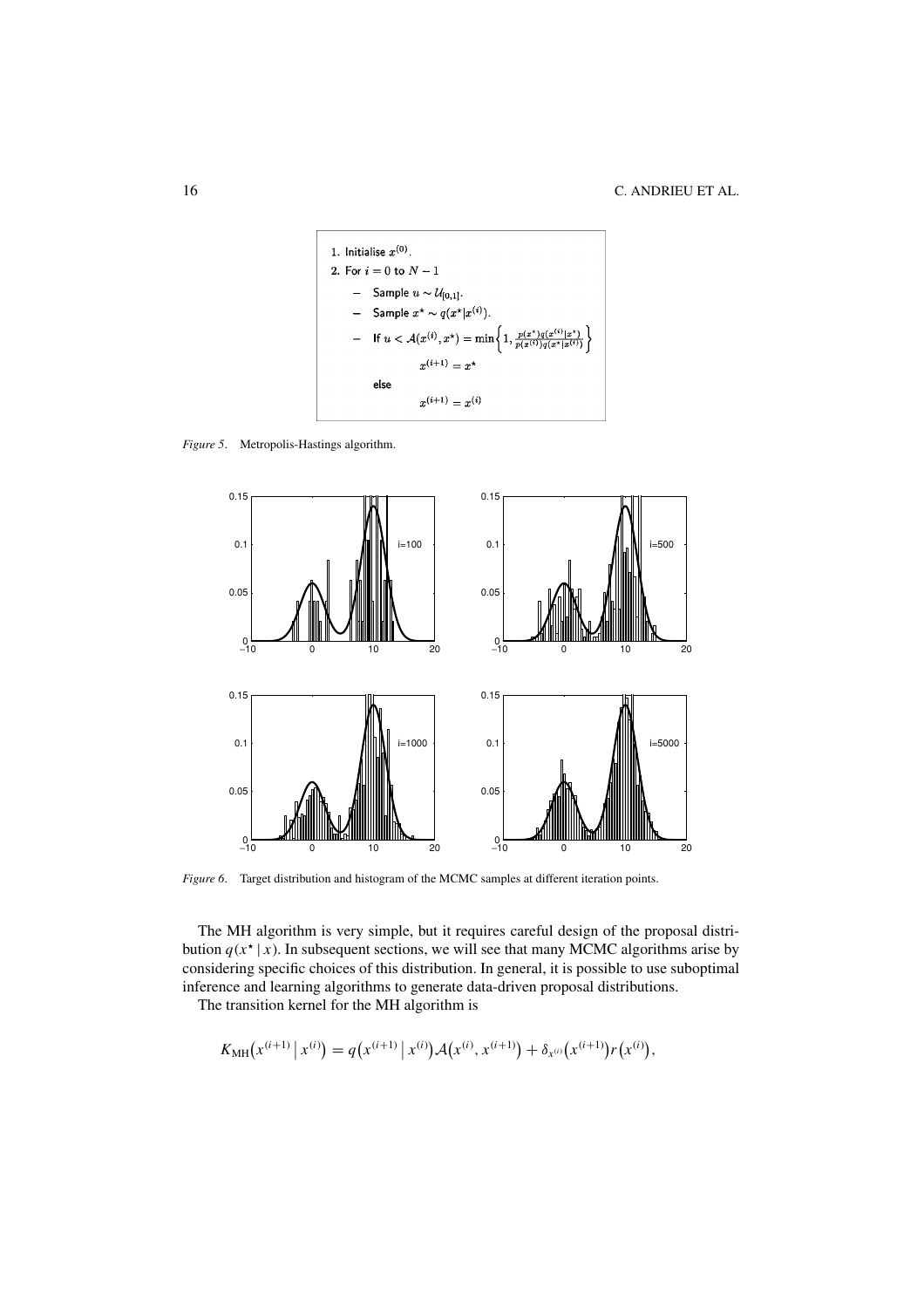where  $r(x^{(i)})$  is the term associated with rejection

$$
r(x^{(i)}) = \int_{\mathcal{X}} q(x^{\star} | x^{(i)}) (1 - \mathcal{A}(x^{(i)}, x^{\star})) dx^{\star}.
$$

It is fairly easy to prove that the samples generated by MH algorithm will mimic samples drawn from the target distribution asymptotically. By construction,  $K_{MH}$  satisfies the detailed balance condition

$$
p(x^{(i)}) K_{\text{MH}}(x^{(i+1)} | x^{(i)}) = p(x^{(i+1)}) K_{\text{MH}}(x^{(i)} | x^{(i+1)})
$$

and, consequently, the MH algorithm admits  $p(x)$  as invariant distribution. To show that the MH algorithm converges, we need to ensure that there are no cycles (aperiodicity) and that every state that has positive probability can be reached in a finite number of steps (irreducibility). Since the algorithm always allows for rejection, it follows that it is aperiodic. To ensure irreducibility, we simply need to make sure that the support of  $q(\cdot)$  includes the support of  $p(.)$ . Under these conditions, we obtain asymptotic convergence (Tierney, 1994, Theorem 3, p. 1717). If the space  $\mathcal X$  is small (for example, bounded in  $\mathbb R^n$ ), then it is possible to use minorisation conditions to prove uniform (geometric) ergodicity (Meyn & Tweedie, 1993). It is also possible to prove geometric ergodicity using Foster-Lyapunov drift conditions (Meyn & Tweedie, 1993; Roberts & Tweedie, 1996).

The *independent sampler* and the *Metropolis algorithm* are two simple instances of the MH algorithm. In the independent sampler the proposal is independent of the current state,  $q(x^{\star} | x^{(i)}) = q(x^{\star})$ . Hence, the acceptance probability is

$$
\mathcal{A}(x^{(i)}, x^{\star}) = \min\bigg\{1, \frac{p(x^{\star})q(x^{(i)})}{p(x^{(i)})q(x^{\star})}\bigg\} = \min\bigg\{1, \frac{w(x^{\star})}{w(x^{(i)})}\bigg\}.
$$

This algorithm is close to importance sampling, but now the samples are correlated since they result from comparing one sample to the other. The Metropolis algorithm assumes a symmetric random walk proposal  $q(x^* | x^{(i)}) = q(x^{(i)} | x^*)$  and, hence, the acceptance ratio simplifies to

$$
\mathcal{A}(x^{(i)}, x^{\star}) = \min\bigg\{1, \frac{p(x^{\star})}{p(x^{(i)})}\bigg\}.
$$

Some properties of the MH algorithm are worth highlighting. Firstly, the normalising constant of the target distribution is not required. We only need to know the target distribution up to a constant of proportionality. Secondly, although the pseudo-code makes use of a single chain, it is easy to simulate several independent chains in parallel. Lastly, the success or failure of the algorithm often hinges on the choice of proposal distribution. This is illustrated in figure 7. Different choices of the proposal standard deviation  $\sigma^*$  lead to very different results. If the proposal is too narrow, only one mode of  $p(x)$  might be visited. On the other hand, if it is too wide, the rejection rate can be very high, resulting in high correlations. If all the modes are visited while the acceptance probability is high, the chain is said to "mix" well.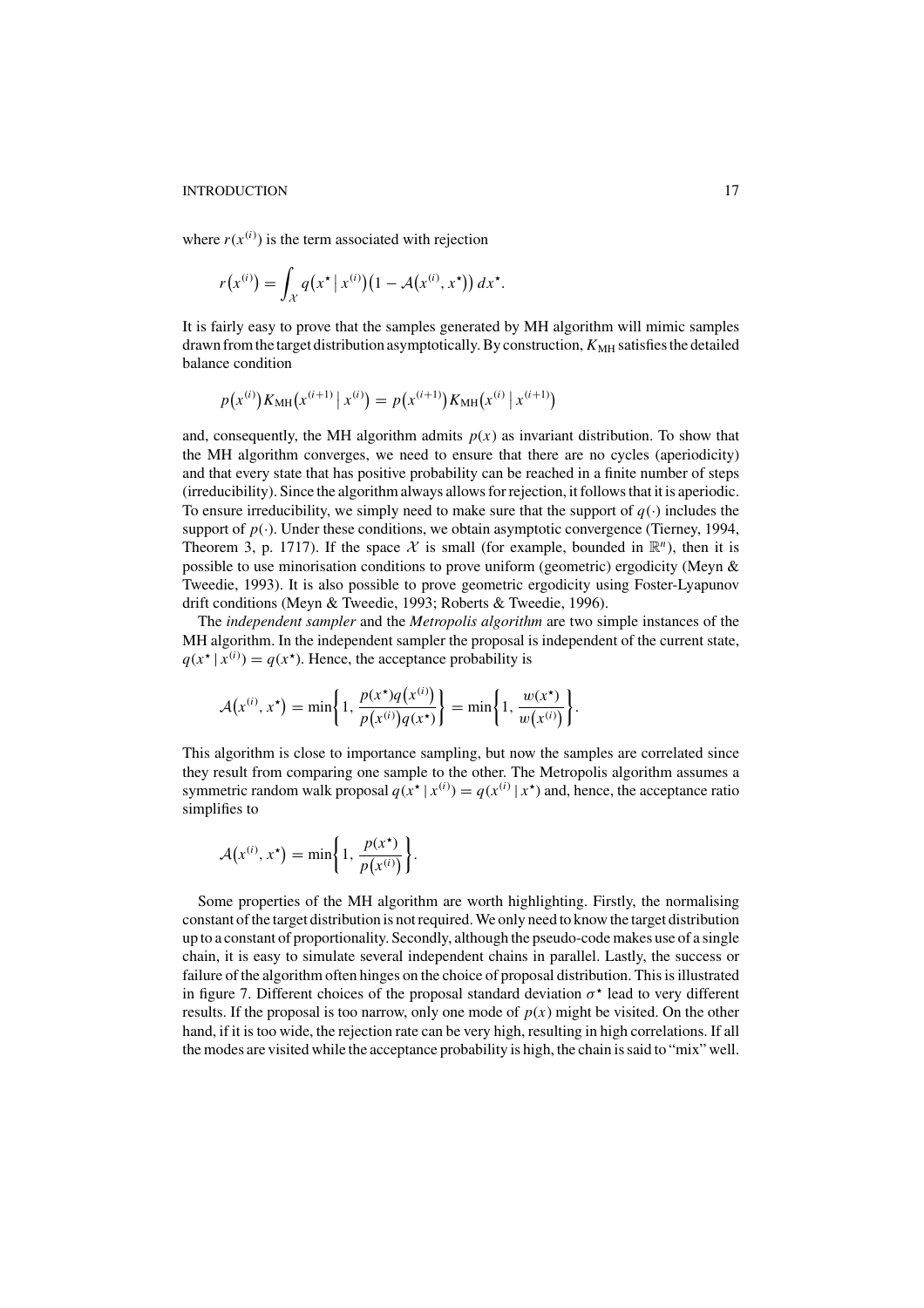

*Figure 7*. Approximations obtained using the MH algorithm with three Gaussian proposal distributions of different variances.

## *3.2. Simulated annealing for global optimization*

Let us assume that instead of wanting to approximate  $p(x)$ , we want to find its global maximum. For example, if  $p(x)$  is the likelihood or posterior distribution, we often want to compute the ML and maximum a posteriori (MAP) estimates. As mentioned earlier, we could run a Markov chain of invariant distribution  $p(x)$  and estimate the global mode by

$$
\hat{x} = \underset{x^{(i)}; i=1,\ldots,N}{\arg \max} p(x^{(i)}).
$$

This method is inefficient because the random samples only rarely come from the vicinity of the mode. Unless the distribution has large probability mass around the mode, computing resources will be wasted exploring areas of no interest. A more principled strategy is to adopt *simulated annealing* (Geman & Geman, 1984; Kirkpatrick, Gelatt, & Vecchi, 1983; Van Laarhoven & Arts, 1987). This technique involves simulating a non-homogeneous Markov chain whose invariant distribution at iteration *i* is no longer equal to  $p(x)$ , but to

$$
p_i(x) \propto p^{1/T_i}(x),
$$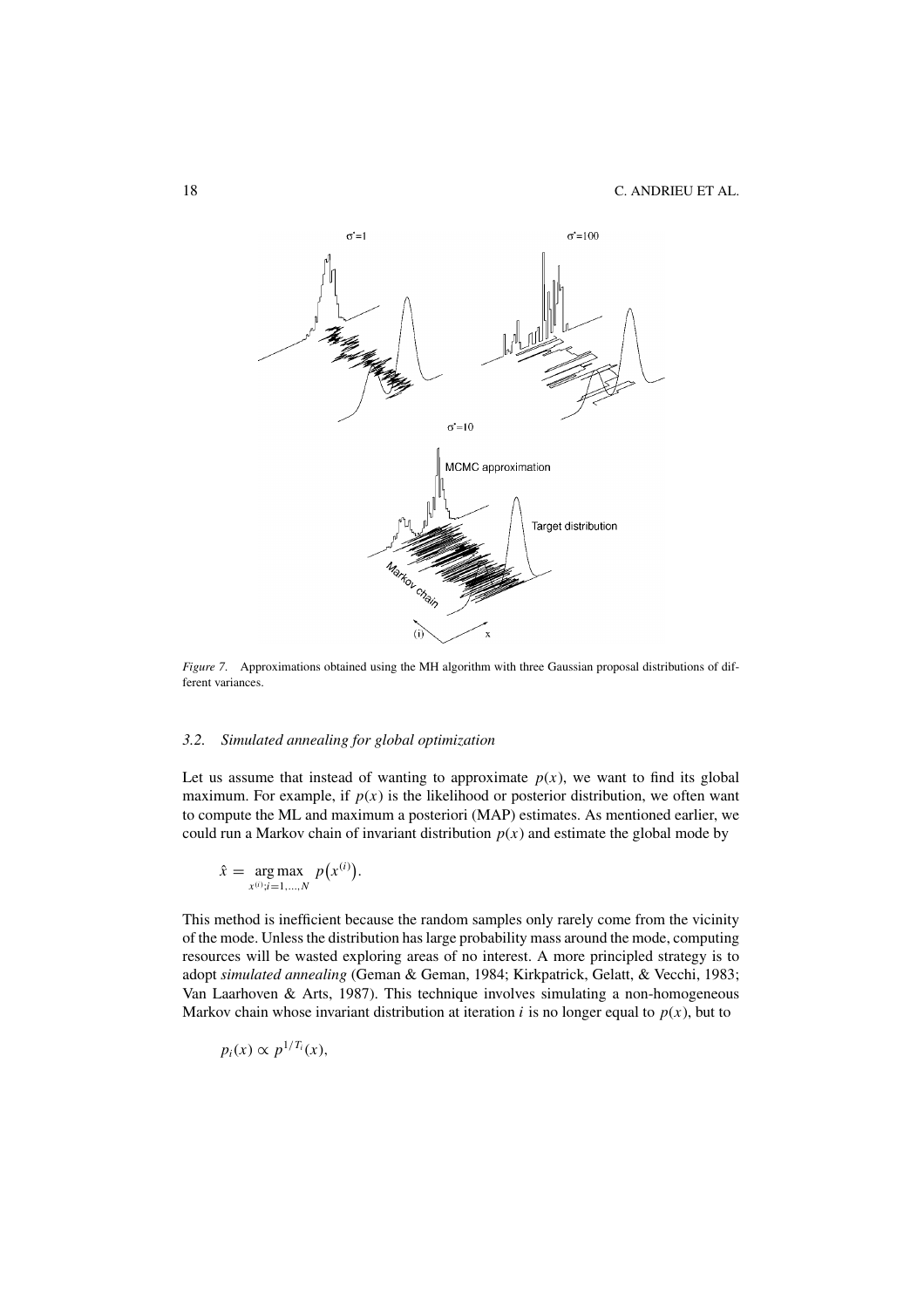

*Figure 8*. General simulated annealing algorithm.



*Figure 9*. Discovering the modes of the target distribution with the simulated annealing algorithm.

where  $T_i$  is a decreasing cooling schedule with  $\lim_{i\to\infty} T_i = 0$ . The reason for doing this is that, under weak regularity assumptions on  $p(x)$ ,  $p^{\infty}(x)$  is a probability density that concentrates itself on the set of global maxima of  $p(x)$ . The simulated annealing involves, therefore, just a minor modification of standard MCMC algorithms as shown in figure 8. The results of applying annealing to the example of the previous section are shown in figure 9.

To obtain efficient annealed algorithms, it is again important to choose suitable proposal distributions and an appropriate cooling schedule. Many of the negative simulated annealing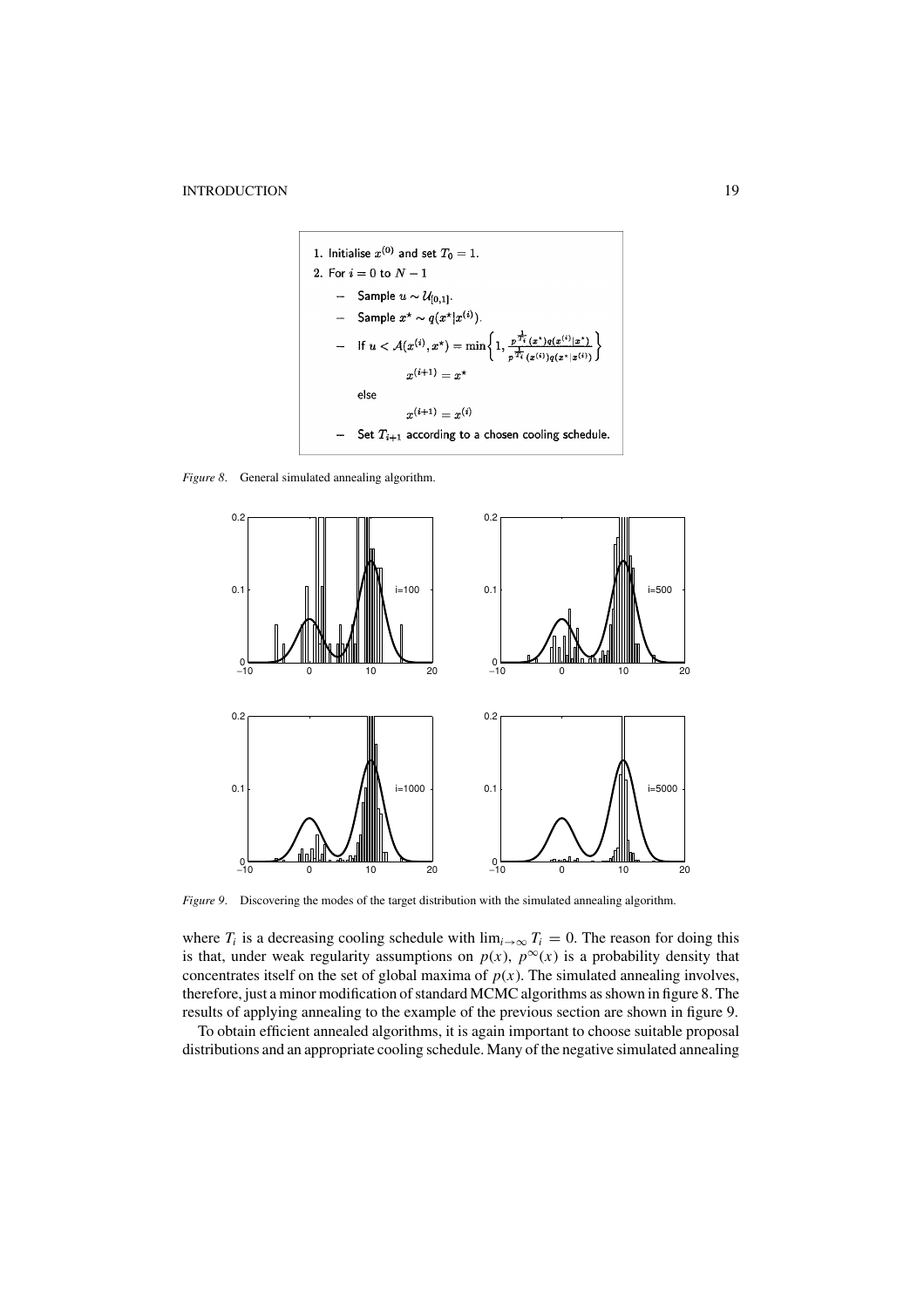results reported in the literature often stem from poor proposal distribution design. In some complex variable and model selection scenarios arising in machine learning, one can even propose from complex reversible jump MCMC kernels (Section 3.7) within the annealing algorithm (Andrieu, de Freitas, & Doucet, 2000a). If one defines a joint distribution over the parameter and model spaces, this technique can be used to search for the best model (according to MDL or AIC criteria) and ML parameter estimates simultaneously.

Most convergence results for simulated annealing typically state that if for a given  $T_i$ , the homogeneous Markov transition kernel mixes quickly enough, then convergence to the set of global maxima of  $p(x)$  is ensured for a sequence  $T_i = (C \ln(i + T_0))^{-1}$ , where *C* and *T*<sup>0</sup> are problem-dependent. Most of the results have been obtained for finite spaces (Geman & Geman, 1984; Van Laarhoven & Arts, 1987) or compact continuous spaces (Haario & Sacksman, 1991). Some results for non-compact spaces can be found in Andrieu, Breyer, and Doucet (1999).

## *3.3. Mixtures and cycles of MCMC kernels*

A very powerful property of MCMC is that it is possible to combine several samplers into mixtures and cycles of the individual samplers (Tierney, 1994). If the transition kernels *K*<sup>1</sup> and  $K_2$  have invariant distribution  $p(\cdot)$  each, then the *cycle hybrid kernel*  $K_1K_2$  and the *mixture hybrid kernel*  $\nu K_1 + (1 - \nu)K_2$ , for  $0 \le \nu \le 1$ , are also transition kernels with invariant distribution  $p(\cdot)$ .

Mixtures of kernels can incorporate global proposals to explore vast regions of the state space and local proposals to discover finer details of the target distribution (Andrieu, de Freitas, & Doucet, 2000b; Andrieu & Doucet, 1999; Robert & Casella, 1999). This will be useful, for example, when the target distribution has many narrow peaks. Here, a global proposal locks into the peaks while a local proposal allows one to explore the space around each peak. For example, if we require a high-precision frequency detector, one can use the fast Fourier transform (FFT) as a global proposal and a random walk as local proposal (Andrieu & Doucet, 1999). Similarly, in kernel regression and classification, one might want to have a global proposal that places the bases (kernels) at the locations of the input data and a local random walk proposal that perturbs these in order to obtain better fits (Andrieu, de Freitas, & Doucet, 2000b). However, mixtures of kernels also play a big role in many other samplers, including the reversible jump MCMC algorithm (Section 3.7). The pseudo-code for a typical mixture of kernels is shown in figure 10.

Cycles allow us to split a multivariate state vector into components (blocks) that can be updated separately. Typically the samplers will mix more quickly by blocking highly correlated variables. A block MCMC sampler, using  $b_j$  to indicate the *j*-th block,  $n_b$  to denote the number of blocks and  $x_{-[b_j]}^{(i+1)} \triangleq \{x_{b_1}^{(i+1)}, x_{b_2}^{(i+1)}, \dots, x_{b_{j-1}}^{(i+1)}, x_{b_{j+1}}^{(i)}, \dots, x_{b_{n_b}}^{(i)}\}$ , is shown in figure 11. The transition kernel for this algorithm is given by the following expression

$$
K_{\text{MH-Cycle}}(x^{(i+1)} | x^{(i)}) = \prod_{j=1}^{n_b} K_{\text{MH}(j)}(x_{b_j}^{(i+1)} | x_{b_j}^{(i)}, x_{-[b_j]}^{(i+1)})
$$

where  $K_{\text{MH}(i)}$  denotes the *j*-th MH algorithm in the cycle.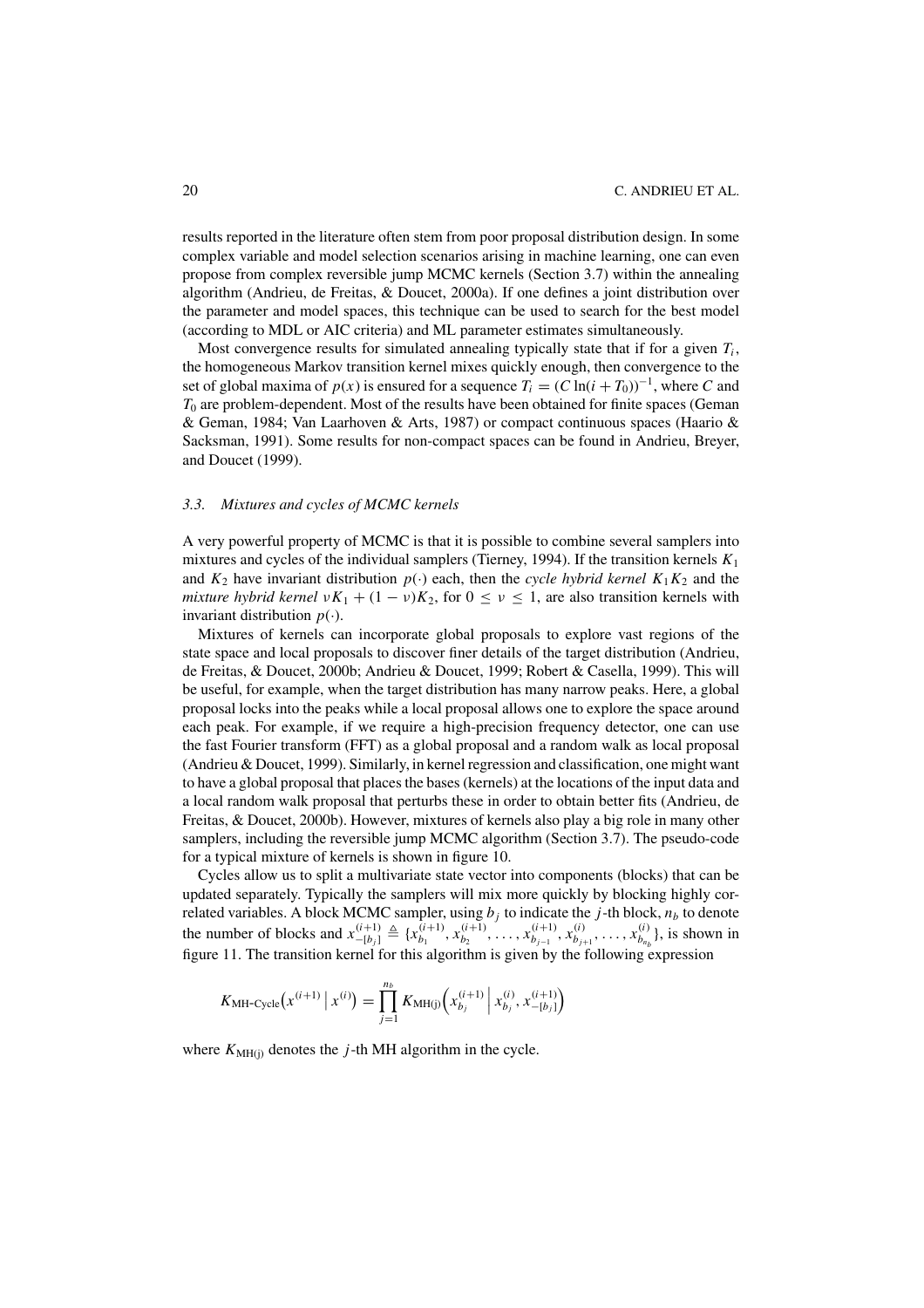```
1. Initialise x^{(0)}.
2. For i = 0 to N - 1Sample u \sim \mathcal{U}_{[0,1]}.
         If u < \nuApply the MH algorithm with a global proposal.
         else
             Apply the MH algorithm with a random walk proposal.
```
*Figure 10*. Typical mixture of MCMC kernels.





Obviously, choosing the size of the blocks poses some trade-offs. If one samples the components of a multi-dimensional vector one-at-a-time, the chain may take a very long time to explore the target distribution. This problem gets worse as the correlation between the components increases. Alternatively, if one samples all the components together, then the probability of accepting this large move tends to be very low.

A popular cycle of MH kernels, known as *Gibbs sampling* (Geman & Geman, 1984), is obtained when we adopt the full conditional distributions  $p(x_j | x_{-j}) = p(x_j | x_1, \ldots, x_{j-1},$  $x_{i+1}, \ldots, x_n$ ) as proposal distributions (for notational simplicity, we have replaced the index notation  $b_j$  with  $j$ ). The following section describes it in more detail.

# *3.4. The Gibbs sampler*

Suppose we have an *n*-dimensional vector  $x$  and the expressions for the full conditionals  $p(x_j | x_1, \ldots, x_{j-1}, x_{j+1}, \ldots, x_n)$ . In this case, it is often advantageous to use the following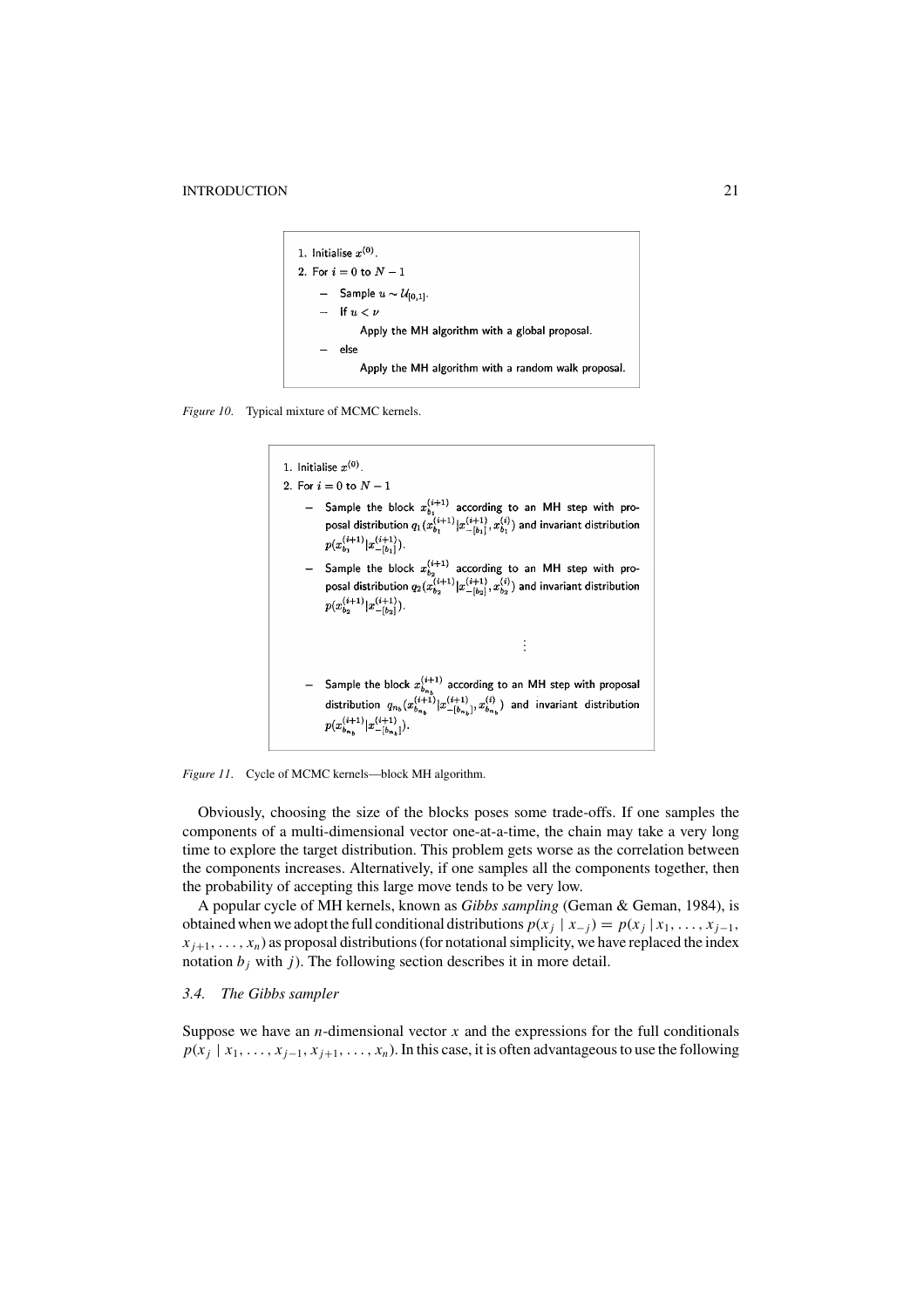proposal distribution for  $j = 1, \ldots, n$ 

$$
q(x^* | x^{(i)}) = \begin{cases} p(x_j^* | x_{-j}^{(i)}) & \text{If } x_{-j}^* = x_{-j}^{(i)} \\ 0 & \text{Otherwise.} \end{cases}
$$

The corresponding acceptance probability is:

$$
\mathcal{A}(x^{(i)}, x^*) = \min\left\{1, \frac{p(x^*)q(x^{(i)} | x^*)}{p(x^{(i)})q(x^* | x^{(i)})}\right\}
$$

$$
= \min\left\{1, \frac{p(x^*)p(x_j^{(i)} | x_{-j}^{(i)})}{p(x^{(i)})p(x_j^* | x_{-j}^*)}\right\}
$$

$$
= \min\left\{1, \frac{p(x^*)}{p(x_{-j}^{(i)})}\right\} = 1.
$$

That is, the acceptance probability for each proposal is one and, hence, the deterministic scan Gibbs sampler algorithm is often presented as shown in figure 12.

Since the Gibbs sampler can be viewed as a special case of the MH algorithm, it is possible to introduce MH steps into the Gibbs sampler. That is, when the full conditionals are available and belong to the family of standard distributions (Gamma, Gaussian, etc.), we will draw the new samples directly. Otherwise, we can draw samples with MH steps embedded within the Gibbs algorithm. For  $n = 2$ , the Gibbs sampler is also known as the data augmentation algorithm, which is closely related to the expectation maximisation (EM) algorithm (Dempster, Laird, & Rubin, 1977; Tanner & Wong, 1987).

*Directed acyclic graphs* (DAGS) are one of the best known application areas for Gibbs sampling (Pearl, 1987). Here, a large-dimensional joint distribution is factored into a directed graph that encodes the conditional independencies in the model. In particular, if  $x_{pa(i)}$ 

1. Initialize 
$$
x_{0,1:n}
$$
.  
\n2. For  $i = 0$  to  $N - 1$   
\n $\qquad -$  Sample  $x_1^{(i+1)} \sim p(x_1|x_2^{(i)}, x_3^{(i)}, \ldots, x_n^{(i)})$ .  
\n $\qquad -$  Sample  $x_2^{(i+1)} \sim p(x_2|x_1^{(i+1)}, x_3^{(i)}, \ldots, x_n^{(i)})$ .  
\n $\qquad \qquad \vdots$   
\n $\qquad -$  Sample  $x_j^{(i+1)} \sim p(x_j|x_1^{(i+1)}, \ldots, x_{j-1}^{(i+1)}, x_{j+1}^{(i)}, \ldots, x_n^{(i)})$ .  
\n $\qquad \qquad \vdots$   
\n $\qquad -$  Sample  $x_n^{(i+1)} \sim p(x_n|x_1^{(i+1)}, x_2^{(i+1)}, \ldots, x_{n-1}^{(i+1)})$ .

*Figure 12*. Gibbs sampler.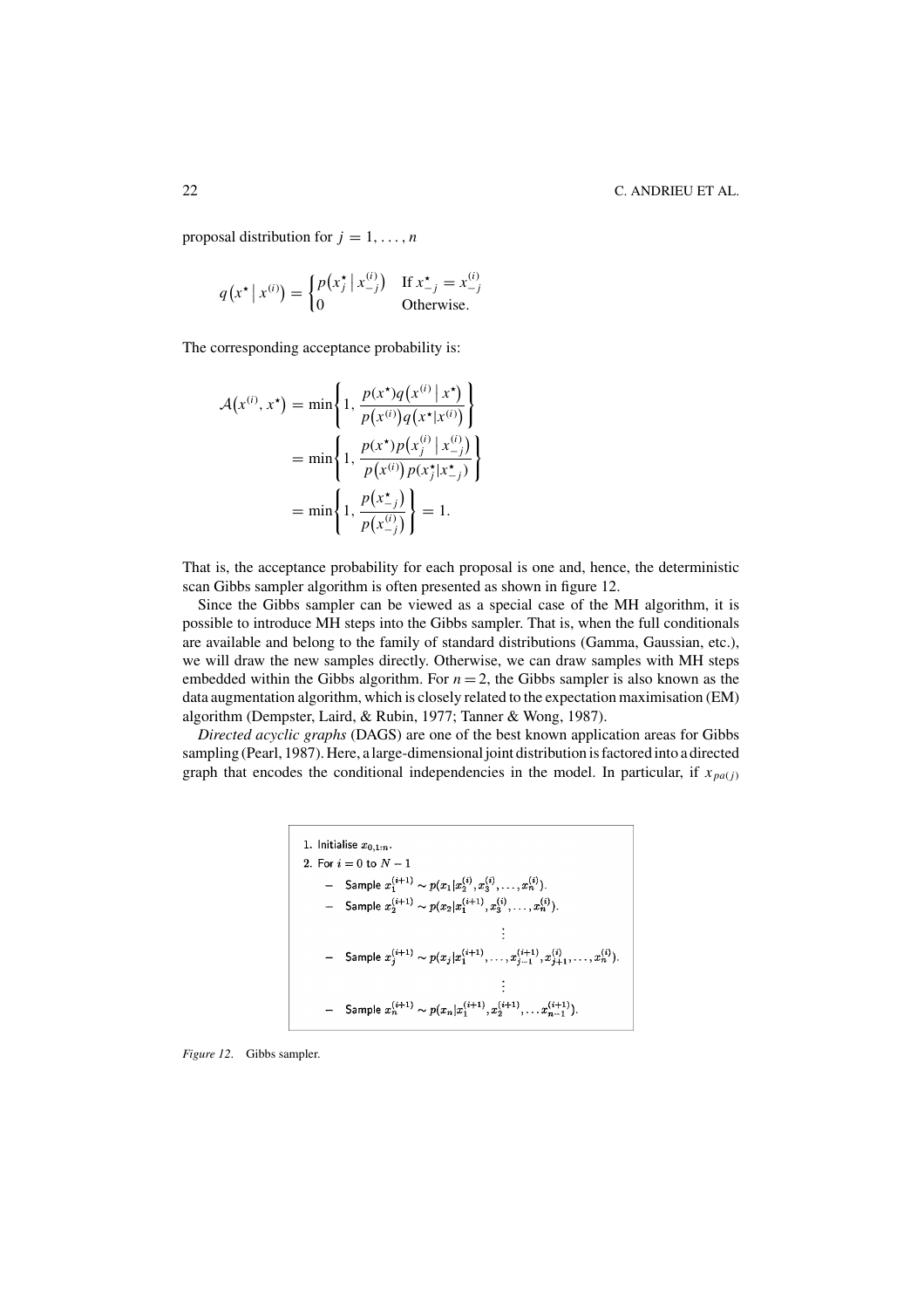denotes the parent nodes of node  $x_i$ , we have

$$
p(x) = \prod_j p(x_j \mid x_{pa(j)}).
$$

It follows that the full conditionals simplify as follows

$$
p(x_j | x_{-j}) = p(x_j | x_{pa(j)}) \prod_{k \in ch(j)} p(x_k | x_{pa(k)})
$$

where  $ch(j)$  denotes the children nodes of  $x_j$ . That is, we only need to take into account the parents, the children and the children's parents. This set of variables is known as the *Markov blanket* of  $x_i$ . This technique forms the basis of the popular software package for Bayesian updating with Gibbs sampling (BUGS) (Gilks, Thomas, & Spiegelhalter, 1994). Sampling from the full conditionals, with the Gibbs sampler, lends itself naturally to the construction of general purpose MCMC software. It is sometimes convenient to block some of the variables to improve mixing (Jensen, Kong, & Kjærulff, 1995; Wilkinson & Yeung, 2002).

# *3.5. Monte Carlo EM*

The *EM algorithm* (Baum et al., 1970; Dempster, Laird, & Rubin, 1977) is a standard algorithm for ML and MAP point estimation. If  $X$  contains visible and hidden variables  $x = \{x_v, x_h\}$ , then a local maximum of the likelihood  $p(x_v | \theta)$  given the parameters  $\theta$  can be found by iterating the following two steps:

1. *E step*. Compute the expected value of the complete log-likelihood function with respect to the distribution of the hidden variables

$$
Q(\theta) = \int_{\mathcal{X}_h} \log(p(x_h, x_v \mid \theta)) p(x_h \mid x_v, \theta^{(\text{old})}) dx_h,
$$

where  $\theta^{(old)}$  refers to the value of the parameters at the previous time step. 2. *M step*. Perform the following maximisation  $\theta^{(\text{new})} = \arg \max_{\theta} Q(\theta)$ .

In many practical situations, the expectation in the E step is either a sum with an exponentially large number of summands or an intractable integral (Ghahramani, 1995; Ghahramani & Jordan, 1995; McCulloch, 1994; Pasula et al., 1999; Utsugi, 2001); see also Dellaert et al. (this issue). A solution is to introduce MCMC to sample from  $p(x_h | x_v, \theta^{(old)})$  and replace the expectation in the E step with a small sum over the samples, as shown in figure 13. Convergence of this algorithm is discussed in Sherman, Ho, and Dalal (1999), while Levine and Casella (2001) is a good recent review.

To improve the convergence behaviour of EM, namely to escape low local minima and saddle points, various authors have proposed stochastic approaches that rely on sampling from  $p(x_h | x_v, \theta^{(old)})$  in the E step and then performing the M step using these samples.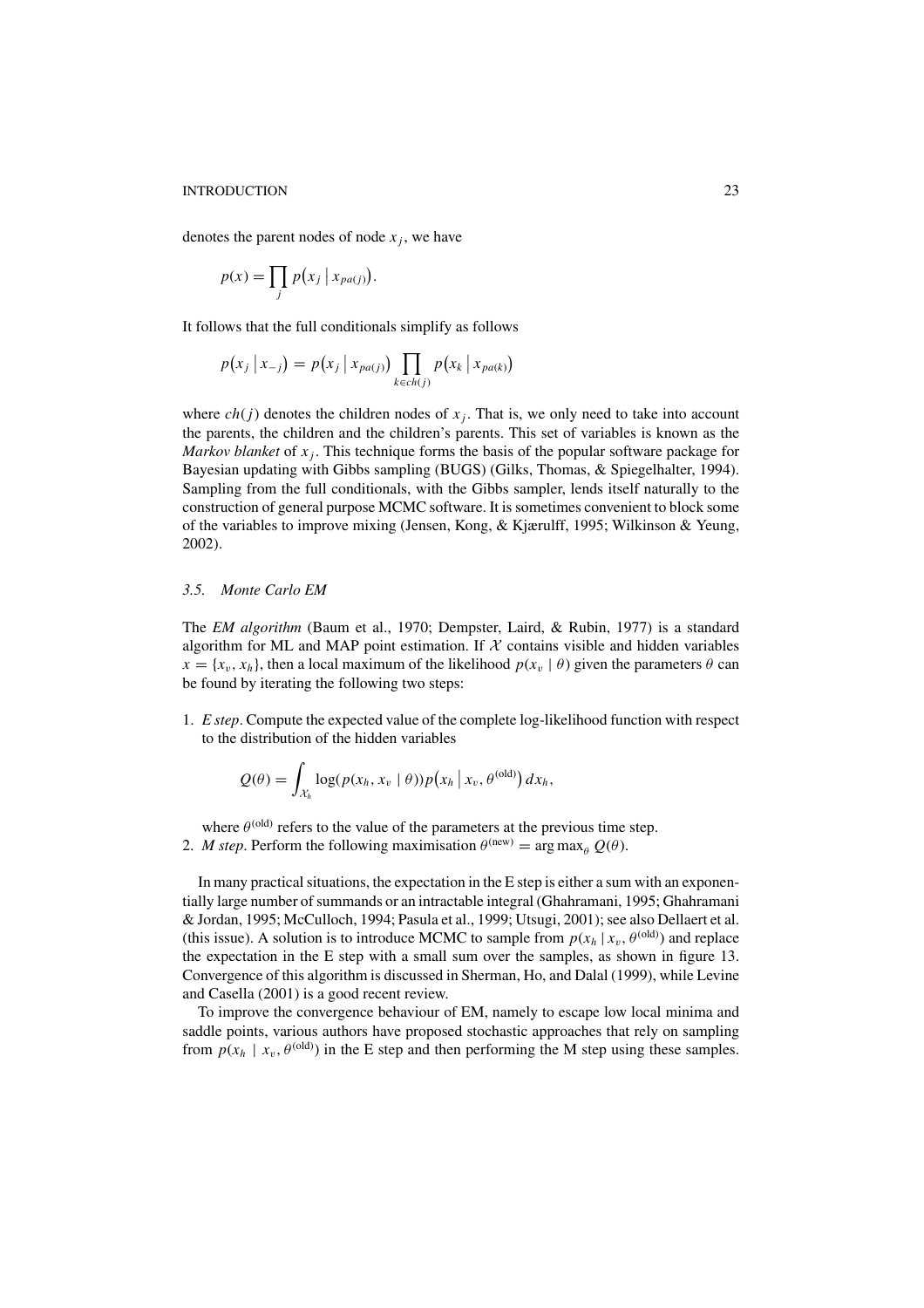1. Initialize 
$$
(x_h^{(0)}, \theta^{(0)})
$$
 and set  $i = 0$ .  
\n2. Iteration *i* of EM  
\n- Sample  $\{x_h^{(j)}\}_{j=1}^{N_i}$  with any suitable MCMC algorithm. For example,  
\nthe, one could use an MH algorithm with acceptance probability  
\n
$$
A = \min \left\{ 1, \frac{p(x_v | x_h^*, \theta^{(i-1)}) p(x_h^* | \theta^{(i-1)}) q(x_h^{(j)} | x_h^*)}{p(x_v | x_h^{(j)}, \theta^{(i-1)}) p(x_h^{(j)} | \theta^{(i-1)}) q(x_h^* | x_h^{(j)})} \right\}
$$
\n- E step: Compute  
\n
$$
\widehat{Q}(\theta) = \frac{1}{N_i} \sum_{j=1}^{N_i} \log p(x_h^{(j)}, x_v | \theta)
$$
\n- M step: Maximise  $\theta^{(i)} = \arg \max \widehat{Q}(\theta)$ .  
\n3.  $i \leftarrow i + 1$  and go to 2.

#### *Figure 13*. MCMC-EM algorithm.

The method is known as stochastic EM (SEM) when we draw only one sample (Celeux & Diebolt, 1985) and Monte Carlo EM (MCEM) when several samples are drawn (Wei & Tanner, 1990). There are several annealed variants (such as SAEM) that become more deterministic as the number of iterations increases (Celeux & Diebolt, 1992). The are also very efficient algorithms for marginal MAP estimation (SAME) (Doucet, Godsill, & Robert, 2000). One wishes sometimes that Metropolis had succeeded in stopping the proliferation of acronyms!

## *3.6. Auxiliary variable samplers*

It is often easier to sample from an augmented distribution  $p(x, u)$ , where *u* is an auxiliary variable, than from  $p(x)$ . Then, it is possible to obtain marginal samples  $x^{(i)}$  by sampling  $(x^{(i)}, u^{(i)})$  according to  $p(x, u)$  and, subsequently, ignoring the samples  $u^{(i)}$ . This very useful idea was proposed in the physics literature (Swendsen & Wang, 1987). Here, we will focus on two well-known examples of auxiliary variable methods, namely hybrid Monte Carlo and slice sampling.

*3.6.1. Hybrid Monte Carlo. Hybrid Monte Carlo* (HMC) is an MCMC algorithm that incorporates information about the gradient of the target distribution to improve mixing in high dimensions. We describe here the "leapfrog" HMC algorithm outlined in Duane et al. (1987) and Neal (1996) focusing on the algorithmic details and not on the statistical mechanics motivation. Assume that  $p(x)$  is differentiable and everywhere strictly positive. At each iteration of the HMC algorithm, one takes a predetermined number (*L*) of deterministic steps using information about the gradient of  $p(x)$ . To explain this in more detail, we first need to introduce a set of auxiliary "momentum" variables  $u \in \mathbb{R}^{n_x}$  and define the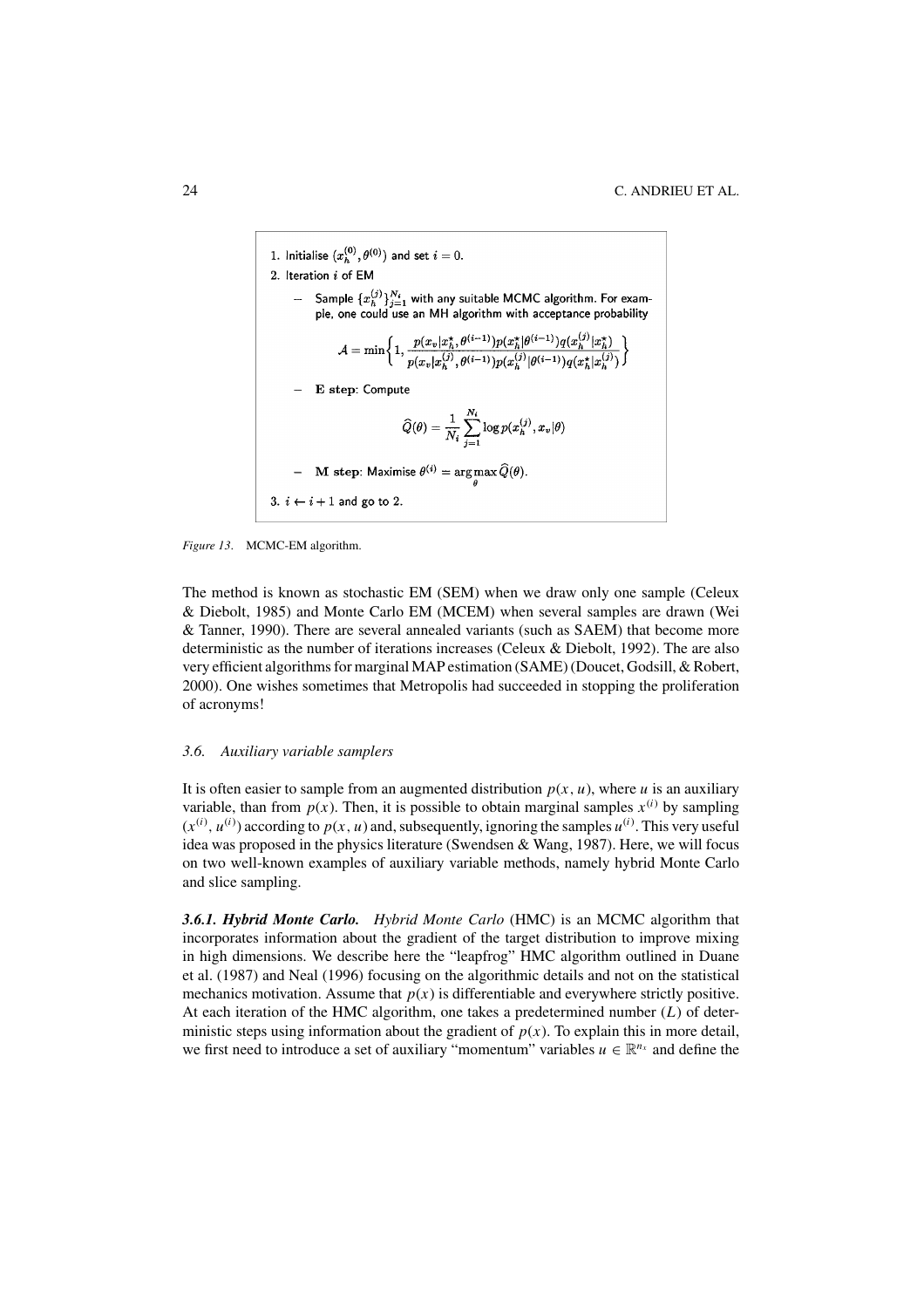1. Initialize 
$$
x^{(0)}
$$
.  
\n2. For  $i = 0$  to  $N - 1$   
\n $\qquad -$  Sample  $v \sim \mathcal{U}_{[0,1]}$  and  $u^* \sim \mathcal{N}(0, I_{n_z})$ .  
\n $\qquad -$  Let  $x_0 = x^{(i)}$  and  $u_0 = u^* + \rho \Delta(x_0)/2$ .  
\n $\qquad -$  For  $l = 1, ..., L$ , take steps  
\n $x_l = x_{l-1} + \rho u_{l-1}$   
\n $u_l = u_{l-1} + \rho_l \Delta(x_l)$   
\nwhere  $\rho_l = \rho$  for  $l < L$  and  $\rho_L = \rho/2$ .  
\n $\qquad -$  If  $v < A = \min \left\{ 1, \frac{p(x_L)}{p(x^{(i)})} \exp \left( -\frac{1}{2} (u_L^T u_L - u^{*T} u^*) \right) \right\}$   
\n $(x^{(i+1)}, u^{(i+1)}) = (x_L, u_L)$   
\nelse  
\n $(x^{(i+1)}, u^{(i+1)}) = (x^{(i)}, u^*)$ 

*Figure 14*. Hybrid Monte Carlo.

extended target density

 $p(x, u) = p(x) \mathcal{N}(u; 0, I_{n_x}).$ 

Next, we need to introduce the *n<sub>x</sub>*-dimensional gradient vector  $\Delta(x) \triangleq \partial \log p(x)/\partial x$  and a fixed step-size parameter  $\rho > 0$ .

In the HMC algorithm, we draw a new sample according to  $p(x, u)$  by starting with the previous value of  $x$  and generating a Gaussian random variable  $u$ . We then take L "frog leaps" in  $u$  and  $x$ . The values of  $u$  and  $x$  at the last leap are the proposal candidates in the MH algorithm with target density  $p(x, u)$ . Marginal samples from  $p(x)$  are obtained by simply ignoring *u*. Given  $(x^{(i-1)}, u^{(i-1)})$ , the algorithm proceeds as illustrated in figure 14.

When only one deterministic step is used, i.e.  $L = 1$ , one obtains the *Langevin algorithm*, which is a discrete time approximation of a Langevin diffusion process. The Langevin algorithm is a special case of MH where the candidate satisfies

$$
x^* = x_0 + \rho u_0 = x^{(i-1)} + \rho (u^* + \rho \Delta (x^{(i-1)})/2)
$$

with  $u^* \sim \mathcal{N}(0, I_{n_x})$ .

The choice of the parameters *L* and  $\rho$  poses simulation tradeoffs. Large values of  $\rho$ result in low acceptance rates, while small values require many leapfrog steps (expensive computations of the gradient) to move between two nearby states. Choosing *L* is equally problematic as we want it to be large to generate candidates far from the initial state, but this can result in many expensive computations. HMC, therefore, requires careful tuning of the proposal distribution. It is more efficient, in practice, to allow a different step size  $\rho$  for each of the coordinates of *x* (Ishwaran, 1999).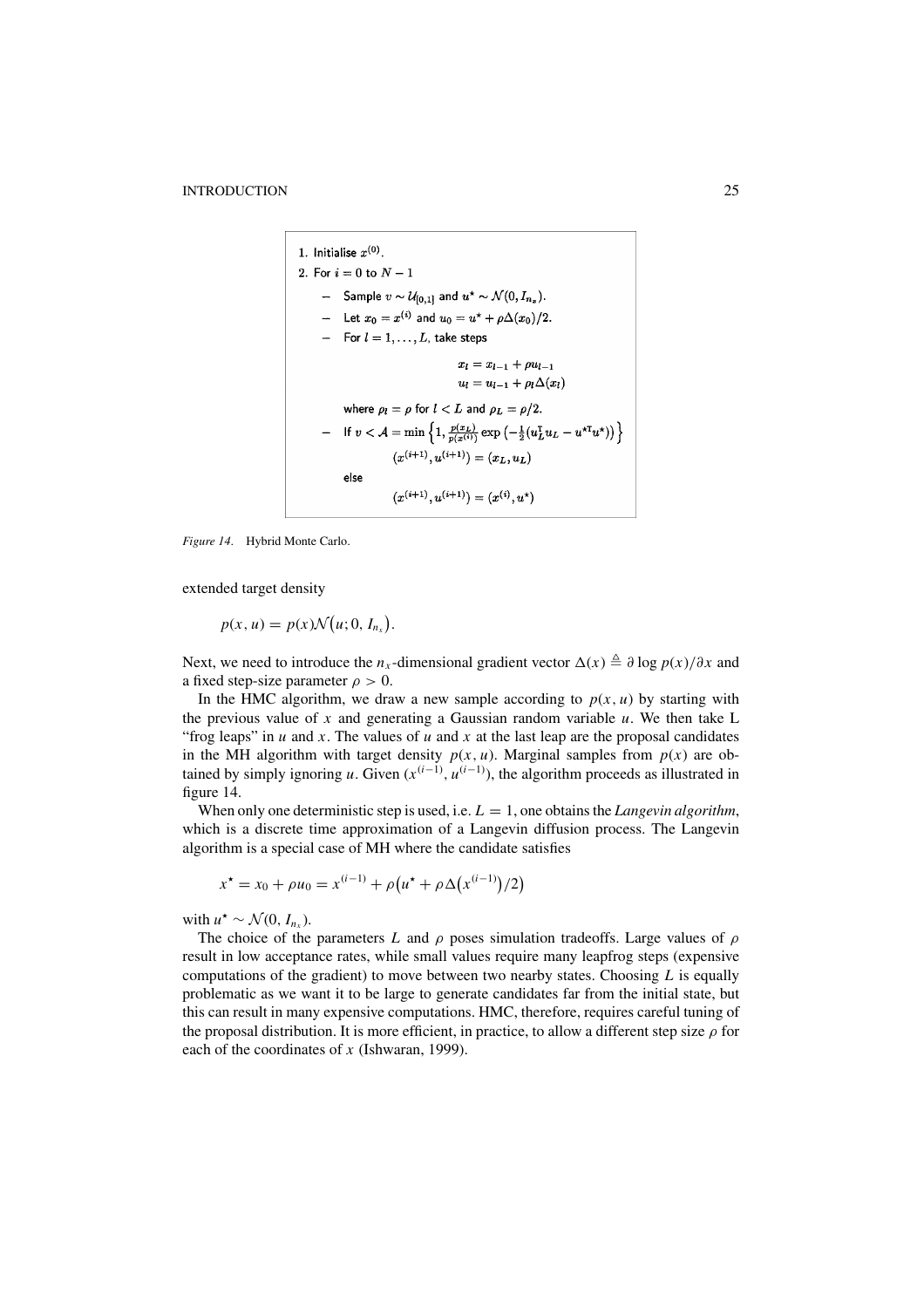*3.6.2. The slice sampler.* The *slice sampler*(Damien, Wakefield, & Walker, 1999; Higdon, 1998; Wakefield, Gelfand, & Smith, 1991) is a general version of the Gibbs sampler. The basic idea of the slice sampler is to introduce an auxiliary variable  $u \in \mathbb{R}$  and construct an extended target distribution  $p^*(x, u)$ , such that

$$
p^*(x, u) = \begin{cases} 1 & \text{if } 0 \le u \le p(x) \\ 0 & \text{otherwise.} \end{cases}
$$

It is then straightforward to check that

$$
\int p^{\star}(x, u) du = \int_0^{p(x)} du = p(x).
$$

Hence, to sample from  $p(x)$  one can sample from  $p^*(x, u)$  and then ignore *u*. The full conditionals are of this augmented model are

$$
p(u \mid x) = \mathcal{U}_{[0, p(x)]}(u)
$$

$$
p(x \mid u) = \mathcal{U}_A(x)
$$

where  $A = \{x; p(x) \ge u\}$ . If *A* is easy to identify then the algorithm is straightforward to implement, as shown in figure 15.

It can be difficult to identify *A*. It is then worth introducing several auxiliary variables (Damien, Wakefield, & Walker, 1999; Higdon, 1998). For example assume that

$$
p(x) \propto \prod_{l=1}^{L} f_l(x),
$$

where the  $f_l(\cdot)$ 's are positive functions, not necessarily densities. Let us introduce *L* auxiliary variables  $(u_1, \ldots, u_l)$  and define

$$
p^{\star}(x, u_1, ..., u_L) \propto \prod_{l=1}^{L} \mathbb{I}_{[0, f_l(x)]}(u_l).
$$



*Figure 15.* Slice sampling: given a previous sample, we sample a uniform variable  $u^{(i+1)}$  between 0 and  $f(x^{(i)})$ . One then samples  $x^{(i+1)}$  in the interval where  $f(x) \ge u^{(i+1)}$ .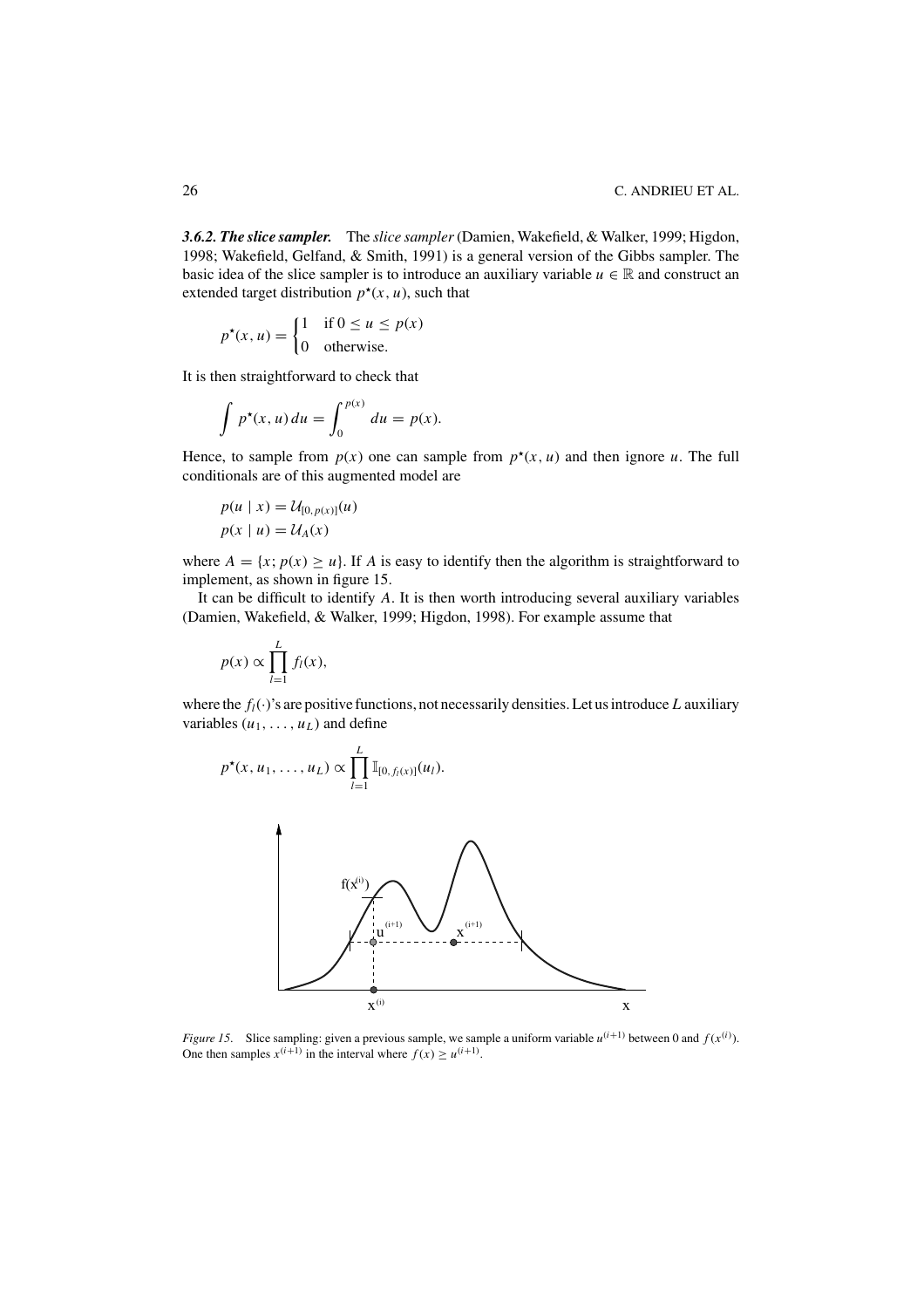1. For 
$$
l = 1, ..., L
$$
  
\n- Sample  $u_l^{(i)} \sim \mathcal{U}_{[0, f_l(x^{(i-1)})]}(u_l)$ .  
\n2. Sample  $x^{(i)} \sim \mathcal{U}_{A^{(i)}}(x)$  where  $A^{(i)} = \left\{ x; f_l(x) \ge u_l^{(i)}, l = 1, ..., L \right\}$ .

*Figure 16*. Slice sampler.

Then one can also check that  $\int p^*(x, u_1, \ldots, u_L) du_1 \ldots du_L = p(x)$  as

$$
\int p^{\star}(x, u_1, \ldots, u_L) du_1 \ldots du_L \propto \int \prod_{l=1}^L \mathbb{I}_{[0, f_l(x)]}(u_l) du_1 \ldots du_L = \prod_{l=1}^L f_l(x).
$$

The slice sampler to sample from  $p^*(x, u_1, \ldots, u_l)$  proceeds as shown in figure 16. Algorithmic improvements and convergence results are presented in Mira (1999) and Neal (2000).

## *3.7. Reversible jump MCMC*

In this section, we attack the more complex problem of model selection. Typical examples include estimating the number of neurons in a neural network (Andrieu, de Freitas, & Doucet, 2001a; Holmes & Mallick, 1998; Rios Insua & Müller, 1998), the number of splines in a multivariate adaptive splines regression (MARS) model (Holmes & Denison, this issue), the number of sinusoids in a noisy signal (Andrieu & Doucet, 1999), the number of lags in an autoregressive process (Troughton & Godsill, 1998), the number of components in a mixture (Richardson & Green, 1997), the number of levels in a changepoint process (Green, 1995), the number of components in a mixture of factor analysers (Fokoué  $&$  Titterington, this issue), the appropriate structure of a graphical model (Friedman & Koller, 2001; Giudici & Castelo, this issue) or the best set of input variables (Lee, this issue).

Given a family of *M* models  $\{M_m; m = 1, \ldots, N\}$ , we will focus on constructing ergodic Markov chains admitting  $p(m, x_m)$  as the invariant distribution. For simplicity, we avoid the treatment of nonparametric model averaging techniques; see for example (Escobar & West, 1995; Green & Richardson, 2000).

Up to this section, we have been comparing densities in the acceptance ratio. However, if we are carrying out model selection, then comparing the densities of objects in different dimensions has no meaning. It is like trying to compare spheres with circles. Instead, we have to be more formal and compare distributions  $P(dx) = Pr(x \in dx)$  under a common measure of volume. The distribution  $P(dx)$  will be assumed to admit a density  $p(x)$  with respect to a measure of interest, e.g. Lebesgue in the continuous case:  $P(dx) = p(x) dx$ . The acceptance ratio will now include the ratio of the densities and the ratio of the measures (Radon Nikodym derivative). The latter gives rise to a Jacobian term. To compare densities point-wise, we need, therefore, to map the two models to a common dimension as illustrated in figure 17.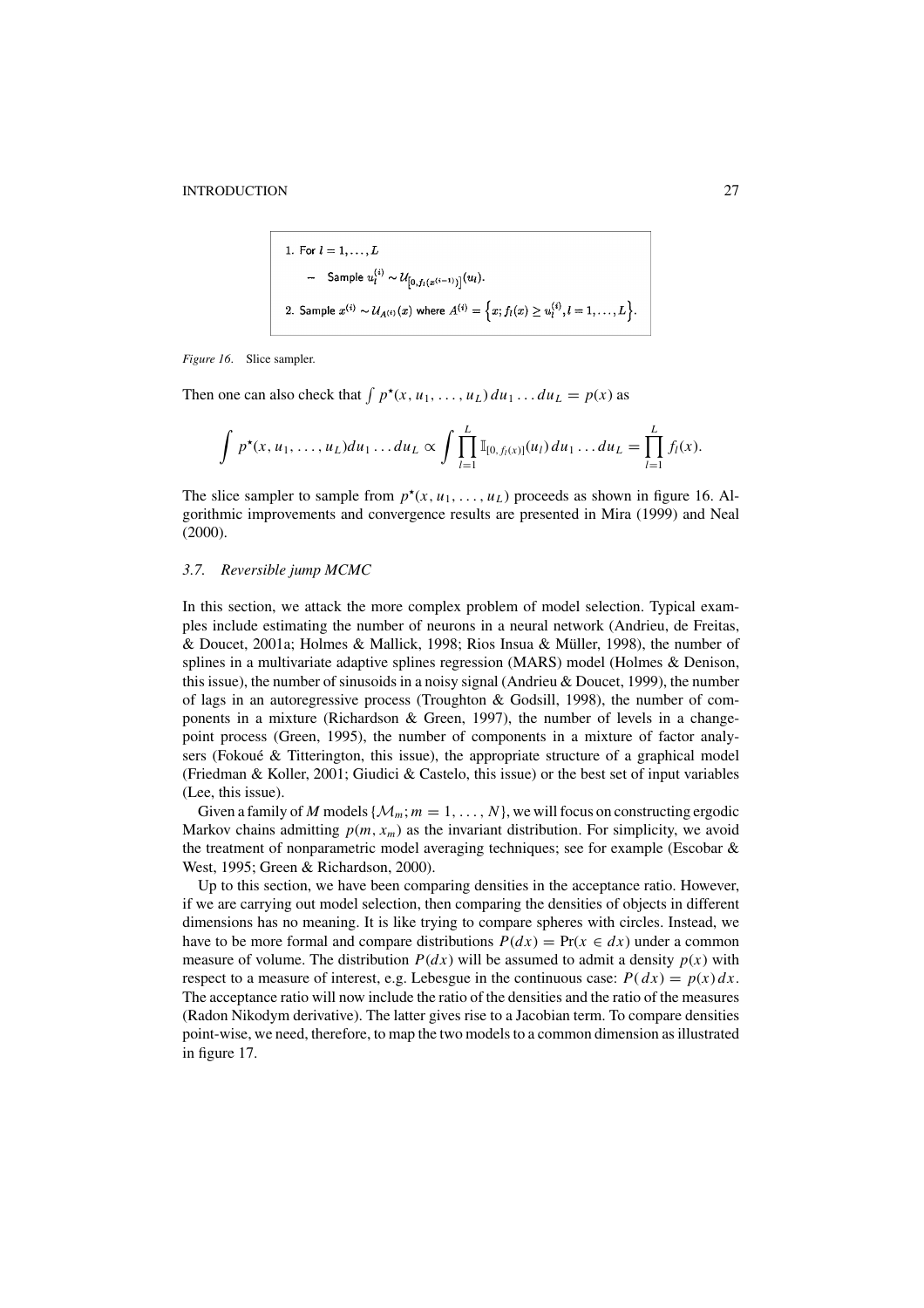

*Figure 17*. To compare a 1D model against a 2D model, we first have to map the first model so that both models have common measure (area in this case).

The parameters  $x_m \in \mathcal{X}_m$  (e.g.  $\mathcal{X}_m = \mathbb{R}^{n_m}$ ) are model dependent. Hence, to find the right model and parameters we could sample over the model indicator and the product space  $\prod_{m=1}^{M} \chi_m$  (Carlin & Chib, 1995). Recently, Green introduced a strategy that avoids this expensive search over the full product space (Green, 1995). In particular one samples on a much smaller union space  $\mathcal{X} \triangleq \bigcup_{m=1}^{M} \{m\} \times \mathcal{X}_m$ . The full target distribution defined in this space is given by

$$
p(k, dx) = \sum_{m=1}^{M} p(m, dx_m) \mathbb{I}_{\{m\} \times \mathcal{X}_m}(k, x).
$$

That is, the probability of *k* being equal to *m* and *x* belonging to an infinitesimal set centred around  $x_m$  is  $p(m, dx_m)$ . By marginalisation, we obtain the probability of being in subspace  $\mathcal{X}_m$ .

Green's method allows the sampler to jump between the different subspaces. To ensure a common measure, it requires the extension of each pair of communicating spaces,  $\mathcal{X}_m$ and  $\mathcal{X}_n$ , to  $\bar{\mathcal{X}}_{m,n} \triangleq \mathcal{X}_m \times \bar{\mathcal{U}}_{m,n}$  and  $\bar{\mathcal{X}}_{n,m} \triangleq \mathcal{X}_n \times \mathcal{U}_{n,m}$ . It also requires the definition of a deterministic, differentiable, invertible dimension matching function  $f_{n\to m}$  between  $\bar{\mathcal{X}}_{m,n}$ and  $\bar{\mathcal{X}}_{n,m}$ ,

$$
(x_m, u_{m,n}) = f_{n \to m}(x_n, u_{n,m}) = (f_{n \to m}^x(x_n, u_{n,m}), f_{n \to m}^u(x_n, u_{n,m})).
$$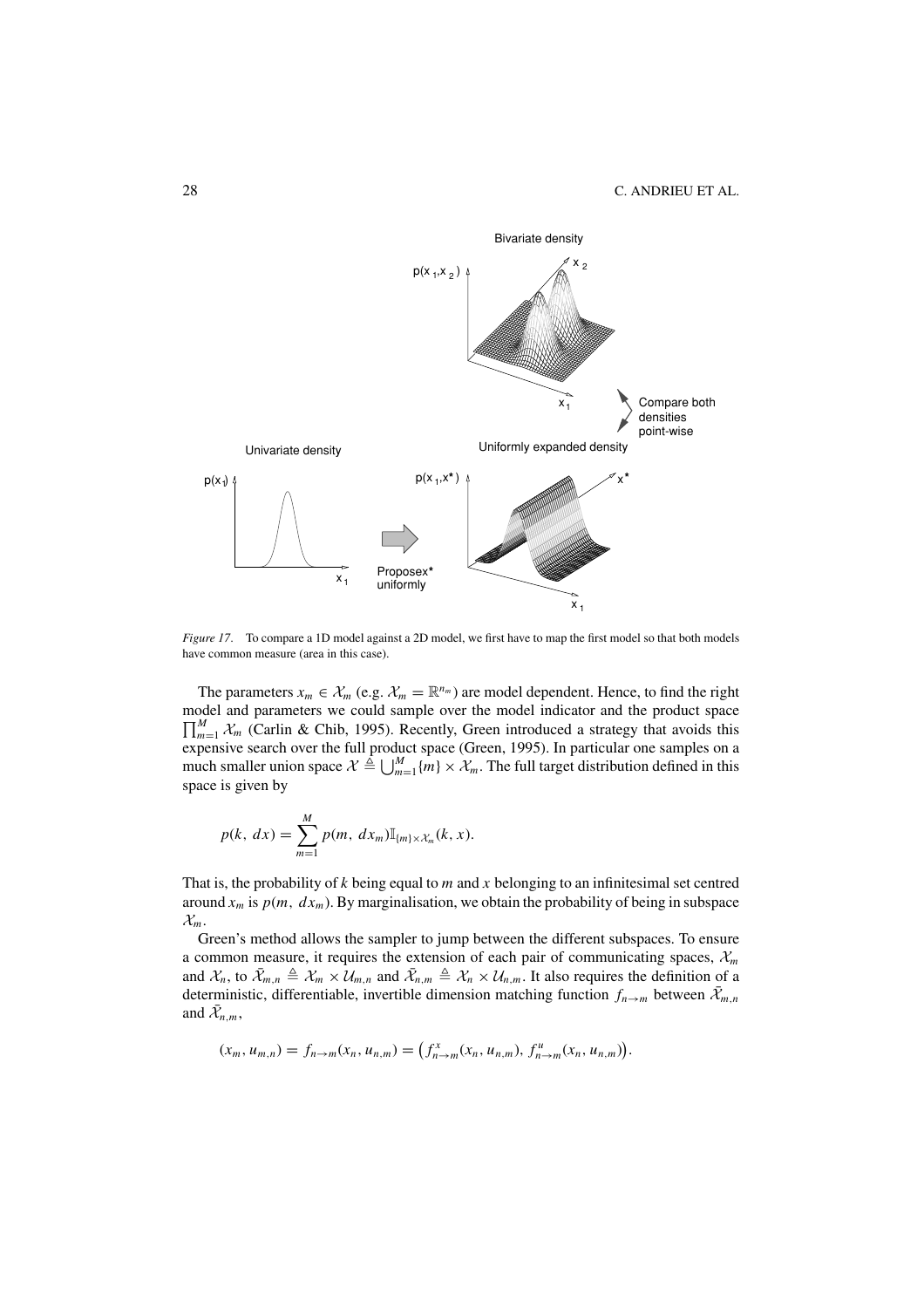We define  $f_{m\to n}$  such that  $f_{m\to n}(f_{n\to m}(x_n, u_{n,m})) = (x_n, u_{n,m})$ . The choice of the extended spaces, deterministic transformation  $f_{m\to n}$  and proposal distributions for  $q_{n\to m}(\cdot | n, x_n)$  and  $q_{m\to n}(\cdot | m, x_m)$  is problem dependent and needs to be addressed on a case by case basis.

If the current state of the chain is  $(n, x_n)$ , we move to  $(m, x_m)$  by generating  $u_{n,m} \sim$  $q_{n\to m}(\cdot | n, x_n)$ , ensuring that we have reversibility  $(x_m, u_{m,n}) = f_{n\to m}(x_n, u_{n,m})$ , and accepting the move according to the probability ratio

$$
\mathcal{A}_{n\to m}=\min\bigg\{1,\frac{p(m,x_m^*)}{p(n,x_n)}\times\frac{q(n\mid m)}{q(m\mid n)}\times\frac{q_{m\to n}(u_{m,n}\mid m,x_m^*)}{q_{n\to m}(u_{n,m}\mid n,x_n)}\times\mathcal{J}_{f_{n\to m}}\bigg\},\right.
$$

where  $x_m^* = f_{n \to m}^x(x_n, u_{n,m})$  and  $\mathcal{J}_{f_{n \to m}}$  is the Jacobian of the transformation  $f_{n \to m}$  (when only continuous variables are involved in the transformation)

$$
\mathcal{J}_{f_{m\to n}} = \left| \det \frac{\partial f_{n\to m}(x_m, u_{m,n})}{\partial (x_m, u_{m,n})} \right|.
$$

To illustrate this, assume that we are concerned with sampling the locations  $\mu$  and number *k* of components of a mixture. For example we might want to estimate the locations and number of basis functions in kernel regression and classification, the number of mixture components in a finite mixture model, or the location and number of segments in a segmentation problem. Here, we could define a merge move that combines two nearby components and a split move that breaks a component into two nearby ones. The merge move involves randomly selecting a component ( $\mu_1$ ) and then combining it with its closest neighbour ( $\mu_2$ ) into a single component  $\mu$ , whose new location is

$$
\mu = \frac{\mu_1 + \mu_2}{2}
$$

The corresponding split move that guarantees reversibility, involves splitting a randomly chosen component as follows

$$
\mu_1 = \mu - u_{n,m}\beta
$$
  

$$
\mu_2 = \mu + u_{n,m}\beta
$$

where  $\beta$  is a simulation parameter and, for example,  $u_{n,m} \sim U_{[0,1]}$ . Note that to ensure reversibility, we only perform the merge move if  $\|\mu_1 - \mu_2\| < 2\beta$ . The acceptance ratio for the split move is

$$
\mathcal{A}_{split} = \min\left\{1, \frac{p(k+1, \mu_{k+1})}{p(k, \mu_k)} \times \frac{\frac{1}{k+1}}{\frac{1}{k}} \times \frac{1}{p(u_{n,m})} \times \mathcal{J}_{split}\right\},\
$$

where  $1/k$  denotes the probability of choosing, uniformly at random, one of the  $k$  components. The Jacobian is

$$
\mathcal{J}_{split} = \left| \frac{\partial(\mu_1, \mu_2)}{\partial(\mu, u_{n,m})} \right| = \begin{vmatrix} 1 & 1 \\ -\beta & \beta \end{vmatrix} = 2\beta.
$$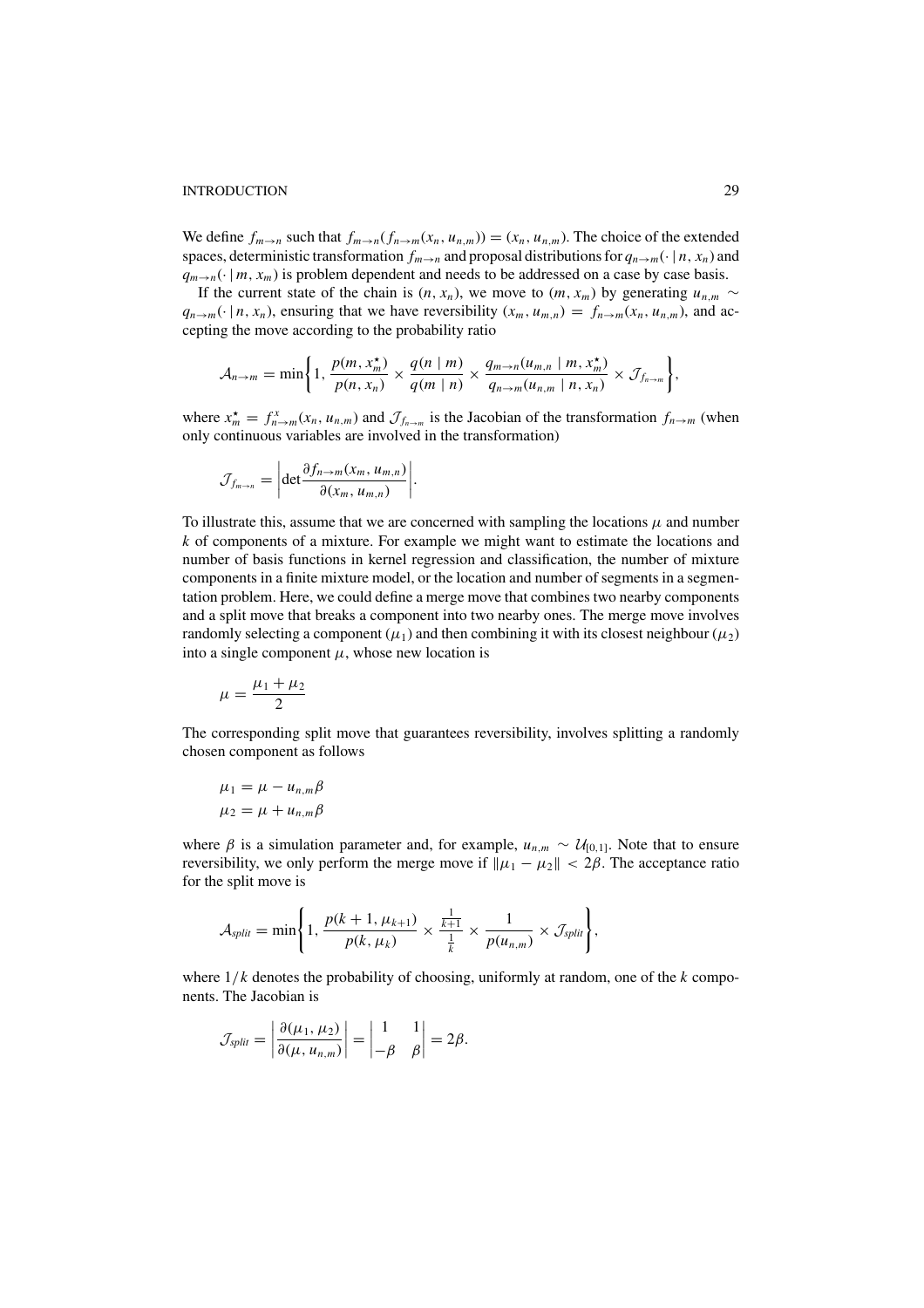

*Figure 18*. Generic reversible jump MCMC.

Similarly, for the merge move, we have

$$
\mathcal{A}_{merge} = \min\left\{1, \frac{p(k-1, \mu_{k-1})}{p(k, \mu_k)} \times \frac{\frac{1}{k-1}}{\frac{1}{k}} \times \mathcal{J}_{merge}\right\},\right\}
$$

where  $\mathcal{J}_{merge} = 1/2\beta$ .

Reversible jump is a mixture of MCMC kernels (moves). In addition, to the split and merge moves, we could have other moves such as birth of a component, death of a component and a simple update of the locations. The various moves are carried out according to the mixture probabilities  $(b_k, d_k, m_k, s_k, u_k)$ , as shown in figure 18. In fact, it is the flexibility of including so many possible moves that can make reversible jump a more powerful model selection strategy than schemes based on model selection using a mixture indicator or diffusion processes using only birth and death moves (Stephens, 1997). However, the problem with reversible jump MCMC is that engineering reversible moves is a very tricky, time-consuming task.

## **4. The MCMC frontiers**

#### *4.1. Convergence and perfect sampling*

Determining the length of the Markov chain is a difficult task. In practice, one often discards an initial set of samples (*burn-in*) to avoid starting biases. In addition, one can apply several graphical and statistical tests to assess, roughly, if the chain has stabilised (Robert & Casella, 1999, ch. 8). In general, none of these tests provide entirely satisfactory diagnostics.

Several theoreticians have tried to bound the *mixing time*; that is, the minimum number of steps required for the distribution of the Markov chain *K* to be close to the target  $p(x)$ . (Here, we present a, by no means exhaustive, summary of some of the available results.) If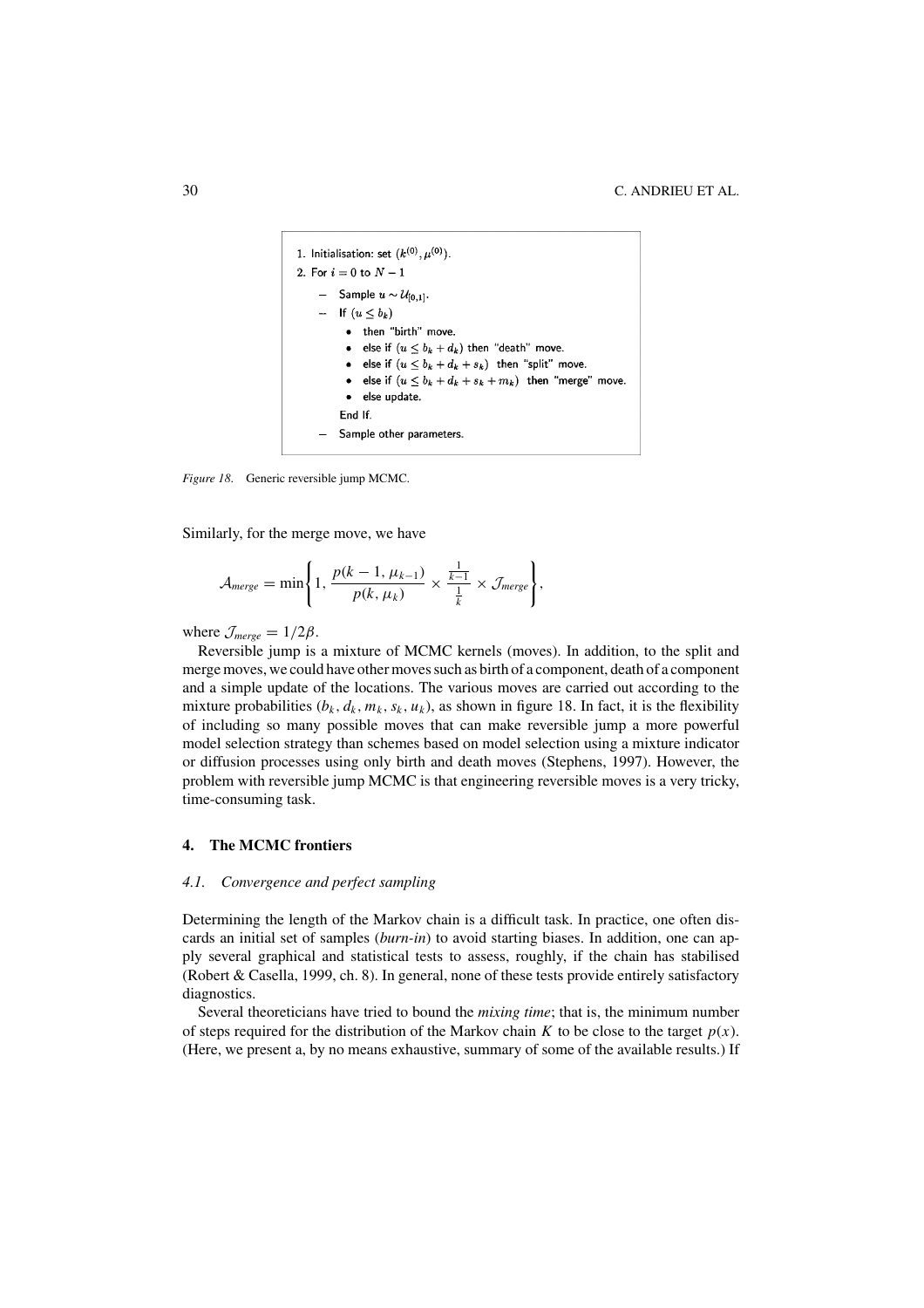we measure closeness with the total variation norm  $\Delta_x(t)$ , where

$$
\Delta_x(t) = \|K^{(t)}(\cdot \mid x) - p(\cdot)\| = \frac{1}{2} \int (K^{(t)}(y \mid x) - p(y)) dy,
$$

then the mixing time is

$$
\tau_x(\epsilon) = \min\{t : \Delta_x(t') \leq \epsilon \text{ for all } t' \geq t\}.
$$

If the state space  $X$  is finite and reversibility holds true, then the transition operator *K* (*Kf*(*x*) =  $\sum K(y | x) f(y)$ ) is self adjoint on  $L_2(p)$ . That is,

$$
\langle Kf \mid g \rangle = \langle f \mid Kg \rangle,
$$

where *f* and *g* are real functions and we have used the bra-ket notation for the inner product  $\langle f | g \rangle = \sum f(x)g(x)p(x)$ . This implies that *K* has real eigenvalues

$$
1 = \lambda_1 > \lambda_2 \geq \lambda_3 \geq \cdots \geq \lambda_{|\mathcal{X}|} > -1
$$

and an orthonormal basis of real eigenfunctions  $f_i$ , such that  $K f_i = \lambda_i f_i$ . This spectral decomposition and the Cauchy-Schwartz inequality allow us to obtain a bound on the total variation norm

$$
\Delta_x(t) \leq \frac{1}{2\sqrt{p(x)}} \lambda_x^t,
$$

where  $\lambda_{\star} = \max(\lambda_2, |\lambda_{|\mathcal{X}|})$  (Diaconis & Saloff-Coste, 1998; Jerrum & Sinclair, 1996). This classical result give us a geometric convergence rate in terms of eigenvalues. Geometric bounds have also been obtained in general state spaces using the tools of regeneration and Lyapunov-Foster conditions (Meyn & Tweedie, 1993).

The next logical step is to bound the second eigenvalue. There are several inequalities (Cheeger, Poincaré, Nash) from differential geometry that allows us to obtain these bounds (Diaconis & Saloff-Coste, 1998). For example, one could use Cheeger's inequality to obtain the following bound

$$
1-2\Phi\leq \lambda_2\leq 1-\frac{\Phi^2}{2},
$$

where  $\Phi$  is the *conductance* of the Markov chain

$$
\Phi = \min_{0 < p(S) < 1/2; S \subset \mathcal{X}} \frac{\sum_{x \in S, y \in S^c} p(x) K(y \mid x)}{p(S)}
$$

Intuitively, one can interpret this quantity as the readiness of the chain to escape from any small region *S* of the state space and, hence, make rapid progress towards equilibrium (Jerrum & Sinclair, 1996).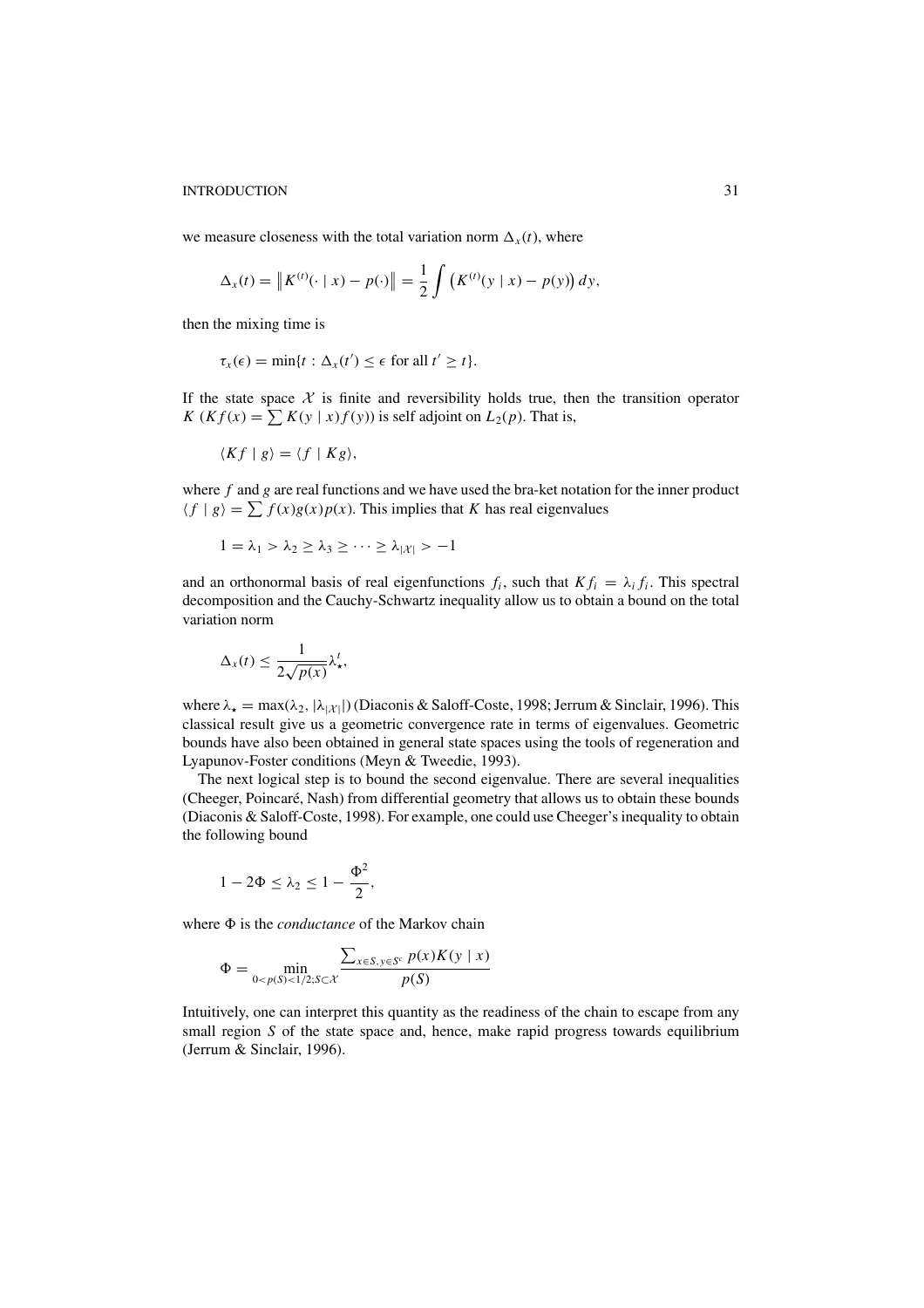These mathematical tools have been applied to show that simple MCMC algorithms (mostly Metropolis) run in time that is polynomial in the dimension *d* of the state space, thereby escaping the exponential curse of dimensionality. Polynomial time sampling algorithms have been obtained in the following important scenarios:

- 1. Computing the volume of a convex body in *d* dimensions, where *d* is large (Dyer, Frieze, & Kannan, 1991).
- 2. Sampling from log-concave distributions (Applegate & Kannan, 1991).
- 3. Sampling from truncated multivariate Gaussians (Kannan & Li, 1996).
- 4. Computing the permanent of a matrix (Jerrum, Sinclair, & Vigoda, 2000).

The last problem is equivalent to sampling matchings from a bipartite graph; a problem that manifests itself in many ways in machine learning (e.g., stereo matching and data association).

Although the theoretical results are still far from the practice of MCMC, they will eventually provide better guidelines on how to design and choose algorithms. Already, some results tell us, for example, that it is not wise to use the independent Metropolis sampler in high dimensions (Mengersen & Tweedie, 1996).

A remarkable recent breakthrough was the development of algorithms for *perfect sampling*. These algorithms are guaranteed to give us an independent sample from  $p(x)$  under certain restrictions. The two major players are *coupling from the past* (Propp & Wilson, 1998) and Fill's algorithm (Fill, 1998). From a practical point of view, these algorithms are still limited and, in many cases, computationally inefficient. However, some steps are being taken towards obtaining more general perfect samplers; for example perfect slice samplers (Casella et al., 1999).

# *4.2. Adaptive MCMC*

If we look at the chain on the top right of figure 7, we notice that the chain stays at each state for a long time. This tells us that we should reduce the variance of the proposal distribution. Ideally, one would like to automate this process of choosing the proposal distribution as much as possible. That is, one should use the information in the samples to update the parameters of the proposal distribution so as to obtain a distribution that is either closer to the target distribution, that ensures a suitable acceptance rate, or that minimises the variance of the estimator of interest. However, one should not allow adaptation to take place infinitely often in a naive way because this can disturb the stationary distribution. This problem arises because by using the past information infinitely often, we violate the Markov property of the transition kernel. That is,  $p(x^{(i)} | x^{(0)}, x^{(1)}, \ldots, x^{(i-1)})$  no longer simplifies to  $p(x^{(i)} | x^{(i-1)})$ . In particular, Gelfand and Sahu (1994) present a pathological example, where the stationary distribution is disturbed despite the fact that each participating kernel has the same stationary distribution.

To avoid this problem, one could carry out adaptation only during an initial fixed number of steps, and then use standard MCMC simulation to ensure convergence to the right distribution. Two methods for doing this are presented in Gelfand and Sahu (1994). The first is based on the idea of running several chains in parallel and using sampling-importance resampling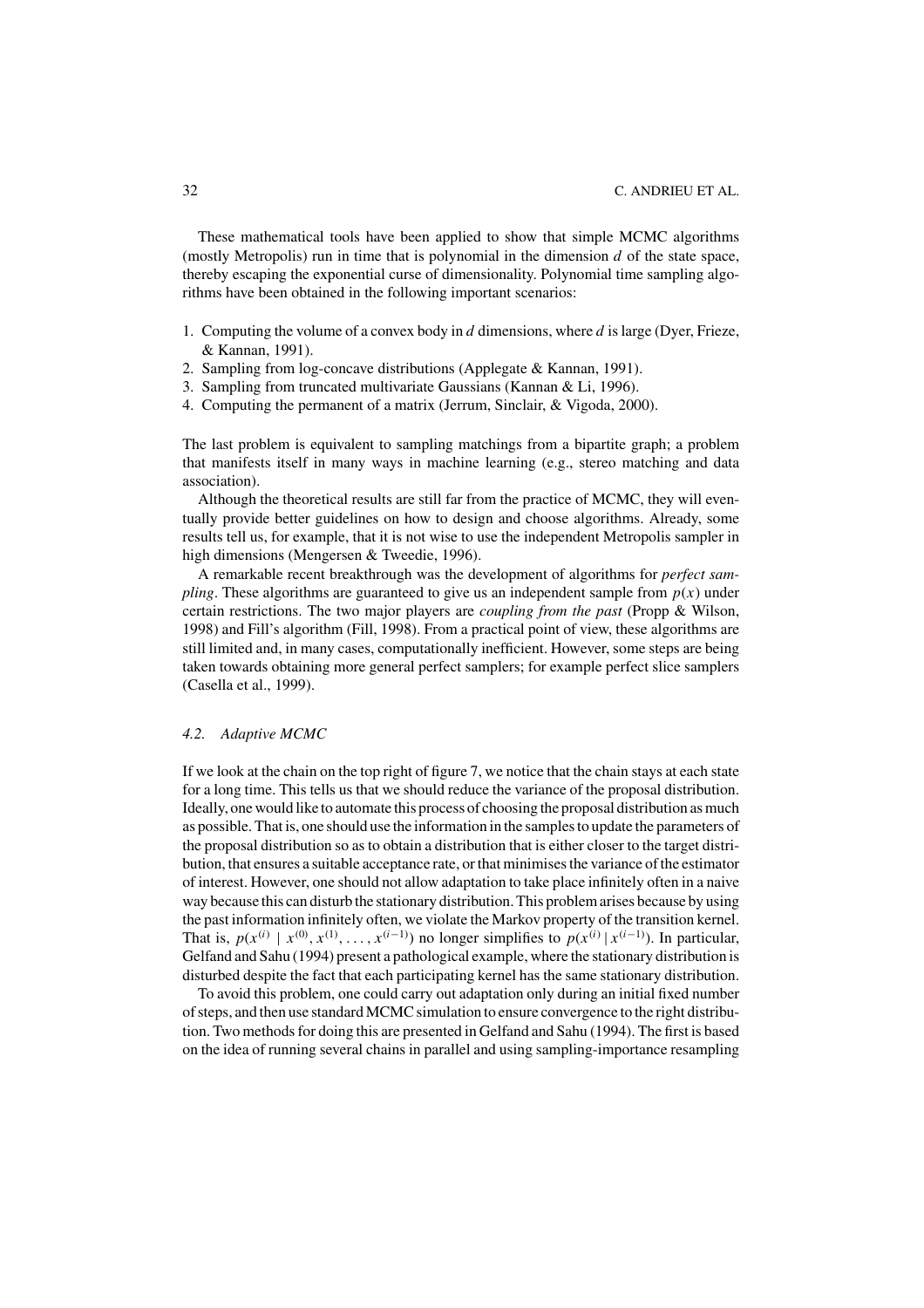(Rubin, 1988) to multiply the kernels that are doing well and suppress the others. In this approach, one uses an approximation to the marginal density of the chain as proposal. The second method simply involves monitoring the transition kernel and changing one of its components (for example the proposal distribution) so as to improve mixing. A similar method that guarantees a particular acceptance rate is discussed in Browne and Draper (2000).

There are, however, a few adaptive MCMC methods that allow one to perform adaptation continuously without disturbing the Markov property, including delayed rejection (Tierney & Mira, 1999), parallel chains (Gilks & Roberts, 1996) and regeneration (Gilks, Roberts, & Sahu, 1998; Mykland, Tierney, & Yu, 1995). These methods are, unfortunately, inefficient in many ways and much more research is required in this exciting area.

# *4.3. Sequential Monte Carlo and particle filters*

Sequential Monte Carlo (SMC) methods allow us to carry out on-line approximation of probability distributions using samples (particles). They are very useful in scenarios involving real-time signal processing, where data arrival is inherently sequential. Furthermore, one might wish to adopt a sequential processing strategy to deal with non-stationarity in signals, so that information from the recent past is given greater weighting than information from the distant past. Computational simplicity in the form of not having to store all the data might also constitute an additional motivating factor for these methods.

In the SMC setting, we assume that we have an initial distribution, a dynamic model and measurement model

 $p(x_0)$ *p*( $x_t$  |  $x_{0:t-1}$ ,  $y_{1:t-1}$ ) for  $t ≥ 1$ *p*( $y_t$  |  $x_{0:t}$ ,  $y_{1:t-1}$ ) for  $t ≥ 1$ 

We denote by  $x_{0:t} \triangleq \{x_0, \ldots, x_t\}$  and  $y_{1:t} \triangleq \{y_1, \ldots, y_t\}$ , respectively, the states and the observations up to time *t*. Note that we could assume Markov transitions and conditional independence to simplify the model;  $p(x_t | x_{0:t-1}, y_{1:t-1}) = p(x_t | x_{t-1})$  and  $p(y_t | x_{0:t}, y_{1:t-1}) =$  $p(y_t | x_t)$ . However, this assumption is not necessary in the SMC framework.

Our aim is to estimate recursively in time the posterior  $p(x_{0:t} | y_{1:t})$  and its associated features including the marginal distribution  $p(x_t | y_{1:t})$ , known as the *filtering distribution*, and the expectations

$$
I(f_t) = \mathbb{E}_{p(x_{0:t}|y_{1:t})}[f_t(x_{0:t})]
$$

A generic SMC algorithm is depicted in figure 19. Given *N* particles  $\{x_{0:t-1}^{(i)}\}_{i=1}^N$  at time *t* − 1, approximately distributed according to the distribution  $p(x_{0:t-1} | y_{1:t-1})$ , SMC methods allow us to compute *N* particles  $\{x_{0:t}^{(i)}\}_{i=1}^N$  approximately distributed according to the posterior  $p(x_{0:t}|y_{1:t})$ , at time *t*. Since we cannot sample from the posterior directly, the SMC update is accomplished by introducing an appropriate importance proposal distribution  $q(x_{0:t})$  from which we can obtain samples. The samples are then appropriately weighted.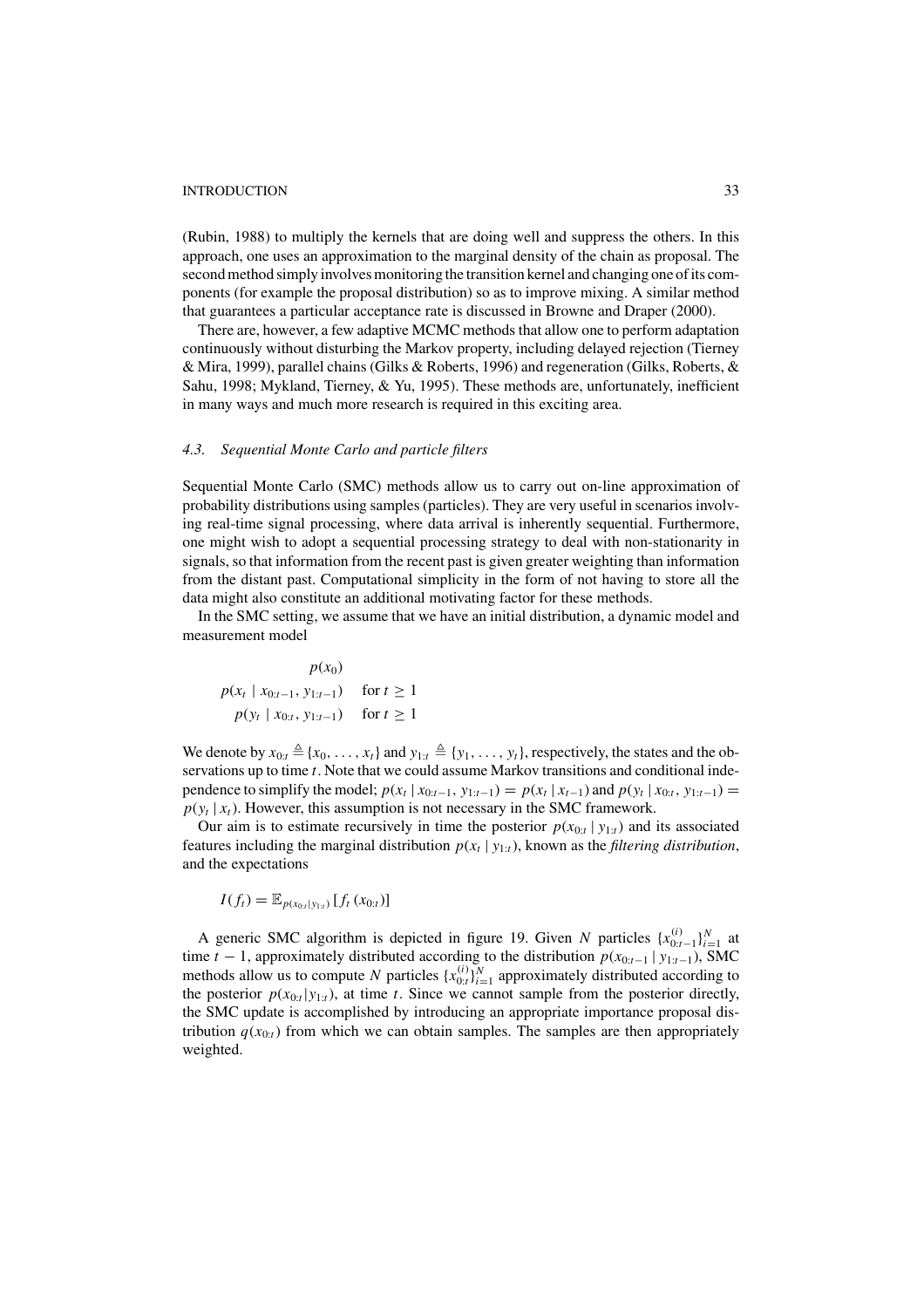

*Figure 19*. In this example, the bootstrap filter starts at time  $t - 1$  with an unweighted measure  $\{ \tilde{\mathbf{x}}_{t-1}^{(i)}, N^{-1} \}$ , which provides an approximation of  $p(\mathbf{x}_{t-1} | y_{1:t-2})$ . For each particle we compute the importance weights using the information at time *t* − 1. This results in the weighted measure  $\{\tilde{\mathbf{x}}_{t-1}^{(i)}, \tilde{w}_{t-1}^{(i)}\}$ , which yields an approximation  $p(\mathbf{x}_{t-1} | y_{1:t-1})$ . Subsequently, the resampling step selects only the "fittest" particles to obtain the unweighted measure  $\{x_{t-1}^{(i)}, N^{-1}\}$ , which is still an approximation of  $p(x_{t-1} | y_{1:t-1})$ . Finally, the sampling (prediction) step introduces variety, resulting in the measure  $\{\tilde{x}_t^{(i)}, N^{-1}\}$ , which is an approximation of  $p(x_t$ 



*Figure 20.* Simple SMC algorithm at time *t*. For filtering purposes, there is no need for storing or resampling the past trajectories.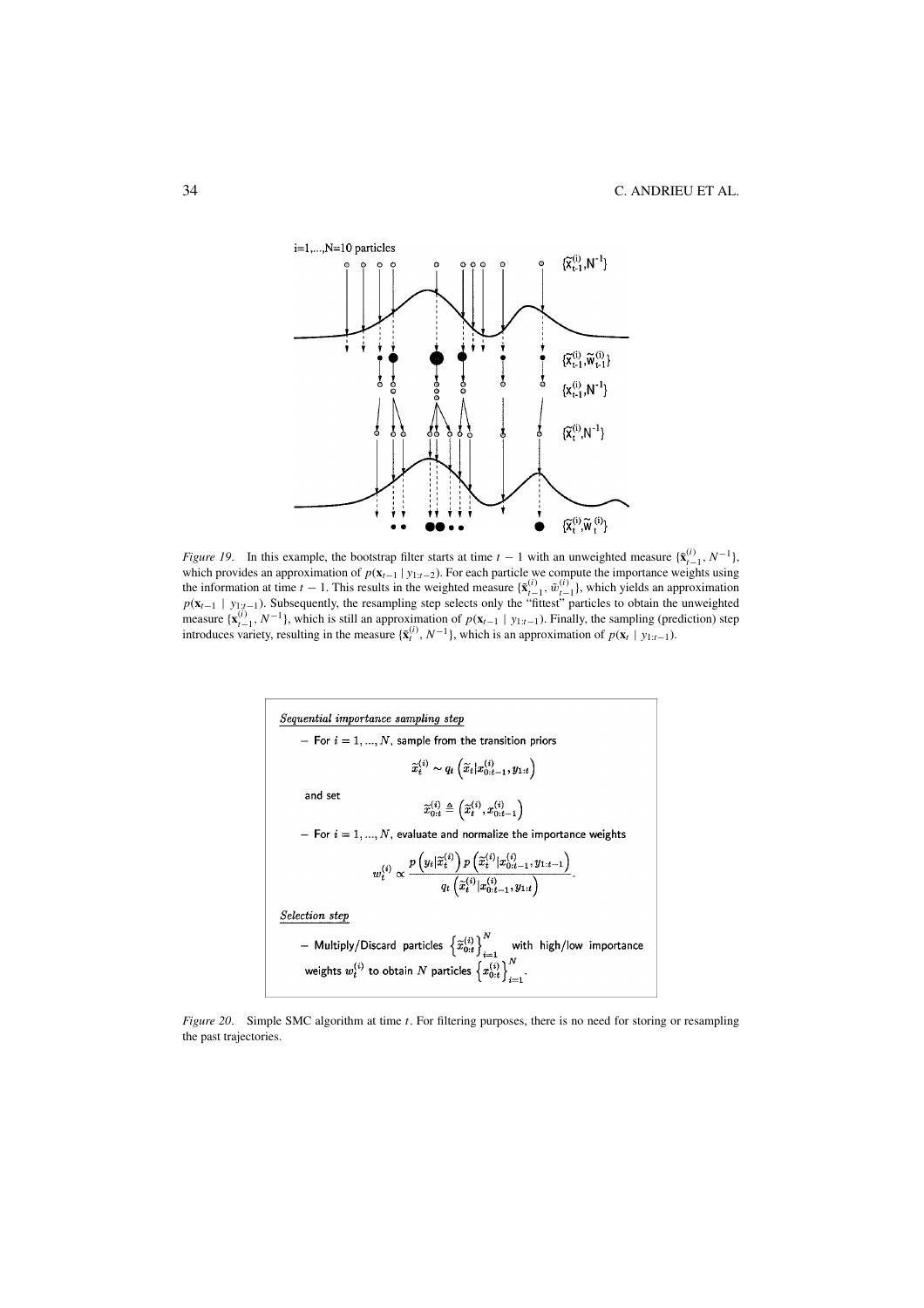In generic SMC simulation, one needs to extend the current paths  $\{x_{0:t-1}^{(i)}\}_{i=1}^N$  to obtain new paths  $\{\tilde{x}_{0:t}^{(i)}\}_{i=1}^N$  using the proposal distribution  $q(\tilde{x}_{0:t}|y_{1:t})$  given by

$$
q(\tilde{x}_{0:t} \mid y_{1:t}) = \int q(\tilde{x}_{0:t} \mid x_{0:t-1}, y_{1:t}) p(x_{0:t-1} \mid y_{1:t-1}) dx_{0:t-1}.
$$

To make this integral tractable, we only propose to modify the particles at time *t*, and leave the past trajectories intact. Consequently

$$
q(\tilde{x}_{0:t} | y_{1:t}) = p(x_{0:t-1} | y_{1:t-1})q(\tilde{x}_t | x_{0:t-1}, y_{1:t})
$$

The samples from  $q(\cdot)$ , must be weighted by the importance weights

$$
w_{t} = \frac{p(\tilde{x}_{0:t} \mid y_{1:t})}{q(\tilde{x}_{0:t} \mid y_{1:t})} = \frac{p(x_{0:t-1} \mid y_{1:t})}{p(x_{0:t-1} \mid y_{1:t-1})} \frac{p(\tilde{x}_{t} \mid x_{0:t-1}, y_{1:t})}{q(\tilde{x}_{t} \mid x_{0:t-1}, y_{1:t})}
$$

$$
\propto \frac{p(y_{t} \mid \tilde{x}_{t}) p(\tilde{x}_{t} \mid x_{0:t-1}, y_{1:t-1})}{q_{t}(\tilde{x}_{t} \mid x_{0:t-1}, y_{1:t})}.
$$
(22)

From Eq. (22), we note that the optimal importance distribution is

$$
q(\tilde{x}_t | x_{0:t-1}, y_{1:t}) = p(\tilde{x}_t | x_{0:t-1}, y_{1:t}).
$$

(When using this proposal, one might still encounter difficulties if the ratio of the first two terms of Eq. (22) differs significantly from 1 (Andrieu, Doucet, & Punskaya, 2001; Pitt & Shephard, 1999).) The optimal importance distribution can be difficult to evaluate. One can adopt, instead, the transition prior as proposal distribution

$$
q(\tilde{x}_t | x_{0:t-1}, y_{1:t}) = p(\tilde{x}_t | x_{0:t-1}, y_{1:t-1})
$$

in which case the importance weights are given by the likelihood function

 $w_t \propto p(v_t | \tilde{x}_t)$ .

This simplified version of SMC has appeared under many names, including condensation (Isard & Blake, 1996), survival of the fittest (Kanazawa, Koller, & Russell, 1995) and the bootstrap filter (Gordon, Salmond, & Smith, 1993). The importance sampling framework allows us to design more principled and "clever" proposal distributions. For instance, one can adopt suboptimal filters and other approximation methods that make use of the information available at time *t* to generate the proposal distribution (Doucet, Godsill, & Andrieu, 2000; de Freitas et al., 2000; Pitt & Shephard, 1999; van der Merwe et al., 2000). In fact, in some restricted situations, one may interpret the likelihood as a distribution in terms of the states and sample from it directly. In doing so, the importance weights become equal to the transition prior (Fox et al., 2001).

After the importance sampling step, a selection scheme associates to each particle  $\tilde{x}_{0:t}^{(i)}$ a number of "children", say  $N_i \in \mathbb{N}$ , such that  $\sum_{i=1}^{N} N_i = N$ . This selection step is what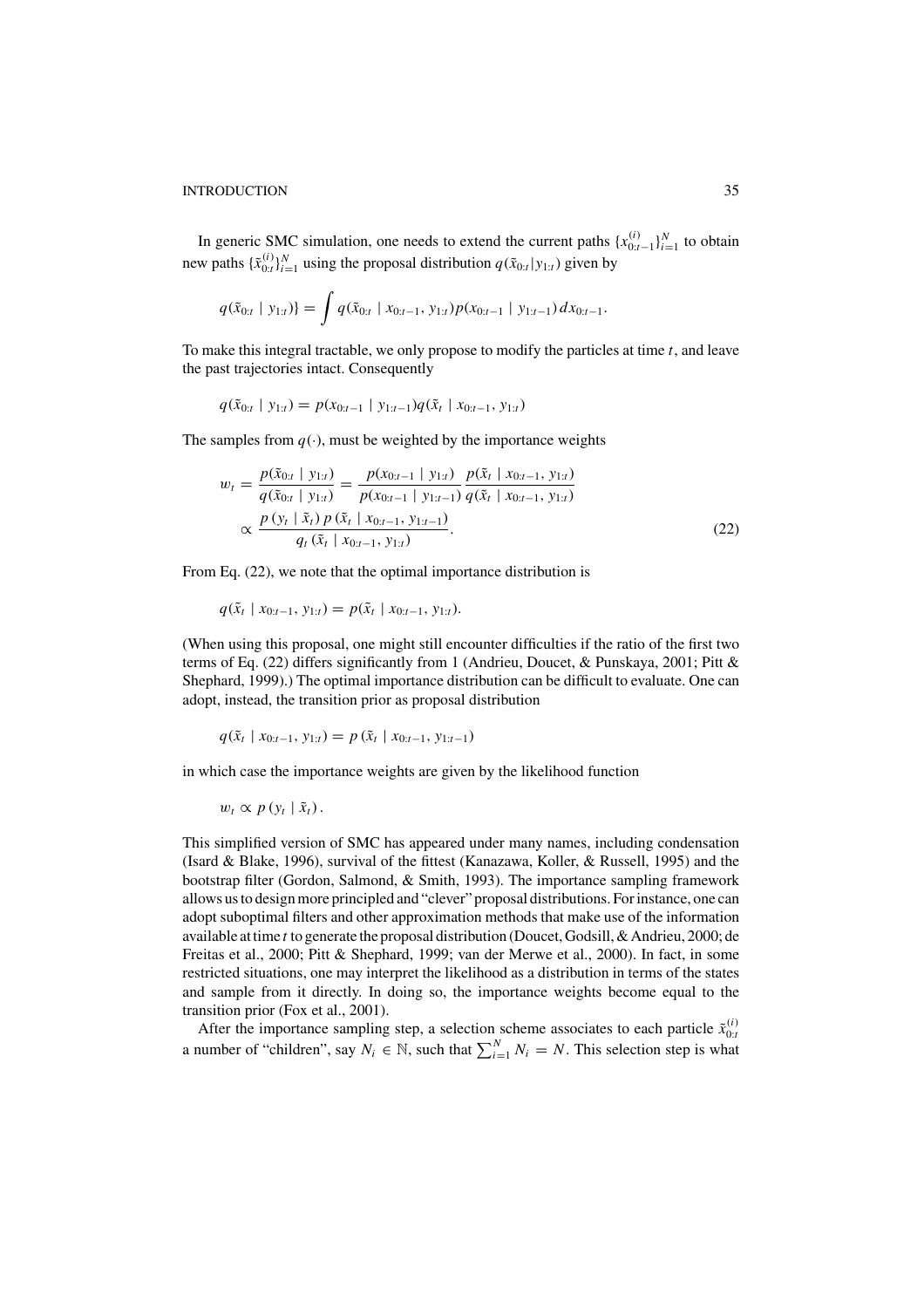allows us to track moving target distributions efficiently by choosing the fittest particles. There are various selection schemes in the literature, but their performance varies in terms of *var*[*Ni*] (Doucet, de Freitas, & Gordon, 2001).

An important feature of the selection routine is that its interface only depends on particle indices and weights. That is, it can be treated as a black-box routine that does not require any knowledge of what a particle represents (e.g., variables, parameters, models). This enables one to implement variable and model selection schemes straightforwardly. The simplicity of the coding of complex models is, indeed, one of the major advantages of these algorithms.

It is also possible to introduce MCMC steps of invariant distribution  $p(x_{0:t} | y_{1:t})$  on each particle (Andrieu, de Freitas, & Doucet, 1999; Gilks & Berzuini, 1998; MacEachern, Clyde, & Liu, 1999). The basic idea is that if the particles are distributed according to the posterior distribution  $p(x_{0:t} | y_{1:t})$ , then applying a Markov chain transition kernel  $K(x_{0:t}^* | x_{0:t})$ , with invariant distribution  $p(\cdot | y_{1:t})$  such that  $\int K(x_{0:t}^{\star} | x_{0:t}) p(x_{0:t} | y_{1:t}) = p(x_{0:t}^{\star} | y_{1:t})$ , still results in a set of particles distributed according to the posterior of interest. However, the new particles might have been moved to more interesting areas of the state-space. In fact, by applying a Markov transition kernel, the total variation of the current distribution with respect to the invariant distribution can only decrease. Note that we can incorporate any of the standard MCMC methods, such as the Gibbs sampler, MH algorithm and reversible jump MCMC, into the filtering framework, but we no longer require the kernel to be ergodic.

## *4.4. The machine learning frontier*

The machine learning frontier is characterised by large dimensional models, massive datasets and many and varied applications. Massive datasets pose no problem in the SMC context. However, in batch MCMC simulation it is often not possible to load the entire dataset into memory. A few solutions based on importance sampling have been proposed recently (Ridgeway, 1999), but there is still great room for innovation in this area.

Despite the auspicious polynomial bounds on the mixing time, it is an arduous task to design efficient samplers in high dimensions. The combination of sampling algorithms with either gradient optimisation or exact methods has proved to be very useful. Gradient optimisation is inherent to Langevin algorithms and hybrid Monte Carlo. These algorithms have been shown to work with large dimensional models such as neural networks (Neal, 1996) and Gaussian processes (Barber & Williams, 1997). Information about derivatives of the target distribution also forms an integral part of many adaptive schemes, as discussed in Section 2.3. Recently, it has been argued that the combination of MCMC and variational optimisation techniques can also lead to more efficient sampling (de Freitas et al., 2001).

The combination of exact inference with sampling methods within the framework of Rao-Blackwellisation (Casella & Robert, 1996) can also result in great improvements. Suppose we can divide the hidden variables *x* into two groups, *u* and *v*, such that  $p(x) = p(v | u)p(u)$ and, conditional on *u*, the conditional posterior distribution  $p(v | u)$  is analytically tractable. Then we can easily marginalise out  $v$  from the posterior, and only need to focus on sampling from  $p(u)$ , which lies in a space of reduced dimension. That is, we sample  $u^{(i)} \sim p(u)$  and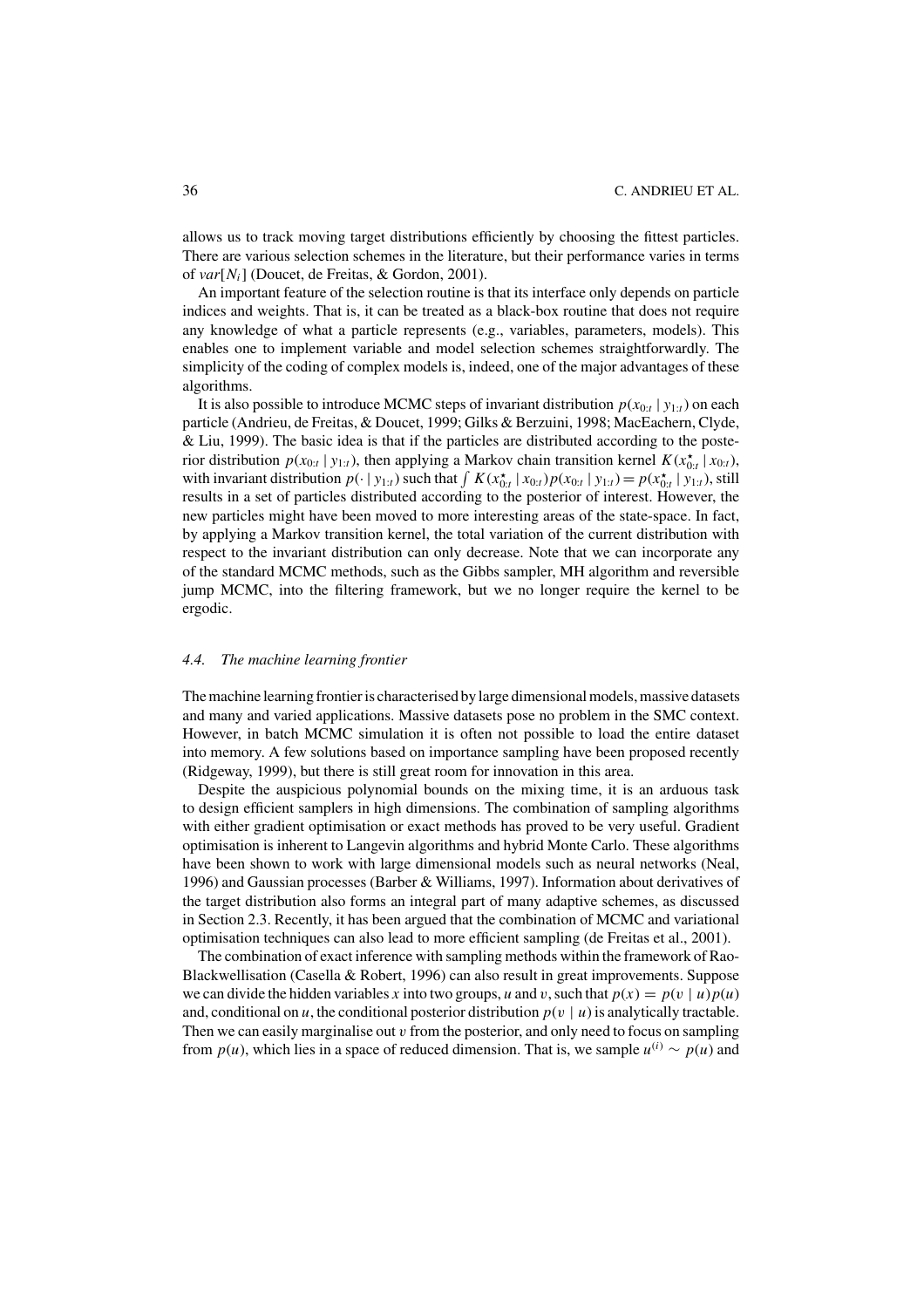then use exact inference to compute

$$
p(v) = \frac{1}{N} \sum_{i=1}^{N} p(v | u^{(i)})
$$

By identifying "troublesome" variables and sampling them, the rest of the problem can often be solved easily using exact algorithms such as Kalman filters, HMMs or junction trees. For example, one can apply this technique to sample variables that eliminate loops in graphical models and then compute the remaining variables with efficient analytical algorithms (Jensen, Kong, & Kjærulff, 1995; Wilkinson & Yeung, 2002). Other application areas include dynamic Bayesian networks (Doucet et al., 2000), conditionally Gaussian models (Carter & Kohn, 1994; De Jong & Shephard, 1995; Doucet, 1998) and model averaging for graphical models (Friedman & Koller, this issue). The problem of how to automatically identify which variables should be sampled, and which can be handled analytically is still open. An interesting development is the augmentation of high dimensional models with low dimensional artificial variables. By sampling only the artificial variables, the original model decouples into simpler, more tractable submodels (Albert & Chib, 1993; Andrieu, de Freitas, & Doucet, 2001b; Wood & Kohn, 1998); see also Holmes and Denison (this issue). This strategy allows one to map probabilistic classification problems to simpler regression problems.

The design of efficient sampling methods most of the times hinges on awareness of the basic building blocks of MCMC (mixtures of kernels, augmentation strategies and blocking) and on careful design of the proposal mechanisms. The latter requires domain specific knowledge and heuristics. There are great opportunities for combining existing sub-optimal algorithms with MCMC in many machine learning problems. Some areas that are already benefiting from sampling methods include:

- 1. *Computer vision*. Tracking (Isard & Blake, 1996; Ormoneit, Lemieux, & Fleet, 2001), stereo matching (Dellaert et al., this issue), colour constancy (Forsyth, 1999), restoration of old movies (Morris, Fitzgerald, & Kokaram, 1996) and segmentation (Clark & Quinn, 1999; Kam, 2000; Tu & Zhu, 2001).
- 2. *Web statistics*. Estimating coverage of search engines, proportions belonging to specific domains and the average size of web pages (Bar-Yossef et al., 2000).
- 3. *Speech and audio processing*. Signal enhancement (Godsill & Rayner, 1998; Vermaak et al., 1999).
- 4. *Probabilistic graphical models*. For example (Gilks, Thomas, & Spiegelhalter, 1994; Wilkinson & Yeung, 2002) and several papers in this issue.
- 5. *Regression and classification*. Neural networks and kernel machines (Andrieu, de Freitas, & Doucet, 2001a; Holmes & Mallick, 1998; Neal, 1996; Müller & Rios Insua, 1998), Gaussian processes (Barber & Williams, 1997), CART (Denison, Mallick, & Smith, 1998) and MARS (Holmes & Denison, this issue).
- 6. *Computer graphics*. Light transport (Veach & Guibas, 1997) and sampling plausible solutions to multi-body constraint problems (Chenney & Forsyth, 2000).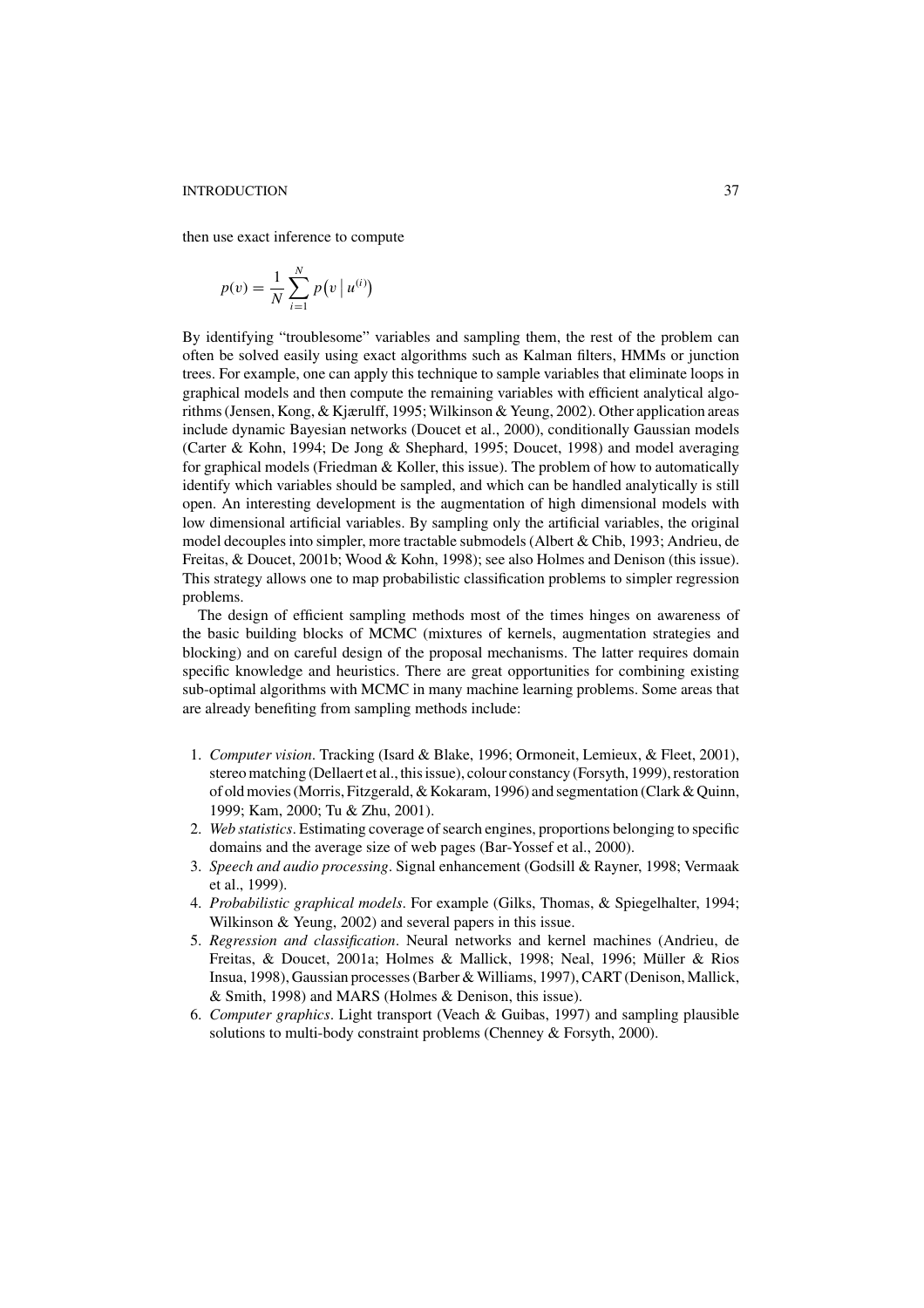- 7. *Data association*. Vehicle matching in highway systems (Pasula et al., 1999) and multitarget tracking (Bergman, 1999).
- 8. *Decision theory*. Partially observable Markov decision Processes (POMDPs) (Thrun, 2000; Salmond & Gordon, 2001), abstract Markov policies (Bui, Venkatesh, & West, 1999) and influence diagrams (Bielza, Müller, & Rios Insua, 1999).
- 9. *First order probabilistic logic*. (Pasula & Russell, 2001).
- 10. *Genetics and molecular biology*. DNA microarray data (West et al., 2001), cancer gene mapping (Newton & Lee, 2000), protein alignment (Neuwald et al., 1997) and linkage analysis (Jensen, Kong, & Kjærulff, 1995).
- 11. *Robotics*. Robot localisation and map building (Fox et al., 2001).
- 12. *Classical mixture models*. Mixtures of independent factor analysers (Utsugi, 2001) and mixtures of factor analysers (Fokoué & Titterington, this issue).

We hope that this review will be a useful resource to people wishing to carry out further research at the interface between MCMC and machine learning. For conciseness, we have skipped many interesting ideas, including tempering and coupling. For more details, we advise the readers to consult the references at the end of this paper.

## **Acknowledgments**

We would like to thank Robin Morris, Kevin Murphy, Mark Paskin, Sekhar Tatikonda and Mike Titterington.

## **References**

- Al-Qaq, W. A., Devetsikiotis, M., & Townsend, J. K. (1995). Stochastic gradient optimization of importance sampling for the efficient simulation of digital communication systems. *IEEE Transactions on Communications*, *43:12*, 2975–2985.
- Albert, J., & Chib, S. (1993). Bayesian analysis of binary and polychotomous response data. *Journal of the American Statistical Association, 88:422*, 669–679.
- Anderson, H. L. (1986). Metropolis, Monte Carlo, and the MANIAC. *Los Alamos Science, 14*, 96–108.
- Andrieu, C., & Doucet, A. (1999). Joint Bayesian detection and estimation of noisy sinusoids via reversible jump MCMC. *IEEE Transactions on Signal Processing, 47:10*, 2667–2676.
- Andrieu, C., Breyer, L. A., & Doucet, A. (1999). Convergence of simulated annealing using Foster-Lyapunov criteria. Technical Report CUED/F-INFENG/TR 346, Cambridge University Engineering Department.
- Andrieu, C., de Freitas, N., & Doucet, A. (1999). Sequential MCMC for Bayesian model selection. In *IEEE Higher Order Statistics Workshop*, Caesarea, Israel (pp. 130–134).
- Andrieu, C., de Freitas, N., & Doucet, A. (2000a). Reversible jump MCMC simulated annealing for neural networks. In *Uncertainty in artificial intelligence* (pp. 11–18). San Mateo, CA: Morgan Kaufmann.
- Andrieu, C., de Freitas, N., & Doucet, A. (2000b). Robust full Bayesian methods for neural networks. In S. A. Solla, T. K. Leen, & K.-R. Müller (Eds.), *Advances in neural information processing systems 12* (pp. 379–385). MIT Press.
- Andrieu, C., de Freitas, N., & Doucet, A. (2001a). Robust full Bayesian learning for radial basis networks. *Neural Computation, 13:10*, 2359–2407.
- Andrieu, C., de Freitas, N., & Doucet, A. (2001b). Rao-blackwellised particle filtering via data augmentation. *Advances in Neural Information Processing Systems* (*NIPS13*).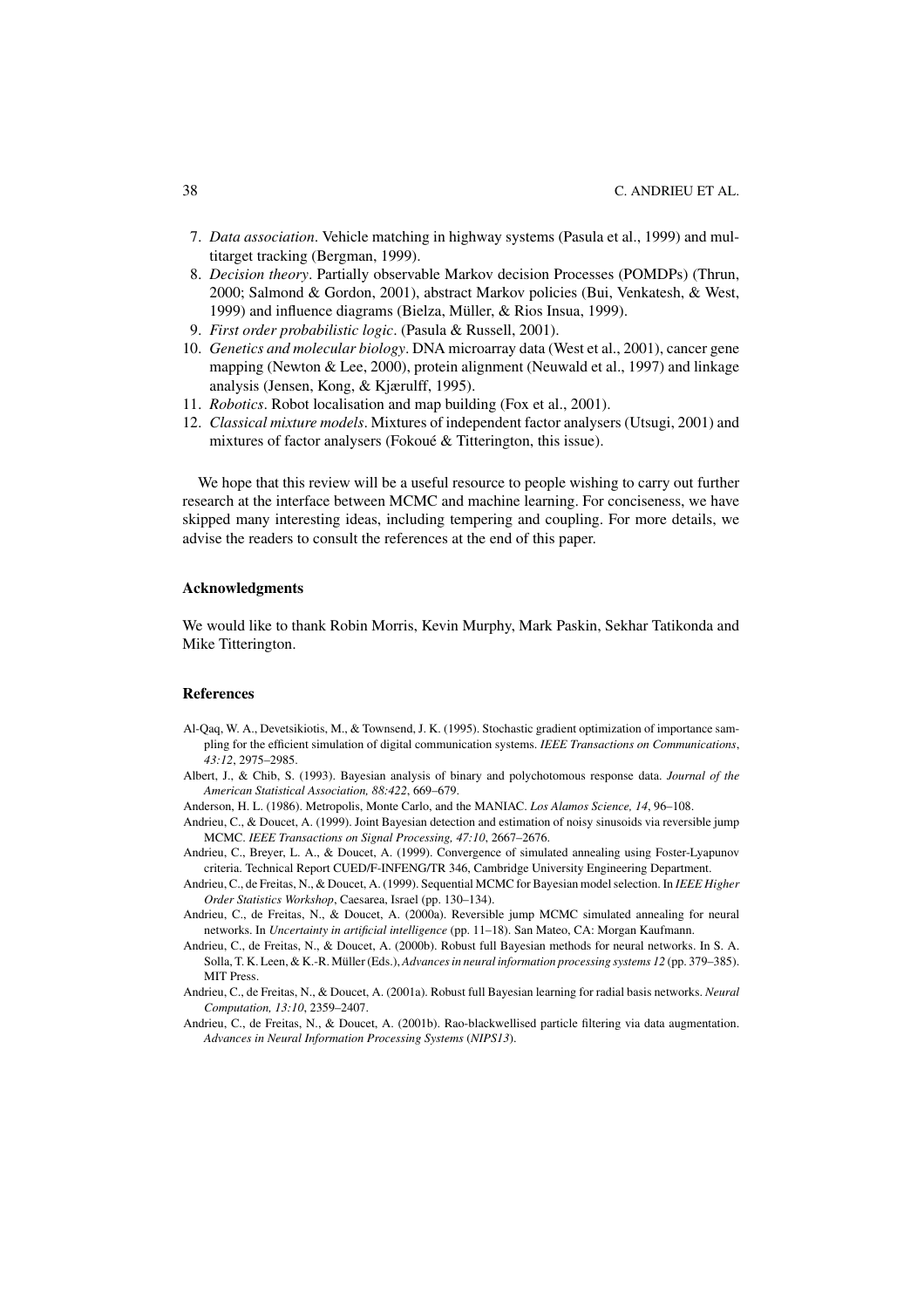- Andrieu, C., Doucet, A., & Punskaya, E. (2001). Sequential Monte Carlo methods for optimal filtering. In A Doucet, N. de Freitas, & N. J. Gordon (Eds.), *Sequential Monte Carlo methods in practice*. Berlin: Springer-Verlag.
- Applegate, D., & Kannan, R. (1991). Sampling and integration of near log-concave functions. In *Proceedings of the Twenty Third Annual ACM Symposium on Theory of Computing* (pp. 156–163).
- Bar-Yossef, Z., Berg, A., Chien, S., Fakcharoenphol, J., & Weitz, D. (2000). Approximating aggregate queries about web pages via random walks. In *International Conference on Very Large Databases* (pp. 535–544).
- Barber, D., & Williams, C. K. I. (1997). Gaussian processes for Bayesian classification via hybrid Monte Carlo. In M. C. Mozer, M. I. Jordan, & T. Petsche (Eds.), *Advances in neural information processing systems 9* (pp. 340–346). Cambridge, MA: MIT Press.
- Baum, L. E., Petrie, T., Soules, G., & Weiss, N. (1970). A maximization technique occurring in the statistical analysis of probabilistic functions of Markov chains. *Annals of Mathematical Statistics, 41*, 164–171.
- Baxter, R. J. (1982). *Exactly solved models in statistical mechanics*. San Diego, CA: Academic Press.
- Beichl, I., & Sullivan, F. (2000). The Metropolis algorithm. *Computing in Science & Engineering, 2:1*, 65–69.
- Bergman, N. (1999). Recursive Bayesian estimation: Navigation and tracking applications. Ph.D. Thesis, Department of Electrical Engineering, Linköping University, Sweden.
- Berners-Lee, T., Cailliau, R., Luotonen, A., Nielsen, H. F., & Secret, A. (1994). The World-Wide Web. *Communications of the ACM, 10:4*, 49–63.
- Besag, J., Green, P. J., Hidgon, D., & Mengersen, K. (1995). Bayesian computation and stochastic systems. *Statistical Science, 10:1*, 3–66.
- Bielza, C., Müller, P., & Rios Insua, D. (1999). Decision Analysis by Augmented Probability Simulation, *Management Science, 45:7*, 995–1007.
- Brooks, S. P. (1998). Markov chain Monte Carlo method and its application. *The Statistician, 47:1*, 69–100.
- Browne, W. J., & Draper, D. (2000). Implementation and performance issues in the Bayesian and likelihood fitting of multilevel models. *Computational Statistics, 15*, 391–420.
- Bucher, C. G. (1988). Adaptive sampling—An iterative fast Monte Carlo procedure. *Structural Safety, 5*, 119–126. Bui, H. H., Venkatesh, S., & West, G. (1999). On the recognition of abstract Markov policies. In *National*
- *Conference on Artificial Intelligence (AAAI-2000)*.
- Carlin, B. P., & Chib, S. (1995). Bayesian Model choice via MCMC. *Journal of the Royal Statistical Society Series B, 57*, 473–484.
- Carter, C. K., & Kohn, R. (1994). On Gibbs sampling for state space models. *Biometrika, 81:3*, 541–553.
- Casella, G., & Robert, C. P. (1996). Rao-Blackwellisation of sampling schemes. *Biometrika, 83:1*, 81–94.
- Casella, G., Mengersen, K. L., Robert, C. P., & Titterington, D. M. (1999). Perfect slice samplers for mixtures of distributions. Technical Report BU-1453-M, Department of Biometrics, Cornell University.
- Celeux, G., & Diebolt, J. (1985). The SEM algorithm: A probabilistic teacher algorithm derived from the EM algorithm for the mixture problem. *Computational Statistics Quarterly, 2*, 73–82.
- Celeux, G., & Diebolt, J. (1992). A stochastic approximation type EM algorithm for the mixture problem. *Stochastics and Stochastics Reports, 41*, 127–146.
- Chen, M. H., Shao, Q. M., & Ibrahim, J. G. (Eds.) (2001). *Monte Carlo methods for Bayesian computation*. Berlin: Springer-Verlag.
- Cheng, J., & Druzdzel, M. J. (2000). AIS-BN: An adaptive importance sampling algorithm for evidential reasoning in large bayesian networks. *Journal of Artificial Intelligence Research, 13*, 155–188.
- Chenney, S., & Forsyth, D. A. (2000). Sampling plausible solutions to multi-body constraint problems. *SIGGRAPH* (pp. 219–228).
- Clark, E., & Quinn, A. (1999). A data-driven Bayesian sampling scheme for unsupervised image segmentation. In *IEEE International Conference on Acoustics, Speech, and Signal Processing*, Arizona (Vol. 6, pp. 3497– 3500).
- Damien, P., Wakefield, J., & Walker, S. (1999). Gibbs sampling for Bayesian non-conjugate and hierarchical models by auxiliary variables. *Journal of the Royal Statistical Society* B*, 61:2*, 331–344.
- de Freitas, N., Højen-Sørensen, P., Jordan, M. I., & Russell, S. (2001). Variational MCMC. In J. Breese & D. Koller (Eds.), *Uncertainty in artificial intelligence* (pp. 120–127). San Matio, CA: Morgan Kaufmann.
- de Freitas, N., Niranjan, M., Gee, A. H., & Doucet, A. (2000). Sequential Monte Carlo methods to train neural network models. *Neural Computation, 12:4*, 955–993.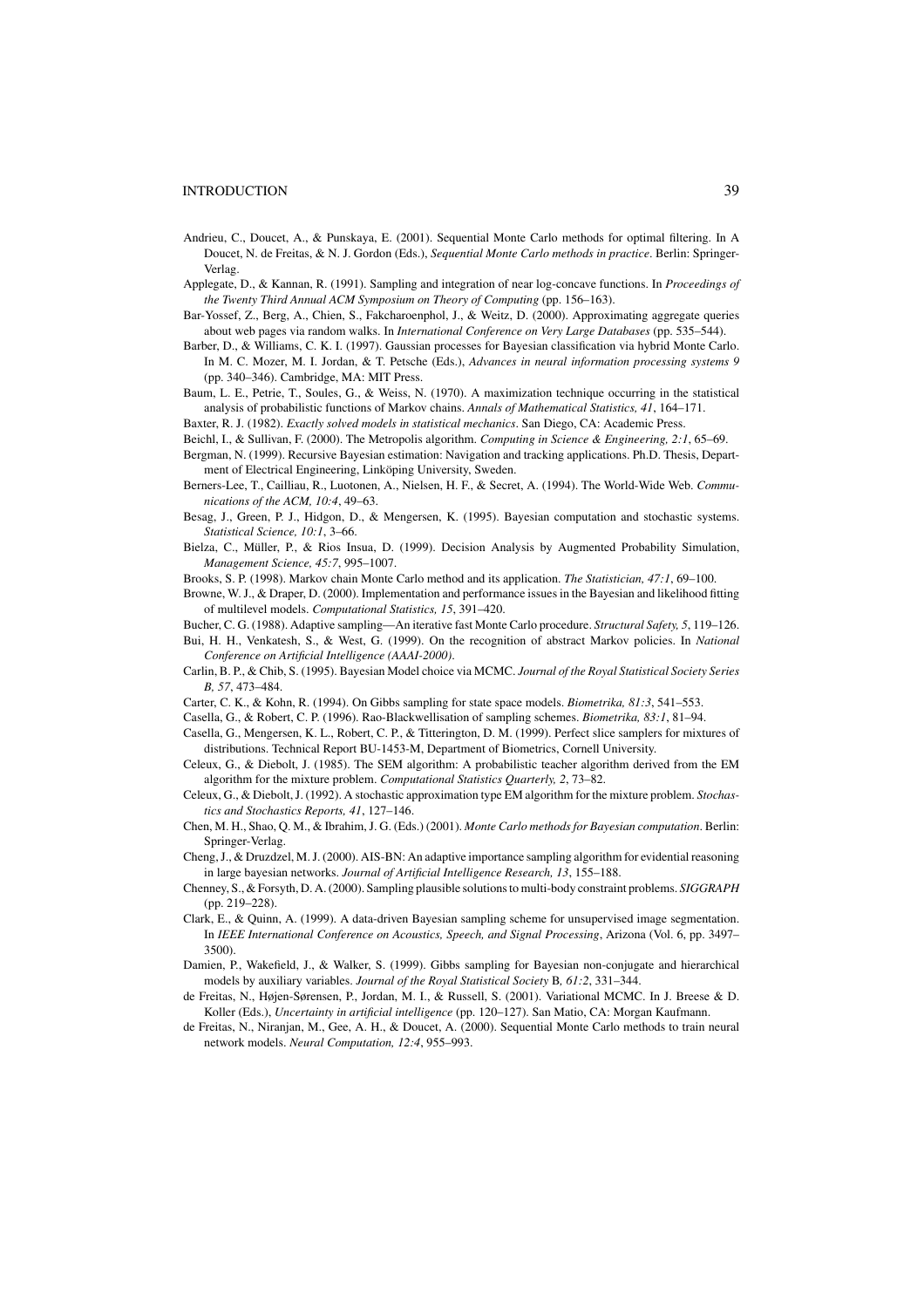- De Jong, P., & Shephard, N. (1995). Efficient sampling from the smoothing density in time series models. *Biometrika, 82:2*, 339–350.
- Dempster, A. P., Laird, N. M., & Rubin, D. B. (1997). Maximum likelihood from incomplete data via the EM algorithm. *Journal of the Royal Statistical Society Series* B*, 39*, 1–38.
- Denison, D. G. T., Mallick, B. K., & Smith, A. F. M. (1998). A Bayesian CART algorithm. *Biometrika, 85*, 363–377.
- Diaconis, P., & Saloff-Coste, L. (1998). What do we know about the Metropolis algorithm? *Journal of Computer and System Sciences, 57*, 20–36.
- Doucet, A. (1998). On sequential simulation-based methods for Bayesian filtering. Technical Report CUED/F-INFENG/TR 310, Department of Engineering, Cambridge University.
- Doucet, A., de Freitas, N., & Gordon, N. J. (Eds.) (2001). *Sequential Monte Carlo methods in practice*. Berlin: Springer-Verlag.
- Doucet, A., de Freitas, N., Murphy, K., & Russell, S. (2000). Rao blackwellised particle filtering for dynamic Bayesian networks. In C. Boutilier & M. Godszmidt (Eds.), *Uncertainty in artificial intelligence* (pp. 176–183). Morgan Kaufmann Publishers.
- Doucet, A., Godsill, S., & Andrieu, C. (2000). On sequential Monte Carlo sampling methods for Bayesian filtering. *Statistics and Computing, 10:3*, 197–208.
- Doucet, A., Godsill, S. J., & Robert, C. P. (2000). Marginal maximum a posteriori estimation using MCMC. Technical Report CUED/F-INFENG/TR 375, Cambridge University Engineering Department.
- Duane, S., Kennedy, A. D., Pendleton, B. J., & Roweth, D. (1987). Hybrid Monte Carlo. *Physics Letters* B*, 195:2*, 216–222.
- Dyer, M., Frieze, A., & Kannan, R. (1991). A random polynomial-time algorithm for approximating the volume of convex bodies. *Journal of the ACM, 1:38*, 1–17.
- Eckhard, R. (1987). Stan Ulam, John Von Neumann and the Monte Carlo method. *Los Alamos Science, 15*, 131–136.
- Escobar, M. D., & West, M. (1995). Bayesian density estimation and inference using mixtures. *Journal of the American Statistical Association, 90*, 577–588.
- Fill, J. A. (1998). An interruptible algorithm for perfect sampling via Markov chains. *The Annals of Applied Probability, 8:1*, 131–162.
- Forsyth, D. A. (1999). Sampling, resampling and colour constancy. In *IEEE Conference on Computer Vision and Pattern Recognition* (pp. 300–305).
- Fox, D., Thrun, S., Burgard, W., & Dellaert, F. (2001). Particle filters for mobile robot localization. In A. Doucet, N. de Freitas, & N. J. Gordon (Eds.), *Sequential Monte Carlo methods in practice*. Berlin: Springer-Verlag.
- Gelfand, A. E., & Sahu, S. K. (1994). On Markov chain Monte Carlo acceleration. *Journal of Computational and Graphical Statistics, 3*, 261–276.
- Gelfand, A. E., & Smith, A. F. M. (1990). Sampling-based approaches to calculating marginal densities. *Journal of the American Statistical Association, 85:410*, 398–409.
- Geman, S., & Geman, D. (1984). Stochastic relaxation, Gibbs distributions and the Bayesian restoration of images. *IEEE Transactions on Pattern Analysis and Machine Intelligence, 6:6*, 721–741.
- Geweke, J. (1989). Bayesian inference in econometric models using Monte Carlo integration. *Econometrica, 24*, 1317–1399.
- Ghahramani, Z. (1995). Factorial learning and the EM algorithm. In G. Tesauro, D. S. Touretzky, & J. Alspector (Eds.), *Advances in neural information processing systems 7* (pp. 617–624).
- Ghahramani, Z., & Jordan, M. (1995). Factorial hidden Markov models. Technical Report 9502, MIT Artificial Intelligence Lab, MA.
- Gilks, W. R., & Berzuini, C. (1998). Monte Carlo inference for dynamic Bayesian models. Unpublished. Medical Research Council, Cambridge, UK.
- Gilks, W. R., & Roberts, G. O. (1996). Strategies for improving MCMC. In W. R. Gilks, S. Richardson, & D. J. Spiegelhalter (Eds.), *Markov chain Monte Carlo in practice* (pp. 89–114). Chapman & Hall.
- Gilks, W. R., Richardson, S., & Spiegelhalter, D. J. (Eds.) (1996). *Markov chain Monte Carlo in practice*. Suffolk: Chapman and Hall.
- Gilks, W. R., Roberts, G. O., & Sahu, S. K. (1998). Adaptive Markov chain Monte Carlo through regeneration. *Journal of the American Statistical Association, 93*, 763–769.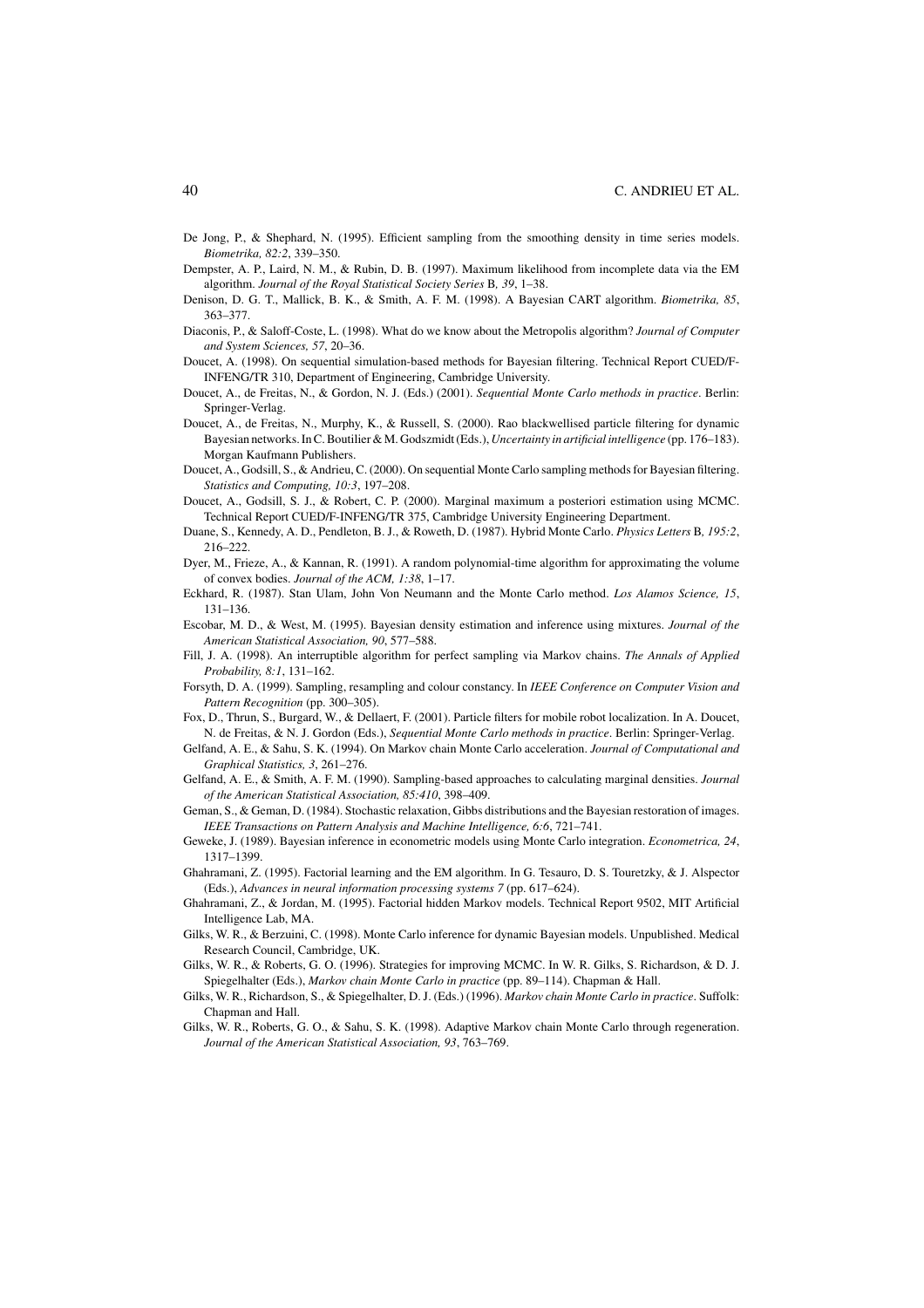- Gilks, W. R., Thomas, A., & Spiegelhalter, D. J. (1994). A language and program for complex Bayesian modelling. *The Statistician, 43*, 169–178.
- Godsill, S. J., & Rayner, P. J. W. (Eds.) (1998). *Digital audio restoration: A statistical model based approach*. Berlin: Springer-Verlag.
- Gordon, N. J., Salmond, D. J., & Smith, A. F. M. (1993). Novel approach to nonlinear/non-Gaussian Bayesian state estimation. *IEE Proceedings-F, 140:2*, 107–113.
- Green, P. J. (1995). Reversible jump Markov chain Monte Carlo computation and Bayesian model determination. *Biometrika, 82*, 711–732.
- Green, P. J., & Richardson, S. (2000). Modelling heterogeneity with and without the Dirichlet process. Department of Statistics, Bristol University.
- Haario, H., & Sacksman, E. (1991). Simulated annealing process in general state space. *Advances in Applied Probability, 23*, 866–893.
- Hastings, W. K. (1970). Monte Carlo sampling methods using Markov chains and their Applications. *Biometrika 57*, 97–109.
- Higdon, D. M. (1998). Auxiliary variable methods for Markov chain Monte Carlo with application. *Journal of American Statistical Association, 93:442*, 585–595.
- Holmes, C. C., & Mallick, B. K. (1998). Bayesian radial basis functions of variable dimension. *Neural Computation, 10:5*, 1217–1233.
- Isard, M., & Blake, A. (1996). Contour tracking by stochastic propagation of conditional density. In *European Conference on Computer Vision* (pp. 343–356). Cambridge, UK.
- Ishwaran, H. (1999). Application of hybrid Monte Carlo to Bayesian generalized linear models: Quasicomplete separation and neural networks. *Journal of Computational and Graphical Statistics, 8*, 779–799.
- Jensen, C. S., Kong, A., & Kjærulff, U. (1995). Blocking-Gibbs sampling in very large probabilistic expert systems. *International Journal of Human-Computer Studies, 42*, 647–666.
- Jerrum, M., & Sinclair, A. (1996). The Markov chain Monte Carlo method: an approach to approximate counting and integration. In D. S. Hochbaum (Ed.), *Approximation algorithms for NP-hard problems* (pp. 482–519). PWS Publishing.
- Jerrum, M., Sinclair, A., & Vigoda, E. (2000). A polynomial-time approximation algorithm for the permanent of a matrix. Technical Report TR00-079, Electronic Colloquium on Computational Complexity.
- Kalos, M. H., & Whitlock, P. A. (1986). *Monte Carlo methods*. New York: John Wiley & Sons.
- Kam, A. H. (2000). A general multiscale scheme for unsupervised image segmentation. Ph.D. Thesis, Department of Engineering, Cambridge University, Cambridge, UK.
- Kanazawa, K., Koller, D., & Russell, S. (1995). Stochastic simulation algorithms for dynamic probabilistic networks. In *Proceedings of the Eleventh Conference on Uncertainty in Artificial Intelligence* (pp. 346–351). Morgan Kaufmann.
- Kannan, R., & Li, G. (1996). Sampling according to the multivariate normal density. In *37th Annual Symposium on Foundations of Computer Science* (pp. 204–212). IEEE.
- Kirkpatrick, S., Gelatt, C. D., & Vecchi, M. P. (1983). Optimization by simulated annealing. *Science, 220*, 671– 680.
- Levine, R., & Casella, G. (2001). Implementations of the Monte Carlo EM algorithm. *Journal of Computational and Graphical Statistics, 10:3*, 422–440.
- Liu, J. S. (Ed.) (2001). *Monte Carlo strategies in scientific computing*. Berlin: Springer-Verlag.
- MacEachern, S. N., Clyde, M., & Liu, J. S. (1999). Sequential importance sampling for nonparametric Bayes models: The next generation. *Canadian Journal of Statistics, 27*, 251–267.
- McCulloch, C. E. (1994). Maximum likelihood variance components estimation for binary data. *Journal of the American Statistical Association, 89:425*, 330–335.
- Mengersen, K. L., & Tweedie, R. L. (1996). Rates of convergence of the Hastings and Metropolis algorithms. *The Annals of Statistics, 24*, 101–121.
- Metropolis, N., & Ulam, S. (1949). The Monte Carlo method. *Journal of the American Statistical Association, 44:247*, 335–341.
- Metropolis, N., Rosenbluth, A. W., Rosenbluth, M. N., Teller, A. H., & Teller, E. (1953). Equations of state calculations by fast computing machines. *Journal of Chemical Physics, 21*, 1087–1091.
- Meyn, S. P., & Tweedie, R. L. (1993). *Markov chains and stochastic stability*. New York: Springer-Verlag.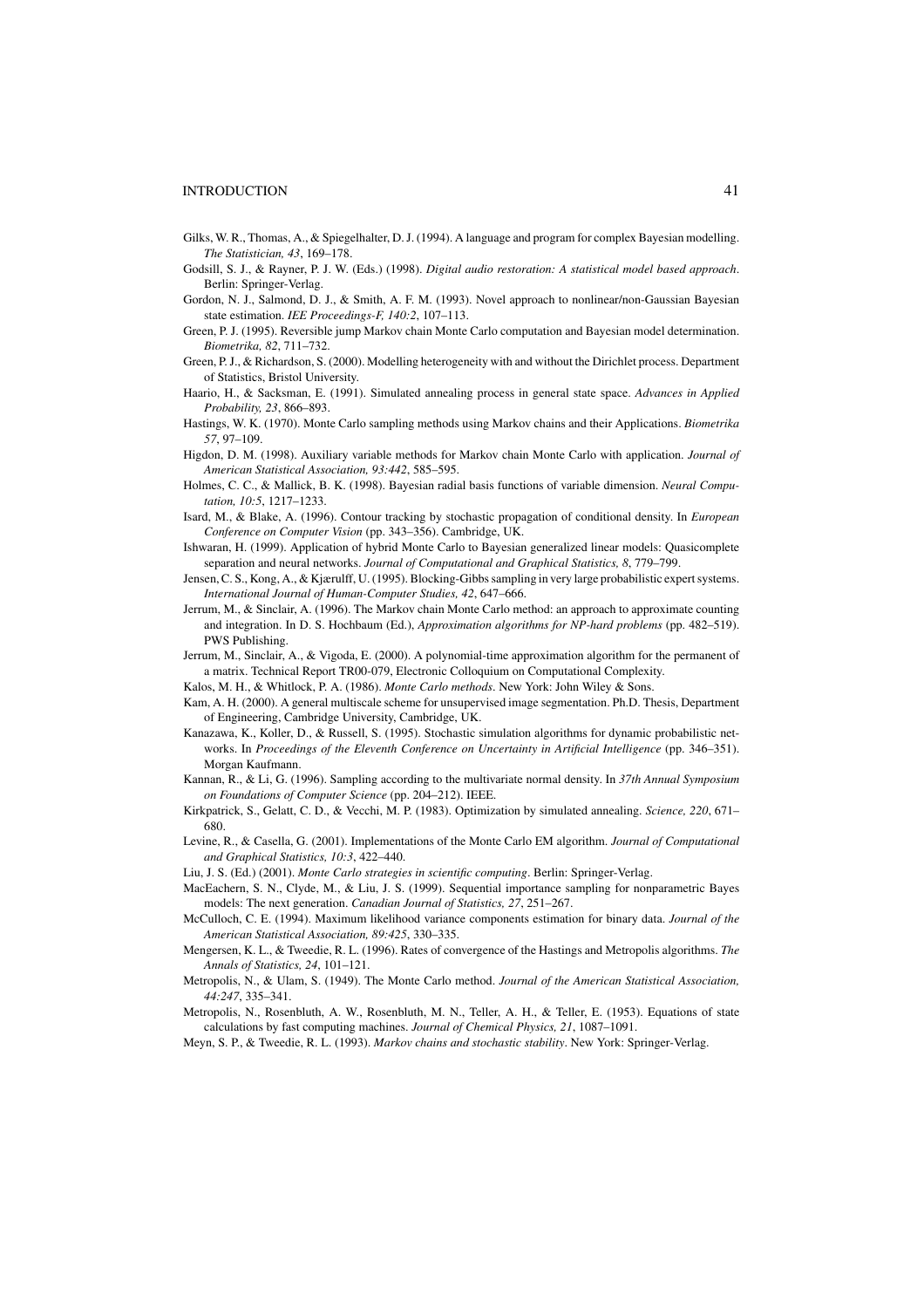#### 42 C. ANDRIEU ET AL.

- Mira, A. (1999). Ordering, slicing and splitting Monte Carlo Markov chains. Ph.D. Thesis, School of Statistics, University of Minnesota.
- Morris, R. D., Fitzgerald, W. J., & Kokaram, A. C. (1996). A sampling based approach to line scratch removal from motion picture frames. In *IEEE International Conference on Image Processing* (pp. 801–804).
- Müller, P., & Rios Insua, D. (1998). Issues in Bayesian analysis of neural network models. *Neural Computation*, *10*, 571–592.
- Mykland, P., Tierney, L., & Yu, B. (1995). Regeneration in Markov chain samplers. *Journal of the American Statistical Association, 90*, 233–241.
- Neal, R. M. (1993). Probabilistic inference using markov chain monte carlo methods. Technical Report CRG-TR-93-1, Dept. of Computer Science, University of Toronto.
- Neal, R. M. (1996). *Bayesian learning for neural networks*. Lecture Notes in Statistics No. 118. New York: Springer-Verlag.
- Neal, R. M. (2000). Slice sampling. Technical Report No. 2005, Department of Statistics, University of Toronto. Neuwald, A. F., Liu, J. S., Lipman, D. J., & Lawrence, C. E. (1997). Extracting protein alignment models from the sequence database. *Nucleic Acids Research, 25:9*, 1665–1677.
- Newton, M. A., & Lee, Y. (2000). Inferring the location and effect of tumor suppressor genes by instability-selection modeling of allelic-loss data. *Biometrics, 56*, 1088–1097.
- Ormoneit, D., Lemieux, C., & Fleet, D. (2001). Lattice particle filters. *Uncertainty in artificial intelligence*. San Mateo, CA: Morgan Kaufmann.
- Ortiz, L. E., & Kaelbling, L. P. (2000). Adaptive importance sampling for estimation in structured domains. In C. Boutilier, & M. Godszmidt (Eds.), *Uncertainty in artificial intelligence* (pp. 446–454). San Mateo, CA: Morgan Kaufmann Publishers.
- Page, L., Brin, S., Motwani, R., & Winograd, T. (1998). The PageRank citation ranking: Bringing order to the Web. Stanford Digital Libraries Working Paper.
- Pasula, H., & Russell, S. (2001). Approximate inference for first-order probabilistic languages. In *International Joint Conference on Artificial Intelligence*, Seattle.
- Pasula, H., Russell, S., Ostland, M., & Ritov, Y. (1999). Tracking many objects with many sensors. In *International Joint Conference on Artificial Intelligence*, Stockholm.
- Pearl, J. (1987). Evidential reasoning using stochastic simulation. *Artificial Intelligence, 32*, 245–257.
- Peskun, P. H. (1973). Optimum Monte-Carlo sampling using Markov chains. *Biometrika, 60:3*, 607–612.
- Pitt, M. K., & Shephard, N. (1999). Filtering via simulation: Auxiliary particle filters. *Journal of the American Statistical Association, 94:446*, 590–599.
- Propp, J., & Wilson, D. (1998). Coupling from the past: a user's guide. In D. Aldous, & J. Propp (Eds.), *Microsurveys in discrete probability*. DIMACS series in discrete mathematics and theoretical computer science.
- Remondo, D., Srinivasan, R., Nicola, V. F., van Etten, W. C., & Tattje, H. E. P. (2000). Adaptive importance sampling for performance evaluation and parameter optimization of communications systems. *IEEE Transactions on Communications, 48:4*, 557–565.
- Richardson, S., & Green, P. J. (1997). On Bayesian analysis of mixtures with an unknown number of components. *Journal of the Royal Statistical Society* B*, 59:4*, 731–792.
- Ridgeway, G. (1999). Generalization of boosting algorithms and applications of bayesian inference for massive datasets. Ph.D. Thesis, Department of Statistics, University of Washington.
- Rios Insua, D., & Müller, P. (1998). Feedforward neural networks for nonparametric regression. In D. K. Dey, P. Müller, & D. Sinha (Eds.), *Practical nonparametric and semiparametric bayesian statistics* (pp. 181-191). Springer Verlag.
- Robert, C. P., & Casella, G. (1999). *Monte Carlo statistical methods*. New York: Springer-Verlag.
- Roberts, G., & Tweedie, R. (1996). Geometric convergence and central limit theorems for multidimensional Hastings and Metropolis algorithms. *Biometrika, 83*, 95–110.
- Rubin, D. B. (1998). Using the SIR algorithm to simulate posterior distributions. In J. M. Bernardo, M. H. DeGroot, D. V. Lindley, & A. F. M. Smith (Eds.), *Bayesian statistics 3* (pp. 395–402). Cambridge, MA: Oxford University Press.
- Rubinstein, R. Y. (Eds.) (1981). *Simulation and the Monte Carlo method*. New York: John Wiley and Sons.
- Salmond, D., & Gordon, N. (2001). Particles and mixtures for tracking and guidance. In A. Doucet, N. de Freitas, & N. J. Gordon (Eds.), *Sequential Monte Carlo methods in practice*. Berlin: Springer-Verlag.